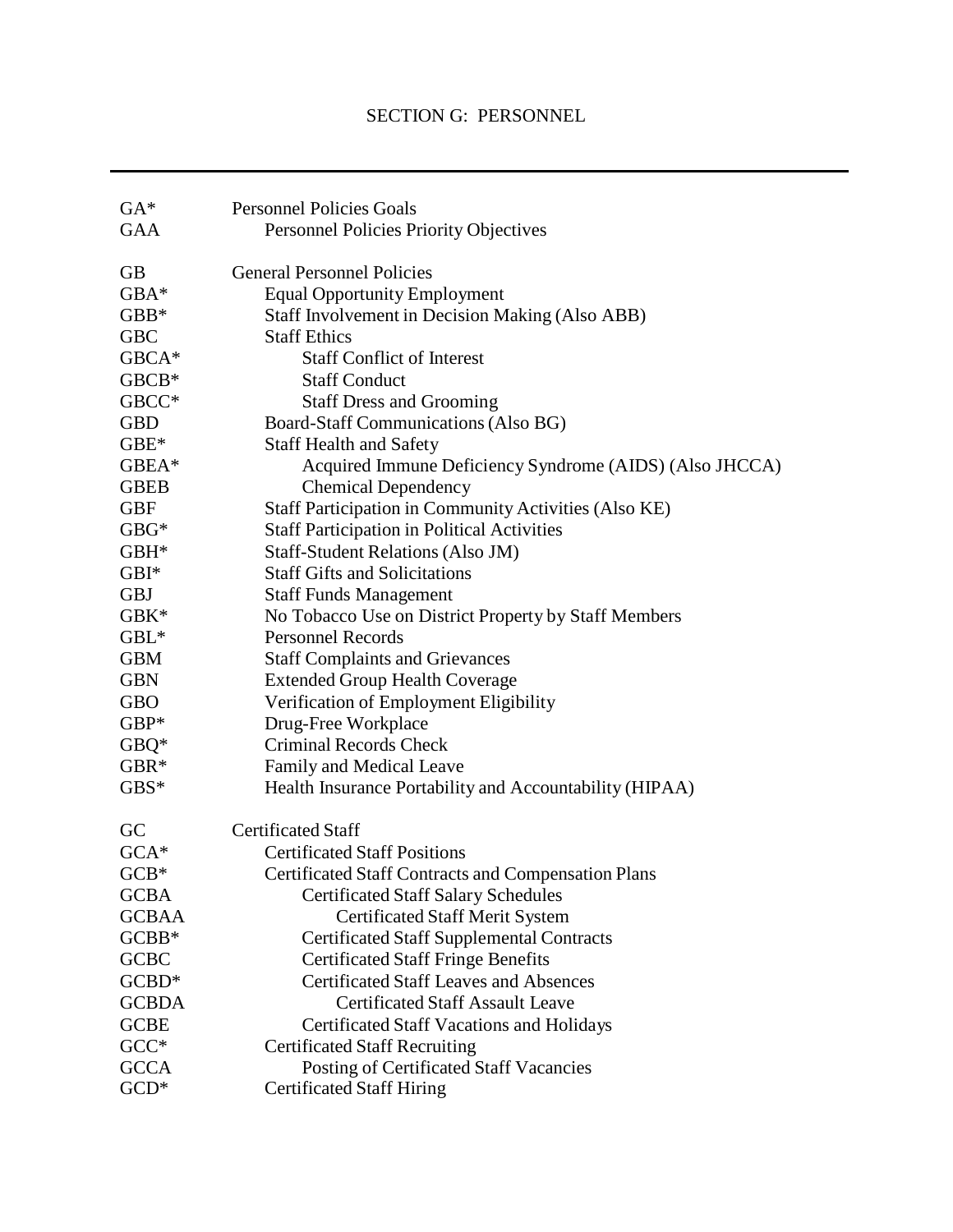# SECTION G: PERSONNEL (Continued)

| Part-Time and Substitute Certificated Staff Employment                |
|-----------------------------------------------------------------------|
| Arrangements for Certificated Staff Substitutes                       |
| <b>Certificated Staff Orientation</b>                                 |
| <b>Certificated Staff Probation and Tenure</b>                        |
| <b>Certificated Staff Seniority</b>                                   |
| <b>Certificated Staff Assignments and Transfers</b>                   |
| <b>Certificated Staff Time Schedules</b>                              |
| <b>Certificated Staff Work Load</b>                                   |
| <b>Certificated Staff Extra Duty</b>                                  |
| <b>Certificated Staff Meetings</b>                                    |
| <b>Certificated Staff Development Opportunities</b>                   |
| <b>Certificated Staff Visitations and Conferences</b>                 |
| <b>Supervision of Certificated Staff</b>                              |
| Evaluation of Certificated Staff (Also AFC)                           |
| <b>Certificated Staff Promotions</b>                                  |
| <b>Certificated Staff Termination of Employment</b>                   |
| <b>Reduction in Certificated Staff Work Force</b>                     |
| <b>Resignation of Certificated Staff Members</b>                      |
| <b>Retirement of Certificated Staff Members</b>                       |
| Severance Pay                                                         |
| Suspension and Dismissal of Certificated Staff Members                |
| <b>Miscellaneous Certificated Staff Policies</b>                      |
| Nonschool Employment by Certificated Staff Members                    |
| <b>Certificated Staff Consulting Activities</b>                       |
| Tutoring for Pay                                                      |
| Certificated Research and Publishing                                  |
| <b>Exchange Teaching</b>                                              |
| <b>Certificated Organizations</b>                                     |
| <b>Classified and Confidential Employees</b>                          |
| <b>Classified and Confidential Employee Positions</b>                 |
| Classified and Confidential Employee Contracts and Compensation Plans |
| Classified and Confidential Employee Salary Schedules                 |
| Classified and Confidential Employee Merit System                     |
| Classified and Confidential Employee Pupil Activity Contracts         |
| <b>Classified and Confidential Employee Fringe Benefits</b>           |
| <b>Classified and Confidential Staff Leaves and Absences</b>          |
| Classified and Confidential Employee Vacations and Holidays           |
| <b>Classified and Confidential Employee Recruiting</b>                |
| Posting of Classified and Confidential Employee Vacancies             |
| Classified and Confidential Employee Hiring                           |
|                                                                       |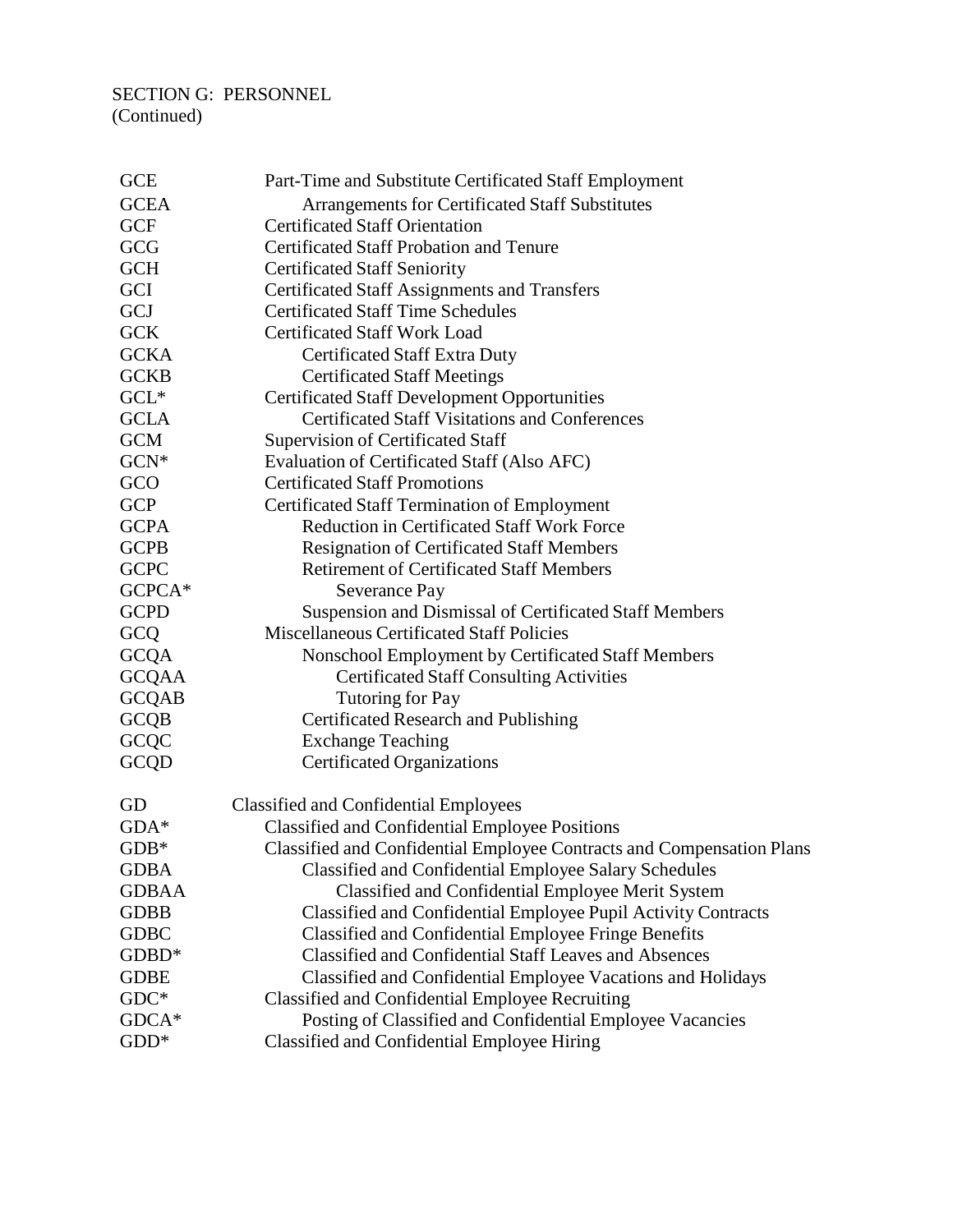# SECTION G: PERSONNEL (Continued)

| <b>GDE</b>   | Part-Time, Temporary and Substitute Classified and Confidential Employee<br>Employment         |
|--------------|------------------------------------------------------------------------------------------------|
| <b>GDEA</b>  | Arrangements for Classified and Confidential Employee Substitutes                              |
| <b>GDF</b>   | Classified and Confidential Employee Orientation                                               |
| <b>GDG</b>   | Classified and Confidential Employee Probation and Tenure                                      |
| <b>GDH</b>   | Classified and Confidential Employee Seniority                                                 |
| GDI          | Classified and Confidential Employee Assignments and Transfers                                 |
| GDJ          | Classified and Confidential Employee Time Schedules                                            |
| <b>GDK</b>   | Classified and Confidential Employee Work Load                                                 |
| <b>GDKA</b>  | Classified and Confidential Employee Extra Duty                                                |
| <b>GDKB</b>  | <b>Classified and Confidential Employee Meetings</b>                                           |
| $GDL*$       | <b>Classified and Confidential Employee Development Opportunities</b>                          |
| <b>GDLA</b>  | Classified and Confidential Employee Visitations and Conferences                               |
| <b>GDM</b>   | Supervision of Classified and Confidential Employee                                            |
| $GDN^*$      | Evaluation of Classified and Confidential Employees (Also AFD)                                 |
| GDO          | <b>Classified and Confidential Employee Promotions</b>                                         |
| <b>GDP</b>   | Classified and Confidential Employee Termination of Employment                                 |
| GDPA*        | Reduction in Classified and Confidential Employee Work Force                                   |
| <b>GDPB</b>  | Resignation of Classified and Confidential Employee Members                                    |
| <b>GDPC</b>  | Retirement of Classified and Confidential Employee Members                                     |
| <b>GDPCA</b> | Severance Pay                                                                                  |
| <b>GDPD</b>  | Suspension, Demotion and Termination of Classified and Confidential<br><b>Employee Members</b> |
| GDQ          | Miscellaneous Classified and Confidential Employee Policies                                    |
| <b>GDQA</b>  | Nonschool Employment by Classified and Confidential Employee<br>Members                        |

\* denotes areas covered by Board policy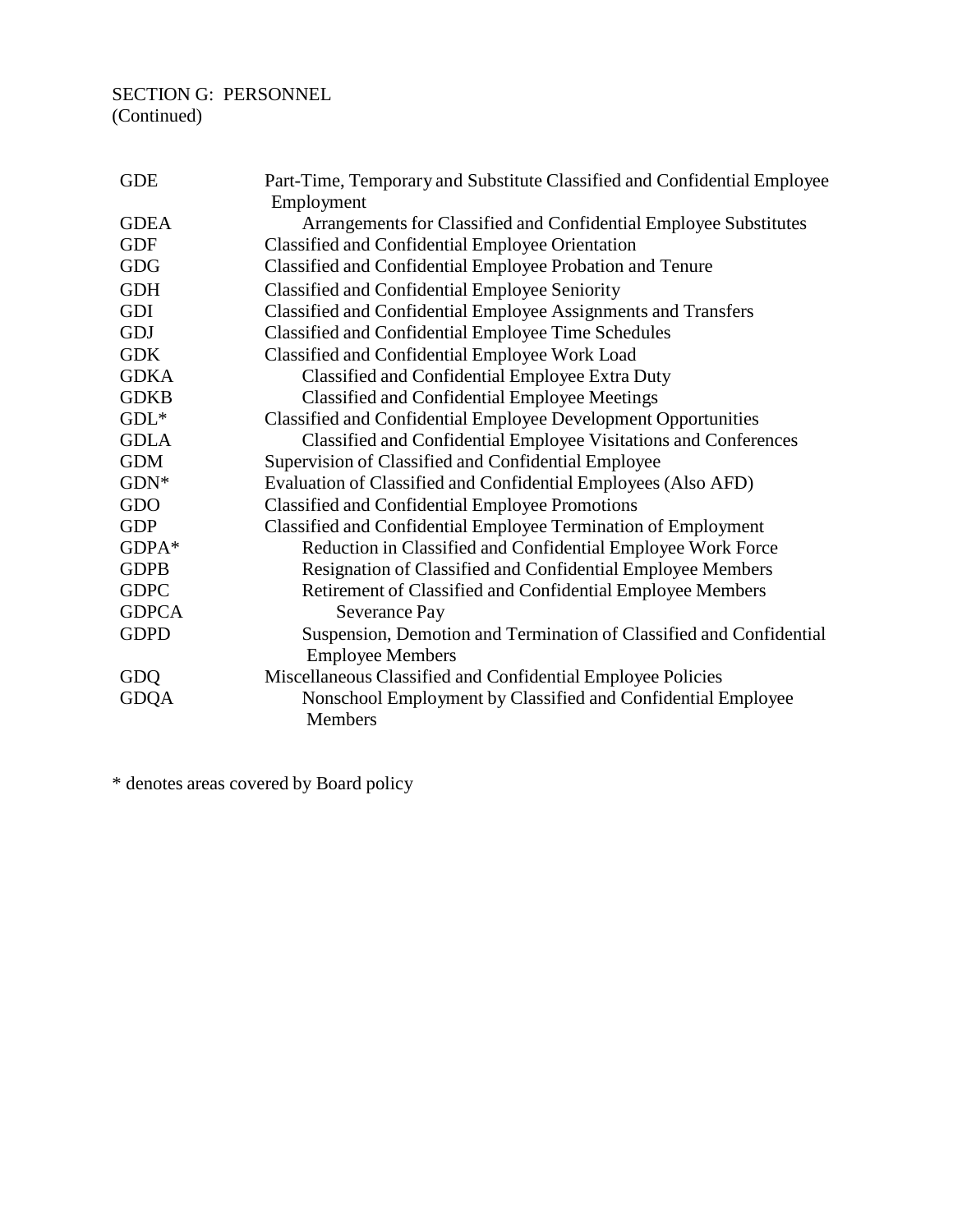## PERSONNEL POLICIES GOALS

The personnel employed by the Board are a very important resource for effectively conducting a quality educational program. The District's program functions best when it employs highly qualified personnel, conducts appropriate staff development activities, and establishes policies and working conditions that are conducive to high morale and enable each staff member to make the fullest contribution to District programs and services.

The goals of the personnel program include:

- 1. developing and implementing those strategies and procedures for personnel recruitment, screening and selection which result in employing the best available candidates: those with the highest capabilities, strongest commitment to quality education and greatest probability of effectively implementing the educational program;
- 2. developing a general assignment strategy which makes the greatest contribution to the educational program, and using it as the primary basis for determining staff assignments;
- 3. providing positive programs of staff development designed to contribute both to improvement of the educational program and to each staff member's career development aspirations;
- 4. providing for a genuine team approach to education, including staff involvement in planning, decision making and evaluation;
- 5. developing and using for personnel evaluation positive processes that contribute to the improvement of staff capabilities and assist in making employment decisions and
- 6. encouraging all employees to be cognizant of their role in instilling ethical principles and democratic ideals in all students.

[Adoption date: August 20, 1992] [Re-adoption date: May 16, 2002] [Re-adoption date: September 16, 2010] [Re-adoption date: September 17, 2015]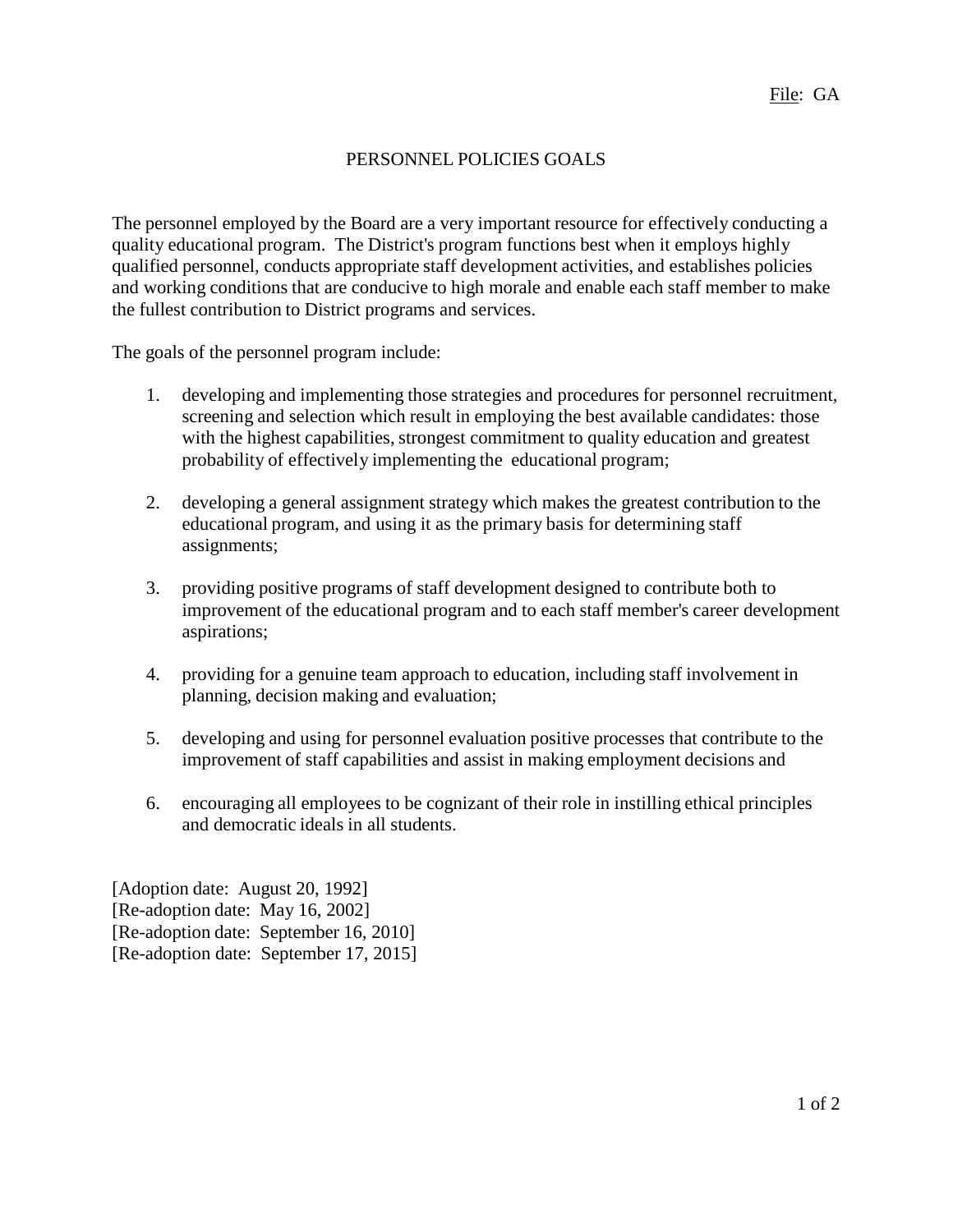LEGAL REFS.: ORC 124.11 3313.602 3319.01; 3319.02; 3319.081; 3319.11; 3319.111 Chapter 4117

CROSS REF.: GBB, Staff Involvement in Decision Making (Also ABB)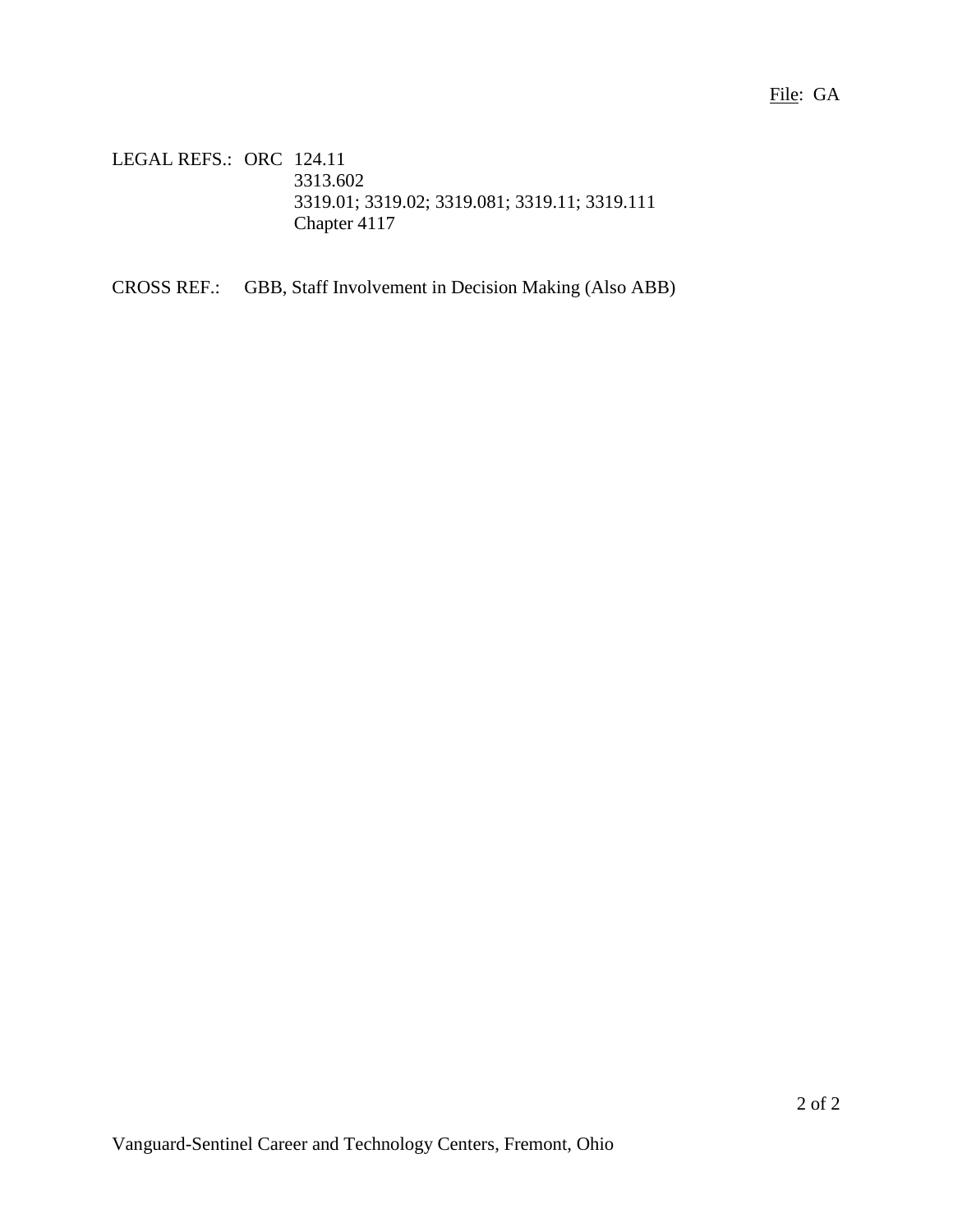## EQUAL OPPORTUNITY EMPLOYMENT

The District provides equal opportunities for employment, retention and advancement of all personnel.

This Board encourages all personnel to assist in the accomplishment of this goal through their personal commitment to the concept of equal opportunity for all personnel regardless of race, color, national origin, ancestry, citizenship status, religion, gender, economic status, age, military status or disability.

[Adoption date: August 20, 1992] [Re-adoption date: May 16, 2002] [Re-adoption date: September 16, 2010] [Re-adoption date: September 17, 2015]

LEGAL REFS.: Civil Rights Act, Title VI; 42 USC 2000d Executive Order 11246, as amended by Executive Order 11375 Equal Employment Opportunity Act, Title VII; 42 USC 2000e et seq. Education Amendments of 1972, Title IX; 20 USC 1681 Genetic Information Nondiscrimination Act of 2008; 42 USC 2000ff et seq. Rehabilitation Act; 29 USC 794 Age Discrimination in Employment Act; 29 USC 623 Immigration Reform and Control Act; 8 USC 1324a et seq. Americans with Disabilities Act Amendments Act of 2008; 42 USC 12101 et seq. ORC Chapter 4112.02

CROSS REFS.: AC, Nondiscrimination ACA, Nondiscrimination on the Basis of Gender ACAA, Sexual Harassment ACB, Nondiscrimination on the Basis of Disability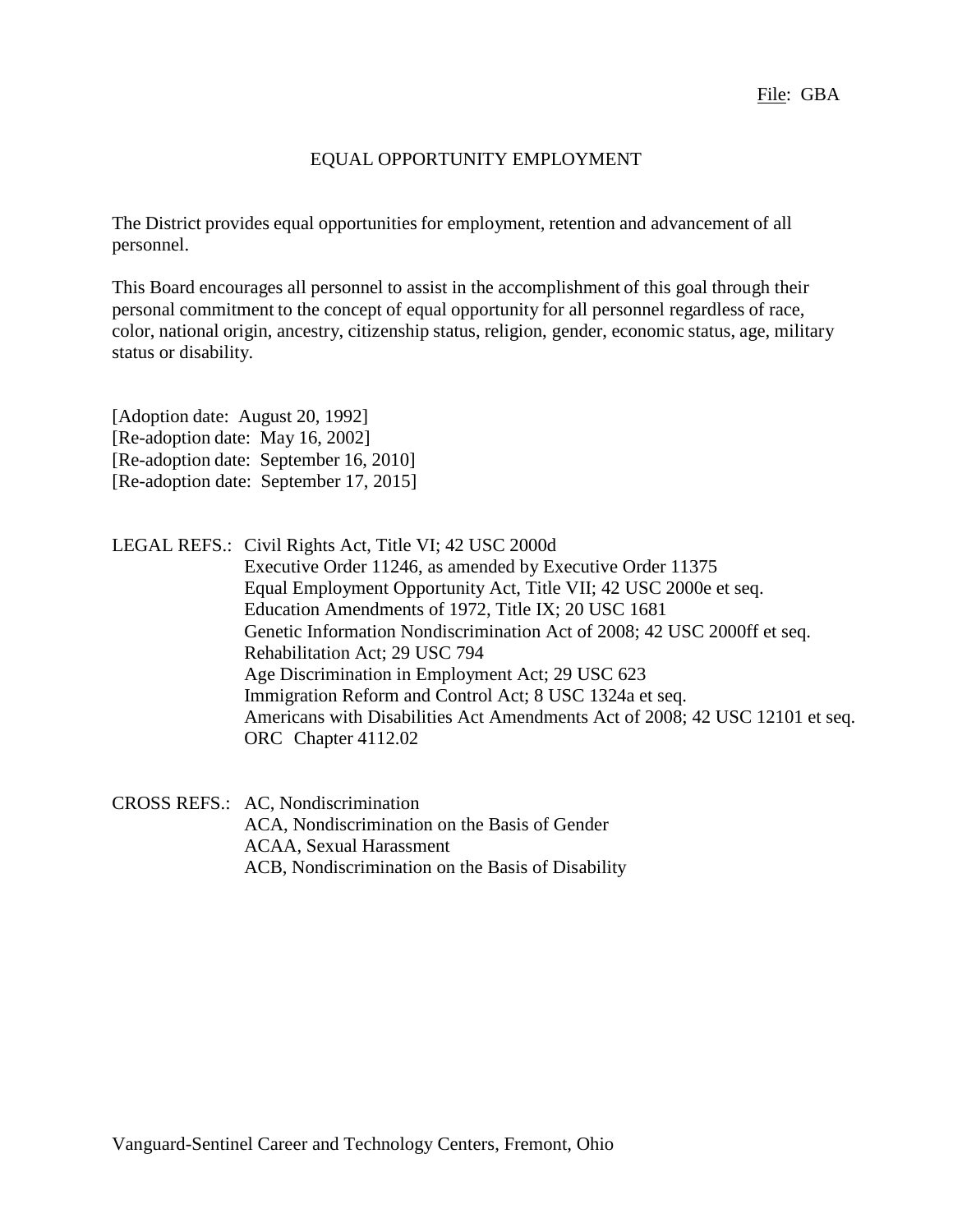### STAFF INVOLVEMENT IN DECISION MAKING

The District maintains an environment that supports personal and organizational performance excellence by allowing all employees the opportunity to develop and use their full potential to achieve District goals and objectives.

There should be an exchange of ideas and pertinent information among all elements of a school district. Morale is enhanced when employees are assured that their voices are heard by those in positions of administrative authority.

All employees have the opportunity to bring their ideas and/or concerns to the Board through the recognized administrative channels. Final authority for all decisions rests with the Board.

[Adoption date: June 16, 2005] [Re-adoption date: September 16, 2010] [Re-adoption date: September 17, 2015]

LEGAL REF.: OAC 3301-35-05

CROSS REFS.: AD, Development of Philosophy of Education BCE, Board Committees CD, Management Team CE, Administrative Councils, Cabinets and Committees DBD, Budget Planning GCD, Certificated Staff Hiring GDD, Classified and Confidential Employee Hiring

CONTRACT REF.: Teachers' Negotiated Agreement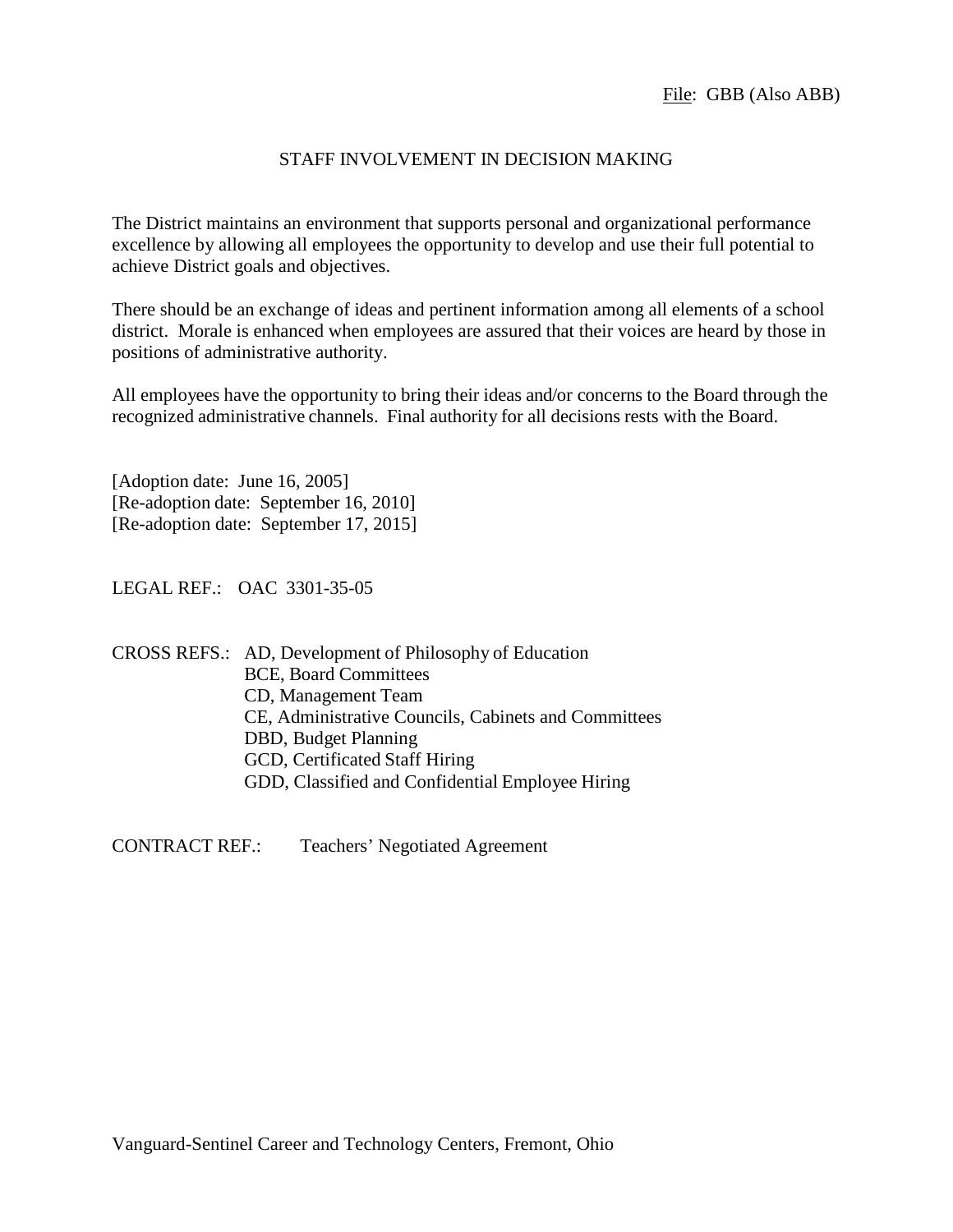#### STAFF CONFLICT OF INTEREST

Employees shall not engage in, nor have a financial interest in, any activity that conflicts with their duties and responsibilities in the District.

Employees shall not engage in work of any type in which information concerning a customer, client or employer originates from any information available to them through District sources.

Employees shall not sell textbooks, instructional supplies, equipment, reference books or any other products to the District. They shall not furnish the names of students or parents to anyone selling these materials.

In order that there is no conflict of interest in the supervision and evaluation of employees, at no time shall any administrator responsible for the supervision and/or evaluation of an employee be directly related to that employee.

Employees must not use their influence or authority to secure authorization of a public contract, including an employment contract, for a family member.

[Adoption date: May 16, 2002] [Re-adoption date: September 16, 2010] [Re-adoption date: September 17, 2015]

LEGAL REFS.: ORC 2921.42 3313.811 3319.21 3329.10 4117.20

CROSS REFS.: GBL, Personnel Records JO, Student Records KBA, Public's Right to Know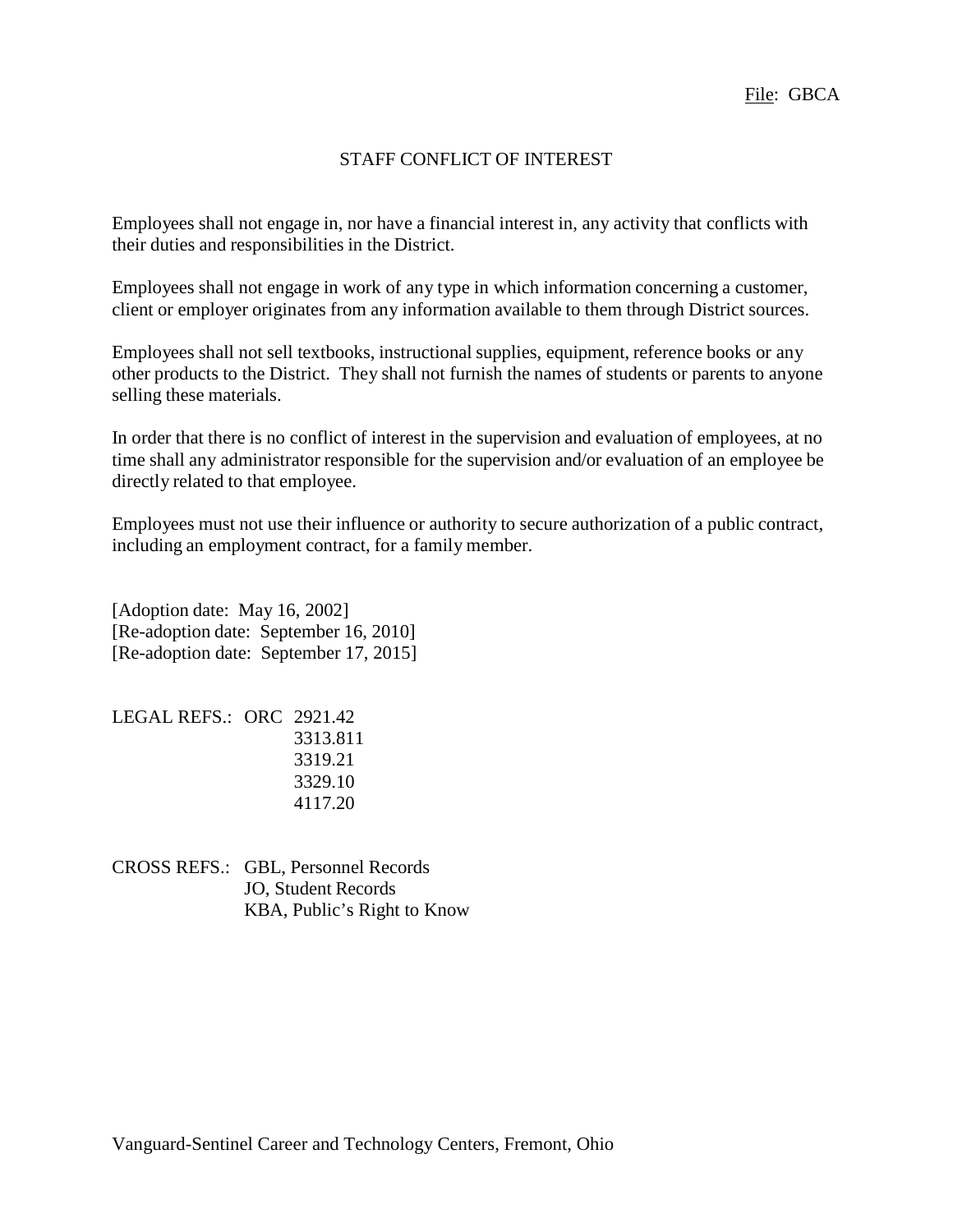## STAFF CONDUCT

All staff members have a responsibility to make themselves familiar with, and to abide by, the laws of the state of Ohio and the negotiated agreement, the policies of the Board and the administrative regulations designed to implement them.

The Board expects staff members to conduct themselves in a manner that not only reflects credit to the District, but also presents a model worthy of emulation by students. Unless otherwise permitted by law, staff members are not permitted to bring a deadly weapon or dangerous ordnance into a school safety zone.

All staff members are expected to carry out their assigned responsibilities. Essential to the success of ongoing operations and the instructional program are the following specific responsibilities, which are required of all personnel:

- 1. faithfulness and promptness in attendance at work;
- 2. support and enforcement of policies of the Board and regulations of the administration;
- 3. diligence in submitting required reports promptly at the times specified;
- 4. care and protection of District property and
- 5. concern and attention toward their own and the District's legal responsibility for the safety and welfare of students, including the need to ensure that students are under supervision at all times.

[Adoption date: May 16, 2002] [Re-adoption date: September 16, 2010] [Re-adoption date: September 17, 2015]

LEGAL REFS.: Gun-Free Schools Act; 20 USC 8921 ORC 124.34 2923.1212; 2923.122 3319.081; 3319.16; 3319.31; 3319.36

CROSS REFS.: GBCA, Staff Conflict of Interest GBCC, Staff Dress and Grooming GBH, Staff-Student Relations (Also JM) JFC, Student Conduct (Zero Tolerance) JHF, Student Safety KGB, Public Conduct on District Property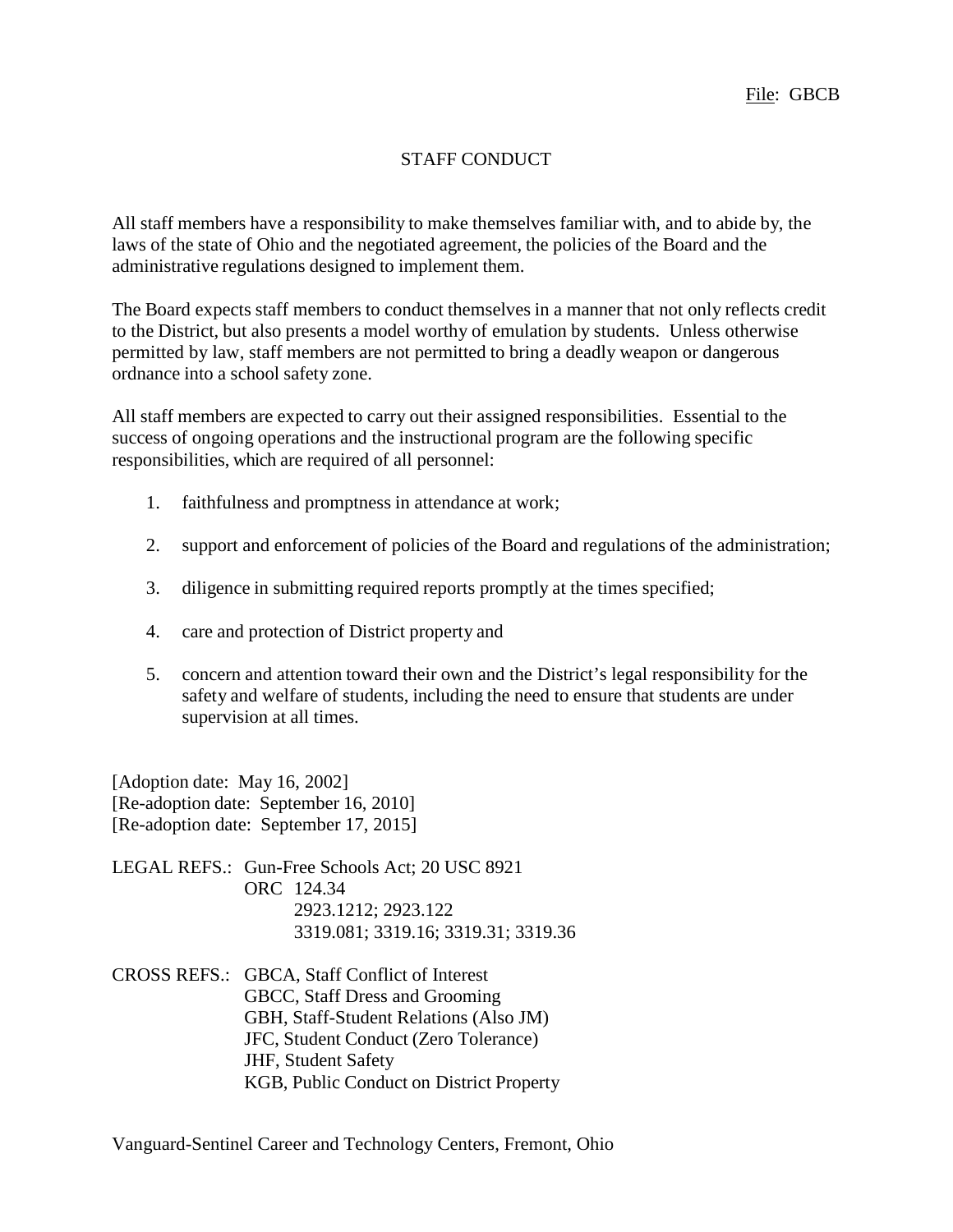## STAFF DRESS AND GROOMING

Staff dress and grooming should enhance a positive image of the District and not disrupt the educational process, interfere with the maintenance of a positive teaching/learning climate or compromise reasonable standards of health, safety and decency.

The Board retains the authority to specify the following dress and grooming guidelines for staff. All staff members will, when assigned to District duty, including extracurricular activities:

- 1. be physically clean, neat and well-groomed;
- 2. dress in a manner reflecting their professional assignment and
- 3. dress in a fashion that is commonly accepted in this community.

The Superintendent/designee shall develop and implement specific guidelines regarding staff dress and grooming as outined in the annual staff handbook.

[Adoption date: September 19, 2012] [Re-adoption date: September 17, 2015]

LEGAL REF.: ORC 3313.20

CROSS REFS.: GBCB, Staff Conduct Staff Handbook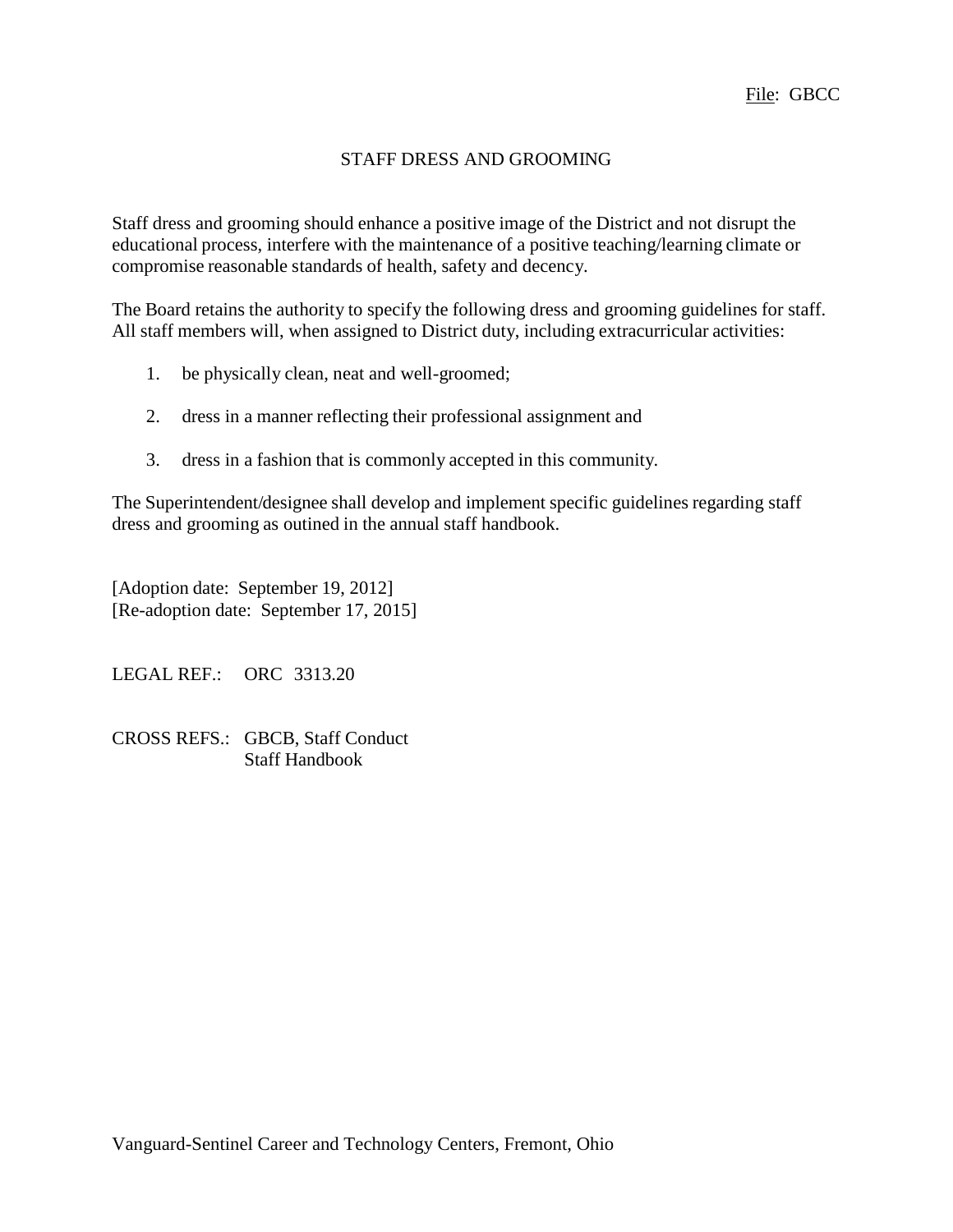## STAFF HEALTH AND SAFETY

Through its overall safety program and various policies pertaining to school personnel, the Board attempts to ensure the safety of employees during their working hours and assist them in the maintenance of good health.

All employees are expected to observe commonly recognized practices that promote the health and safety of school personnel.

Bus drivers will have an annual physical examination in compliance with State law. The results of all such examinations are filed with the Superintendent.

Employees who are required by State or Federal law to have respiratory protection are required to have two physical examinations. The first examination must take place prior to the individual's wearing a respirator. The second examination must take place after the individual's exposure to any hazardous material (within 30 days if it is a one-time exposure, and at least annually if it is ongoing exposure).

The Board may require an individual examination of an employee whenever, in its judgment, it is necessary to protect the health and safety of students or other employees. Whenever the Board requires an employee to submit to a physical examination other than those required by law, the Board assumes the cost of the examination. All health examinations required of employees are made by one of the physicians approved for this purpose by the Board.

Any genetic information acquired as a result of individual examinations will be handled in accordance with Federal law.

#### Workers' Compensation

In case of injury while pursuing duties in keeping with the employee's contract, the employee may be eligible for payment of medical expenses under the Workers' Compensation Act of Ohio.

Any employee who is injured while at work should immediately report such injury to the central office and request the necessary forms to make application for payment under this act.

The injured employee may be requested to undergo chemical testing, as established by law and administrative regulation. The employee must prove that the injury was not proximately caused by the employee being intoxicated or under the influence of a controlled substance not prescribed by the employee's physician. The results of, or the employee's refusal to submit to, any of the requested chemical tests may affect the employee's eligibility to receive worker's compensation benefits.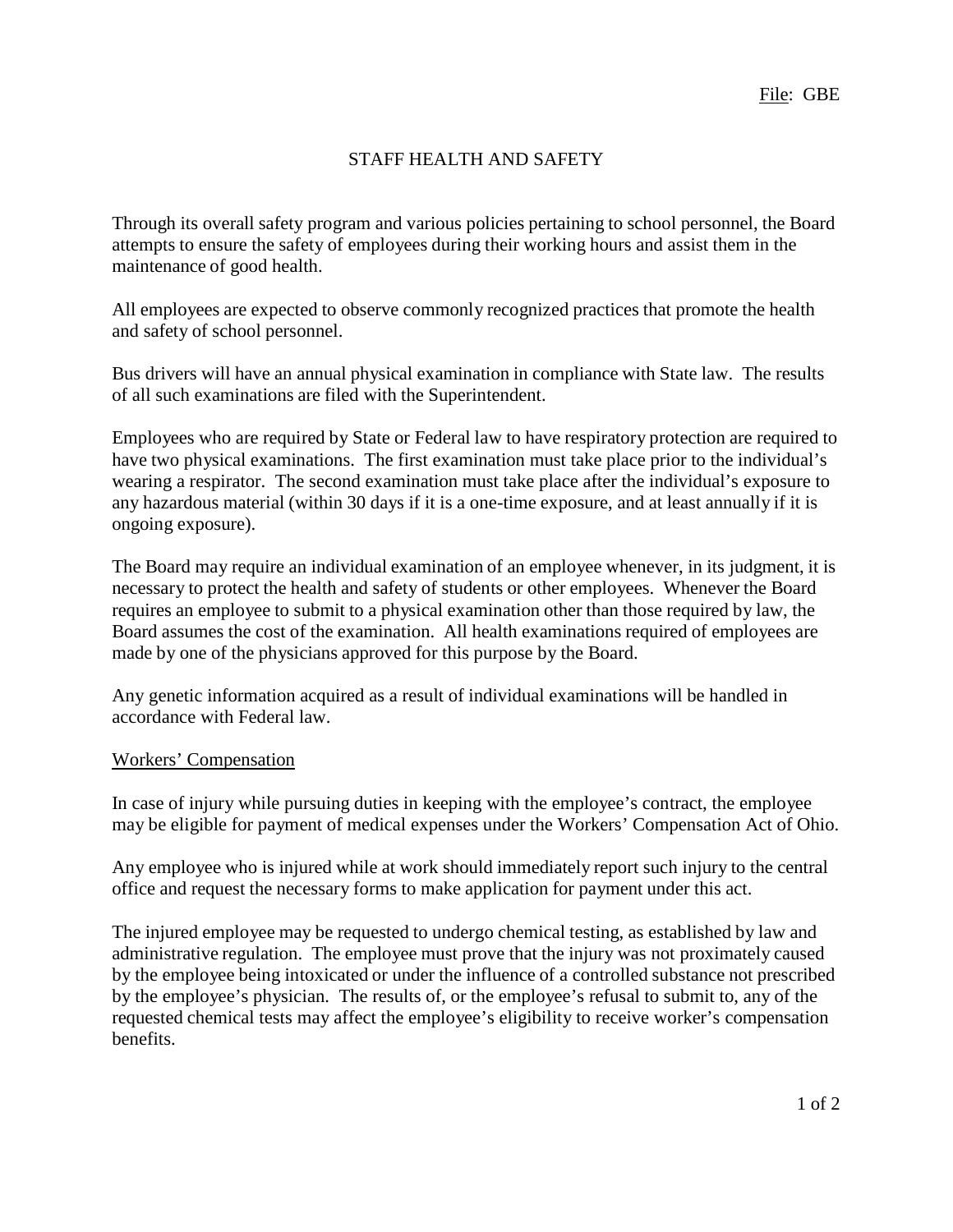[Adoption date: August 20, 1992] [Re-adoption date: May 16, 2002] [Re-adoption date: September 16, 2010] [Re-adoption date: September 17, 2015]

LEGAL REFS.: Asbestos School Hazard Abatement Act; 20 USC 4011 et seq. Asbestos Hazard Emergency Response Act; 15 USC 2641 et seq. Comprehensive Environmental Response, Compensation and Liability Act; 42 USC 9601 et seq. Genetic Information Nondiscrimination Act of 2008; 42 USC 2000ff et seq. ORC 3313.643; 3313.71; 3313.711 3327.10 4113.23 4123.01 et seq. 4123.35 4123.54

CROSS REFS.: EB, Safety Program

EBBC, Bloodborne Pathogens EEACD, Drug Testing for District Personnel Required to Hold a Commercial Driver's License GBCB, Staff Conduct GBP, Drug-Free Workplace GBQ, Criminal Records Check Staff Handbooks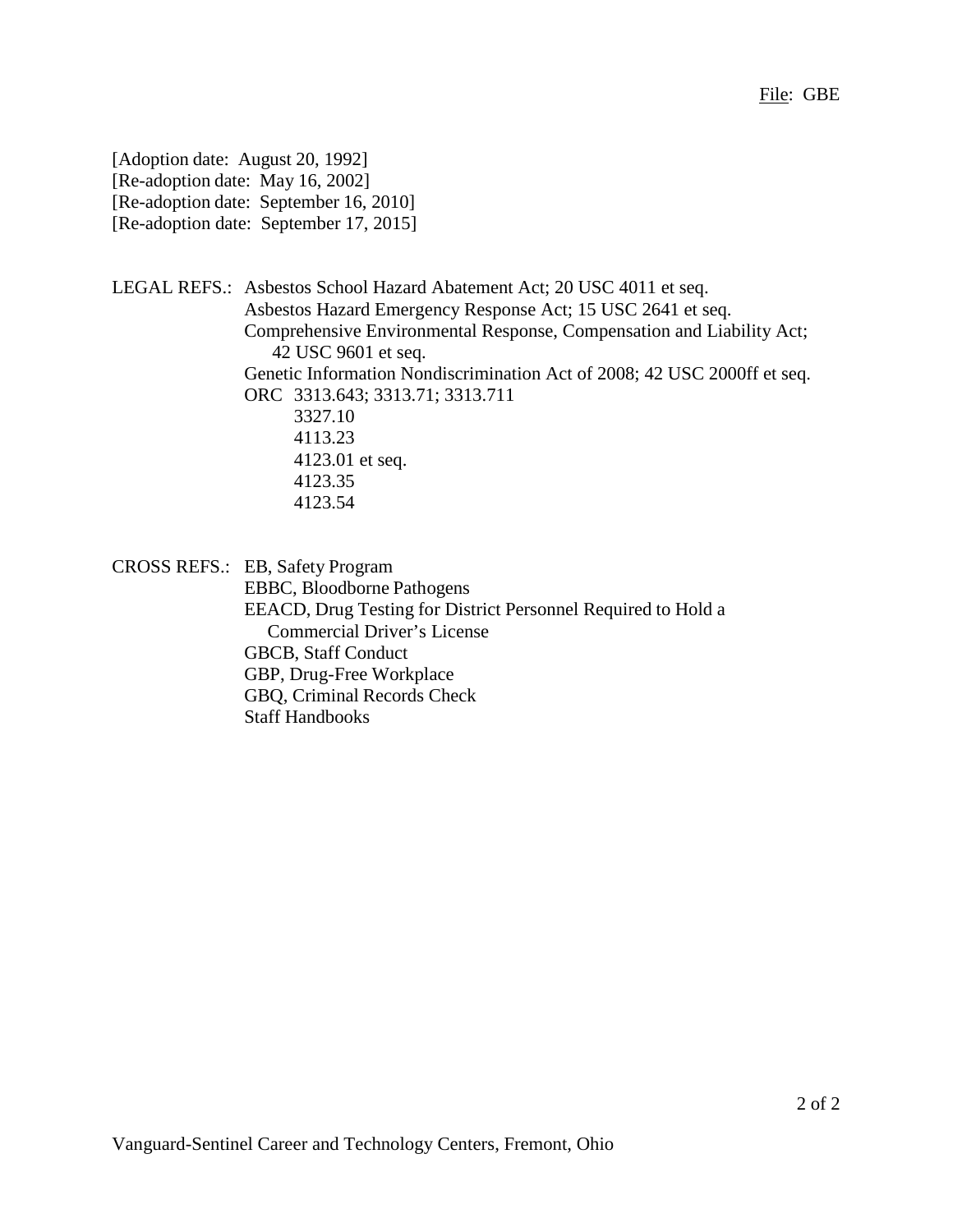## STAFF HEALTH AND SAFETY

#### Workers' Compensation Benefits Eligibility – Chemical Testing

Under Ohio's Workers' Compensation Law, every employee who is injured in the course of employment is entitled to benefits, if necessary, to compensate him/her for lost work time, payment for medical, nursing and hospital services, medicines and funeral expenses, unless the injury was proximately caused by the employee being intoxicated or under the influence of a controlled substance not prescribed by the employee's physician.

#### Testing Procedures

An injury is deemed to have been proximately caused by the employee being intoxicated or under the influence of a controlled substance not prescribed by the employee's physician if any of the following apply.

- 1. Within eight hours of the injury, the employee's blood alcohol level tests equal to or greater than .08%\*.
- 2. Within eight hours of the injury, the employee's breath alcohol level tests equal to or greater than .08g/210L\*.
- 3. Within eight hours of the injury, the employee's urine alcohol level tests equal to or greater than .11g/100 ml\*.
- 4. Within 32 hours of the injury, the employee tests above both the following levels established for an enzyme multiplied immunoassay technique (EMIT) screening test and above the following levels established for a gas chromatography/mass spectrometry test, or in the alternative, above the levels established for a gas chromatography/mass spectrometry (GC/MS) test alone as follows, for substances not prescribed by a physician:
	- A. for amphetamines, 1000 ng/ml of urine for the EMIT test and 500 ng/ml of urine for the GC/MS test;
	- B. for cannabinoids, 50 ng/ml of urine for the EMIT test and 15 ng/ml of urine for the GC/MS test;
	- C. for cocaine, including crack cocaine, 300 ng/ml of urine for the EMIT test and 150 ng/ml of urine for the GC/MS test;
	- D. for opiates, 2000 ng/ml of urine for the EMIT test and 2000 ng/ml of urine for the GC/MS test and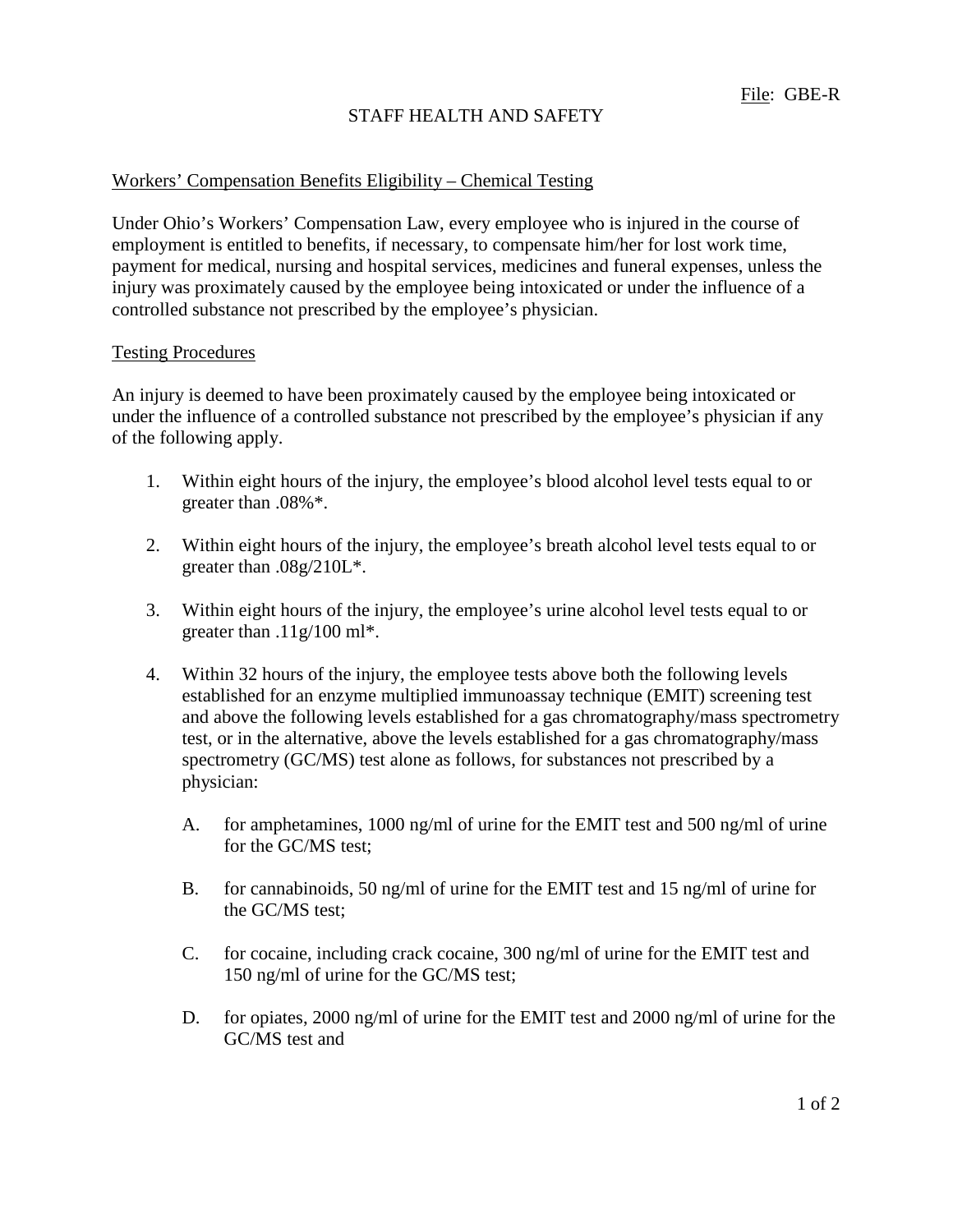- E. for phencyclidine, 25 ng/ml of urine for the EMIT test and 25 ng/ml of urine for the GC/MS test.
- 5. The employee, through a chemical test administered within 32 hours of the injury, is determined to have barbiturates, benzodiazepines, methadone or propoxyphene in the employee's system that tests above levels established by laboratories certified by the U.S. Department of Health and Human Services (HHS).
- 6. The employee refuses to submit to a requested chemical test.

## Legal Protections

All testing will be conducted by a qualified, federally certified testing laboratory or a laboratory that meets or exceeds HHS standards for laboratory certification selected by the Board, and any positive test result will be confirmed by a medical review officer.

## **Confidentiality**

All test results will remain confidential as between the employee, the Board and the Bureau of Workers' Compensation.

\*This represents the minimum testing level used to establish intoxication under current State law prohibiting the operation of a motor vehicle while intoxicated, otherwise known as the State "OMVI" law.

(Approval date: May 16, 2002 (Re-approval date: June 16, 2005) (Re-approval date: September 16, 2010) (Re-approval date: September 17, 2015)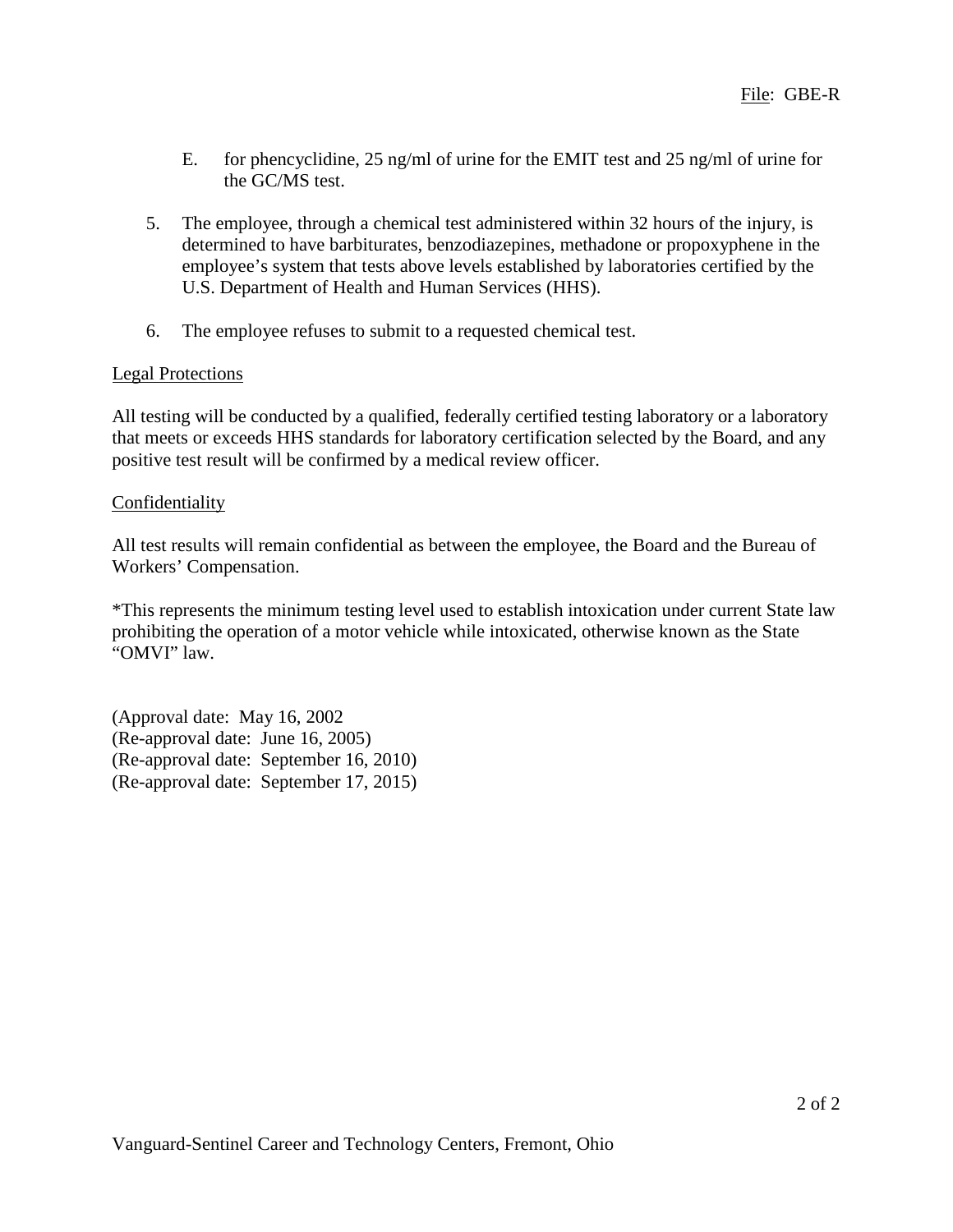## STAFF PARTICIPATION IN POLITICAL ACTIVITIES

Employees of the District have the same fundamental civic responsibilities and privileges as other citizens. Among these are campaigning for an elective public office and holding an elective or appointive public office.

The terms and conditions under which employee may continue employment as he/she seeks or holds such office are determined by the Board and law.

Employees are not permitted to use District time, moneys, facilities, equipment or supplies to campaign nor are the employees to actively campaign while on duty.

[Adoption date: August 20, 1992] [Re-adoption date: May 16, 2002] [Re-adoption date: September 16, 2010] [Re-adoption date: September 17, 2015]

LEGAL REFS.: Intergovernmental Personnel Act; 42 USC 4701 et seq. ORC 124.57 3315.07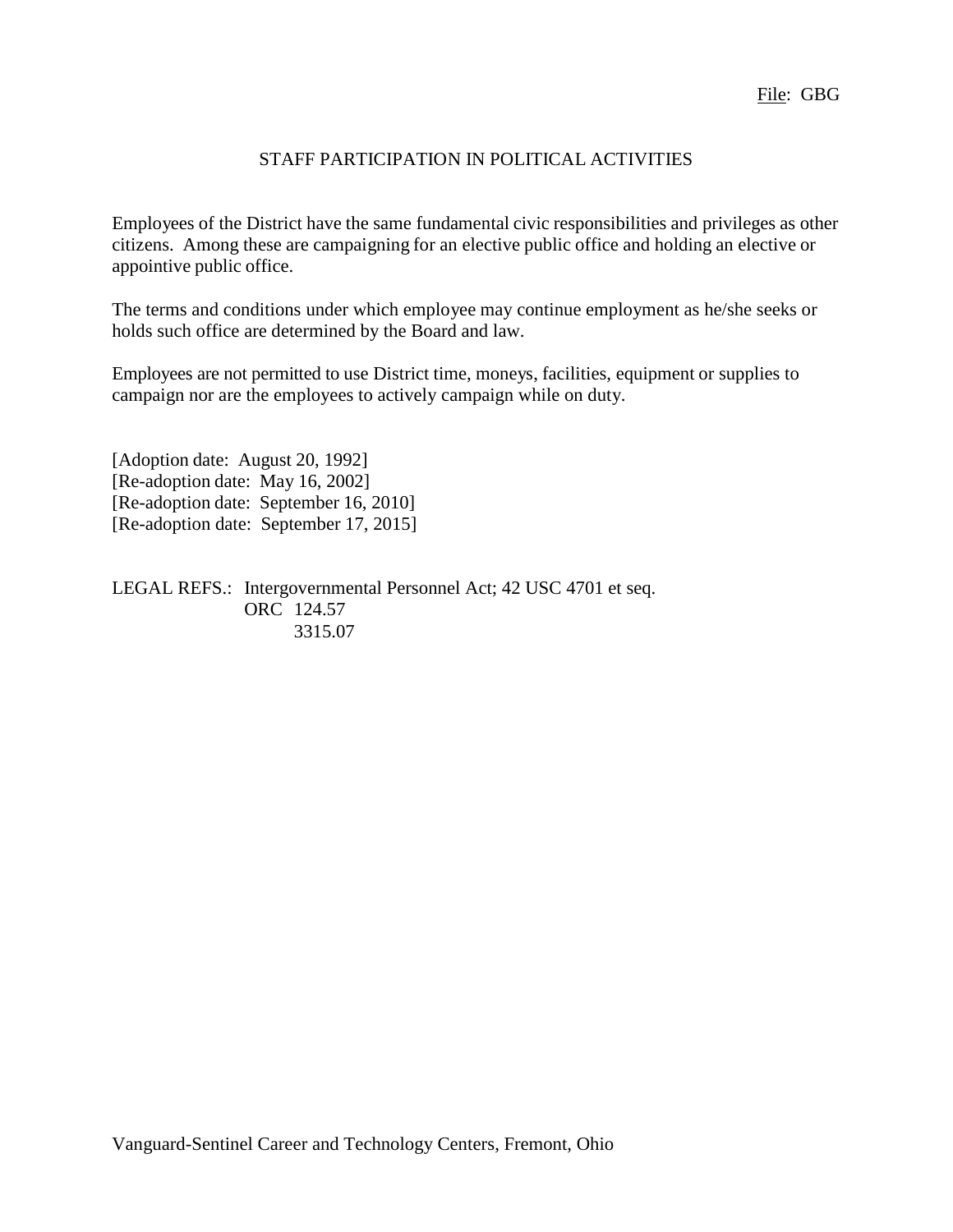## STAFF-STUDENT RELATIONS

The relationship between the District's staff and students must be one of cooperation, understanding and mutual respect. Staff members have a responsibility to provide an atmosphere conducive to learning and to motivate each student to perform to his/her capacity.

Staff members should strive to secure individual and group discipline, and should be treated with respect by students at all times. By the same token, staff members should extend to students the same respect and courtesy that they, as staff members, have a right to demand.

Although it is desired that staff members have a sincere interest in students as individuals, partiality and the appearance of impropriety must be avoided. Excessive informal and/or social involvement with students is prohibited. Such conduct is not compatible with professional ethics and, as such, will not be tolerated.

Staff members are expected to use good judgment in their relationships with students both inside and outside of the school context including, but not limited to, the following guidelines.

- 1. Staff members shall not make derogatory comments to students regarding the school , staff and/or other students.
- 2. The exchange of purchased gifts between staff members and students is discouraged.
- 3. Staff-sponsored parties at which students are in attendance, unless they are a part of the school's extracurricular program and are properly supervised, are prohibited.
- 4. Staff members shall not fraternize, written or verbally, with students except on matters that pertain to school-related issues.
- 5. Staff members shall not associate with students at any time in any situation or activity which could be considered sexually suggestive or involve the presence or use of tobacco, alcohol or drugs.
- 6. Dating between staff members and students is prohibited.
- 7. Staff members shall not use insults or sarcasm against students as a method of forcing compliance with requirements or expectations.
- 8. Staff members shall maintain a reasonable standard of care for the supervision, control and protection of students commensurate with their assigned duties and responsibilities.
- 9. Staff members shall not send students on personal errands.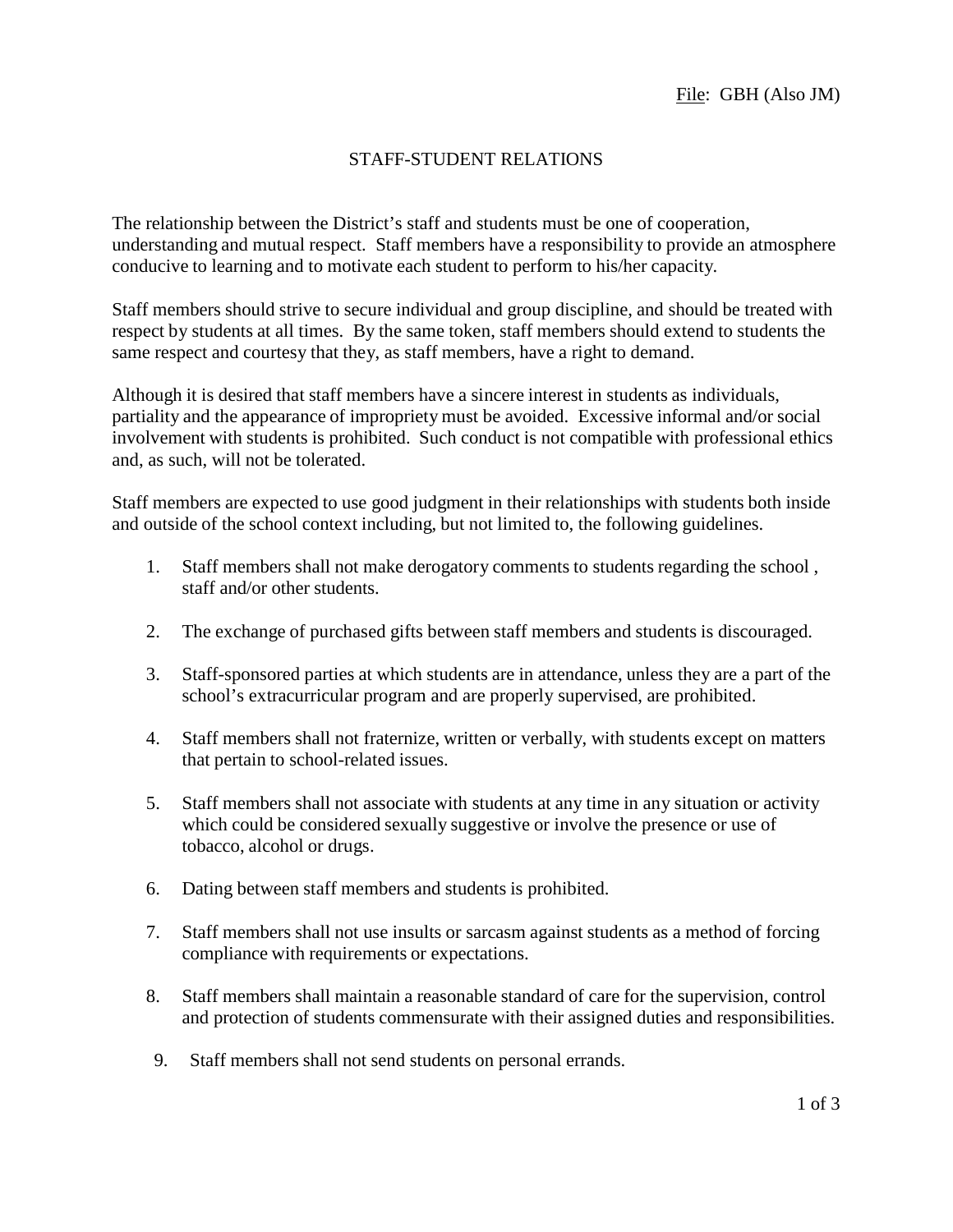- 10. Staff members shall, pursuant to law and Board policy, immediately report any suspected signs of child abuse or neglect.
- 11. Staff members shall not attempt to diagnose or treat a student's personal problem relating to sexual behavior, substance abuse, mental or physical health and/or family relationships but, instead, should refer the student to the appropriate individual or agency for assistance.
- 12. Staff members shall not disclose information concerning a student, other than directory information, to any person not authorized to receive such information. This includes, but is not limited to, information concerning assessments, ability scores, grades, behavior, mental or physical health and/or family background.

#### Social Networking Websites

- 1. District staff who have a presence on social networking websites are prohibited from posting data, documents, photographs or inappropriate information on any website that might result in a disruption of classroom activity. The Superintendent/designee has full discretion in determining when a disruption of classroom activity has occurred.
- 2. District staff is prohibited from providing social networking website passwords to students.
- 3. Fraternization between District staff and students via the Internet, personal email accounts, personal social networking websites and other modes of virtual technology is also prohibited.
- 4. Misuse of personal social networking websites during school hours is prohibited.

Violation of the prohibitions listed above will result in staff and/or student discipline in accordance with State law, Board policies and regulations, the staff and student codes of Conduct and/or staff negotiated agreements. Nothing in this policy prohibits District staff and students from the use of education websites and/or use of social networking websites created for curricular, cocurricular or extracurricular purposes.

[Adoption date: May 16, 2002] [Re-adoption date: September 16, 2010] [Re-adoption date: September 17, 2015]

LEGAL REF.: ORC 3313.20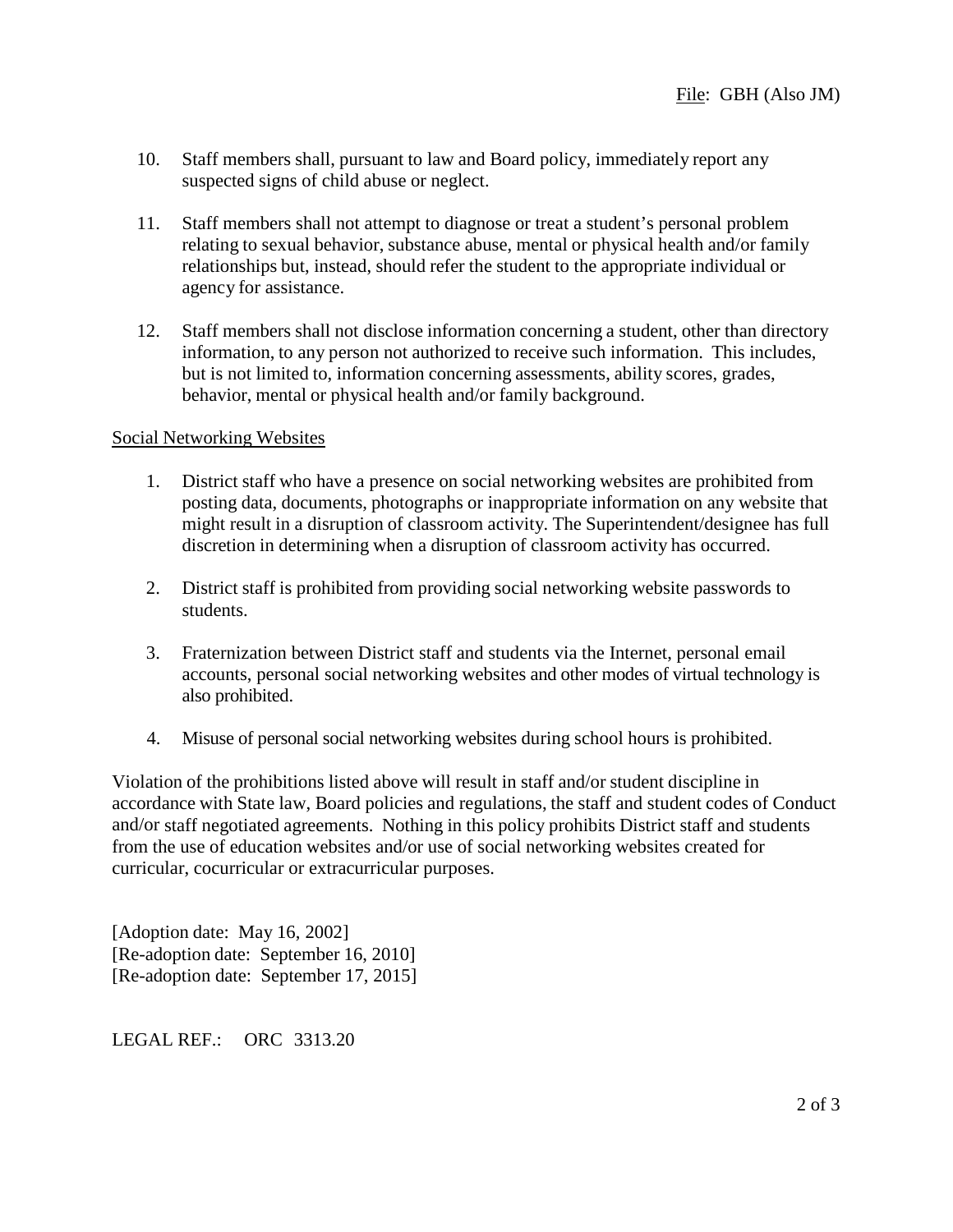CROSS REFS.: GBCA, Staff Conflict of Interest GBCB, Staff Conduct GBI, Staff Gifts and Solicitations JFC, Student Conduct (Zero Tolerance) JHF, Student Safety JHG, Reporting Child Abuse JL, Student Gifts and Solicitations JO, Student Records KBA, Public's Right to Know Staff Handbooks Student Handbooks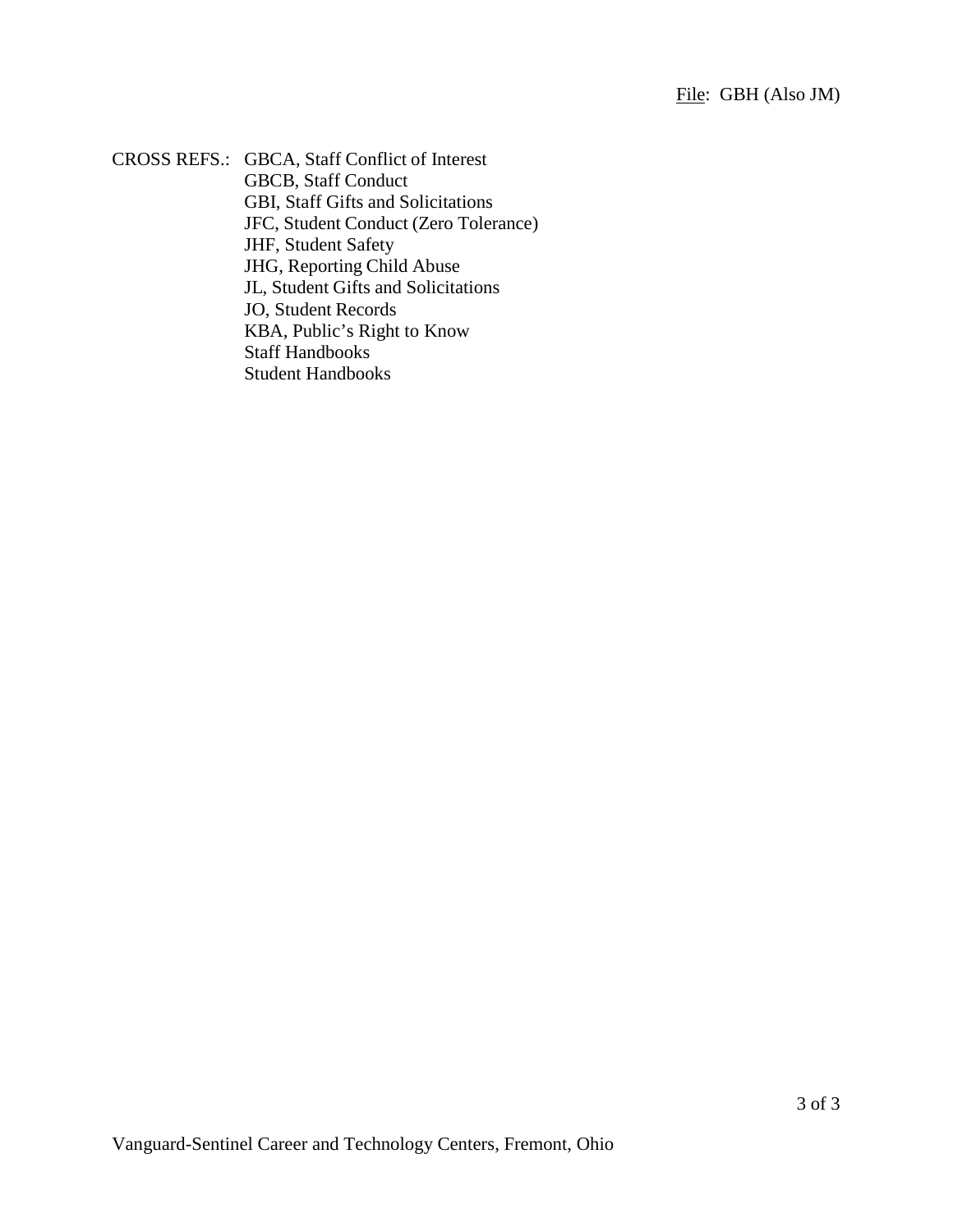## STAFF GIFTS AND SOLICITATIONS

#### Gifts

The Board authorizes the expenditure of public funds to purchase meals, refreshments and tokens of appreciation for employees and Board members in the completion of their responsibilities. The Board believes that such expenditures are necessary, on occasion, to further a public purpose in the general operation of the District. Such public purpose includes, but may not be limited to, employee development activities, employee recognition activities and certain routine meetings that may be enhanced by such amenities.

Such expenditures shall be consistent with the Board's purchasing policy and within the appropriation limits established by the Board.

Presentation of gifts to, and the arrangement of social affairs for, employees leaving the District are governed by the following.

- 1. Each building director appoints, or employees may volunteer for, a small social committee to plan social affairs such as teas and luncheons.
- 2. Any gifts to be presented to departing employees by their respective groups are at the discretion of the group involved.

#### Vendor Compensation

Any compensation paid by a private vendor to a District official or employee, after the official or employee has participated in selecting the vendor, is considered "public money" and must be returned to the District.

#### **Solicitations**

The Superintendent annually approves all solicitations that are to be permitted in the schools. No organization may solicit funds of staff members in the schools, nor may anyone distribute flyers or other materials related to fund drives through the schools, without the prior approval of the Superintendent.

Employees may not engage in the sale of products to the schools, even if the proceeds of such sales are intended for charitable or civic purposes; no staff member is to collect any money or distribute any fundraising literature without the expressed approval of the Superintendent.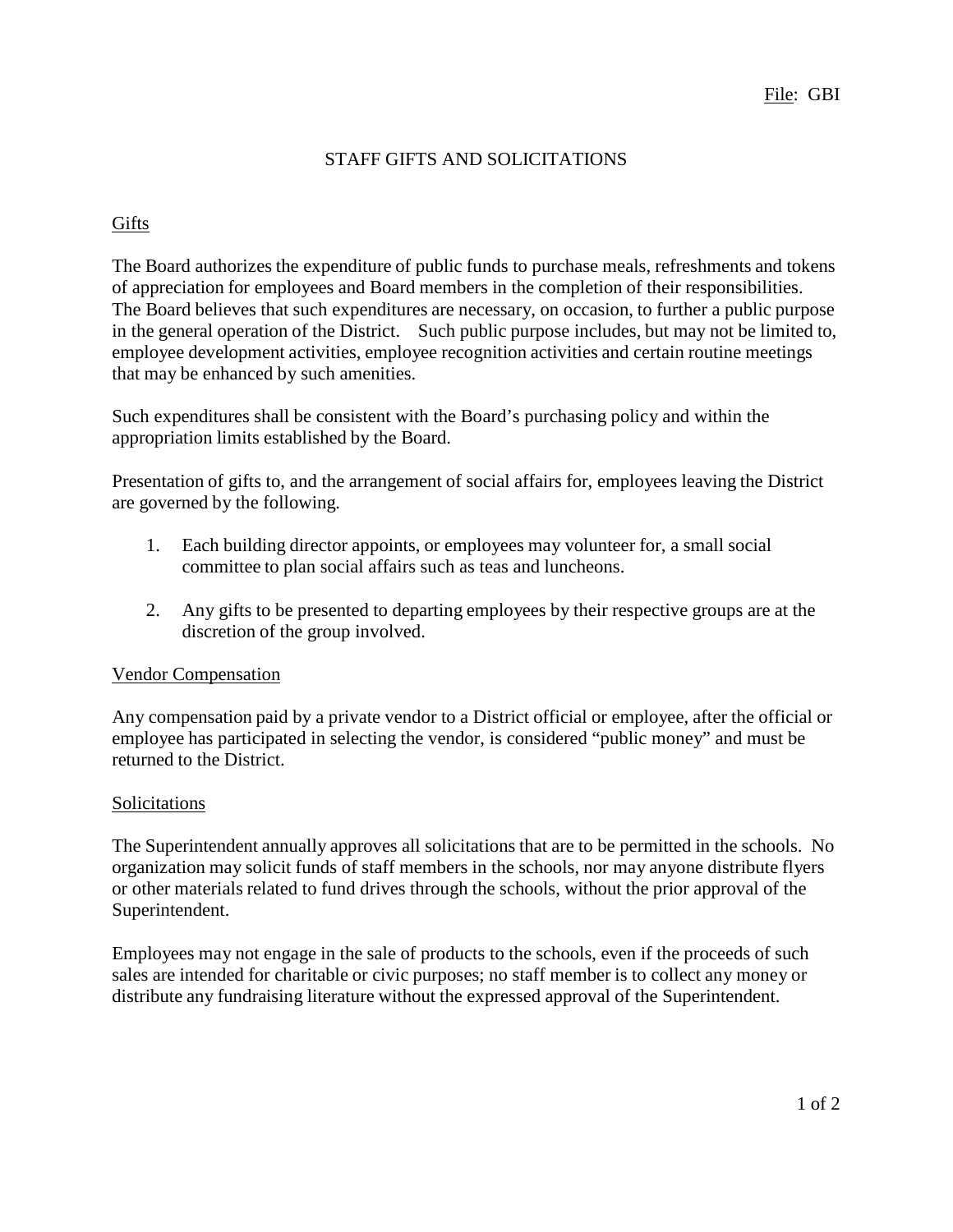[Adoption date: May 16, 2002] [Re-adoption date: September 16, 2010] [Re-adoption date: September 17, 2015]

```
LEGAL REFS.: ORC 102.03
        117.01
        2921.43
        3313.81; 3313.811
        3315.15
        3329.10
```
CROSS REFS.: IGDG, Student Activities Funds Management IICA, Field Trips JL, Student Gifts and Solicitations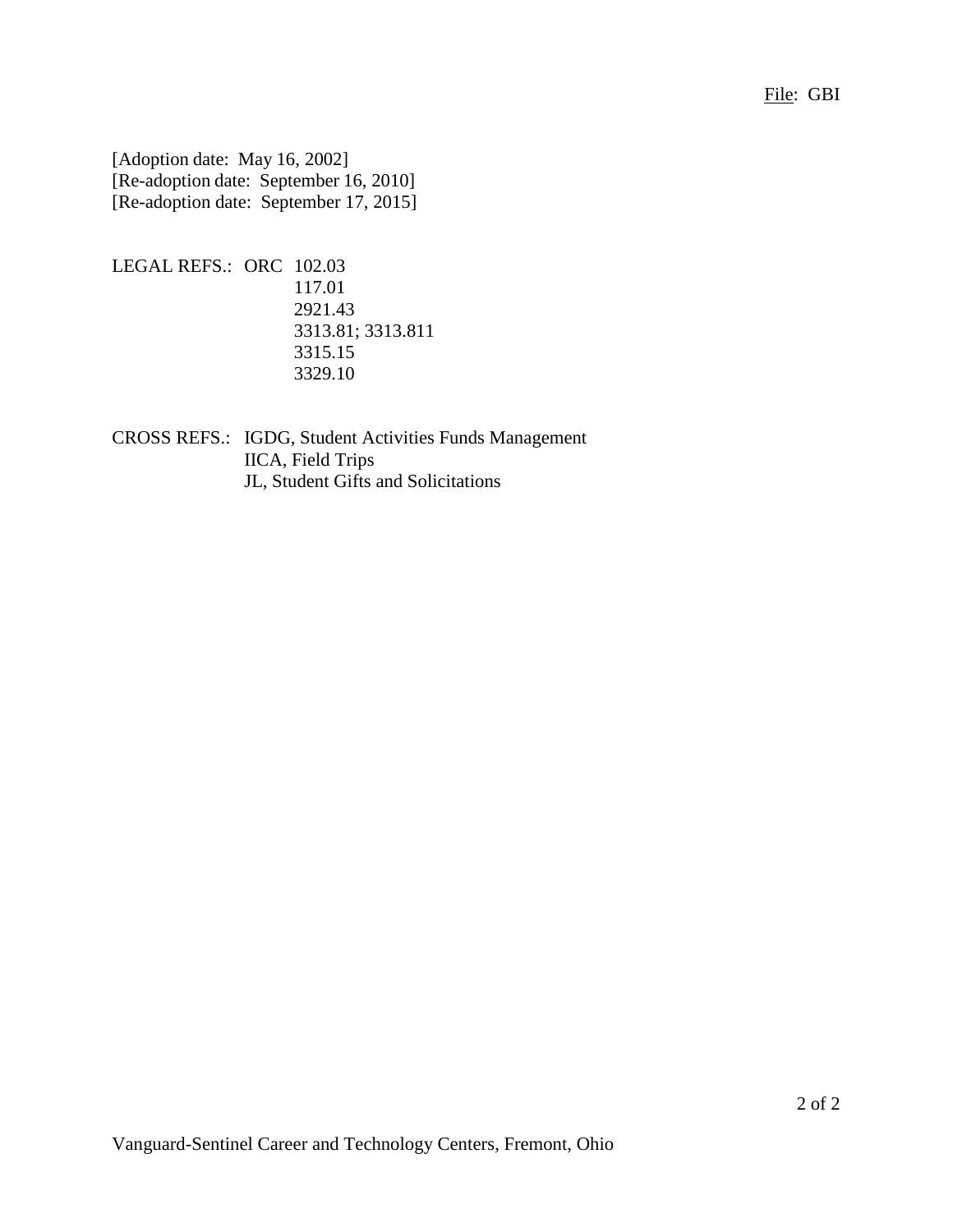## NO TOBACCO USE ON DISTRICT PROPERTY BY STAFF MEMBERS

The Board has a duty to protect and promote the health and well-being of all students and staff. The Board is acutely aware of the serious health risks associated with the use of tobacco products, both to users and nonusers, and that most tobacco use begins by the age of 18. The Board recognizes that staff and school visitors serve as role models to students and, therefore, adopts this 100% tobacco-free District policy to endorse a healthy lifestyle and prevent tobacco use.

For the purpose of this policy, "tobacco" is defined to include any lighted or unlighted cigarette, cigar, pipe, bidi, clove cigarette, and any other smoking product, and spit tobacco, also known as smokeless, dip, chew and snuff, in any form.

For the purpose of this policy, electronic cigarettes are considered "tobacco."

### Tobacco Use Prohibited

No staff member or volunteer is permitted to smoke, inhale, dip or chew tobacco at any time, including non-school hours:

- 1. in any building, facility or vehicle owned, leased, rented or chartered by the District or
- 2. on school grounds or parking lots.

No staff member or volunteer is permitted to smoke, inhale, dip or chew tobacco at any time, including non-school hours, at any school-sponsored event off campus.

#### Tobacco Advertisements and Promotions

Tobacco advertising is prohibited on school grounds, in all school-sponsored publications and at all school-sponsored events. Tobacco promotional items that promote the use of tobacco products, including clothing, bags, lighters and other personal articles, are not permitted on school grounds, in school vehicles or at school-sponsored events.

#### Providing Notice to Staff

"No Tobacco" signs will be posted throughout the District at entrances and other appropriate locations in all academic buildings and administrative spaces. District staff will be provided notice of this policy through staff handbooks. District vehicles will display the international "No Smoking" insignia.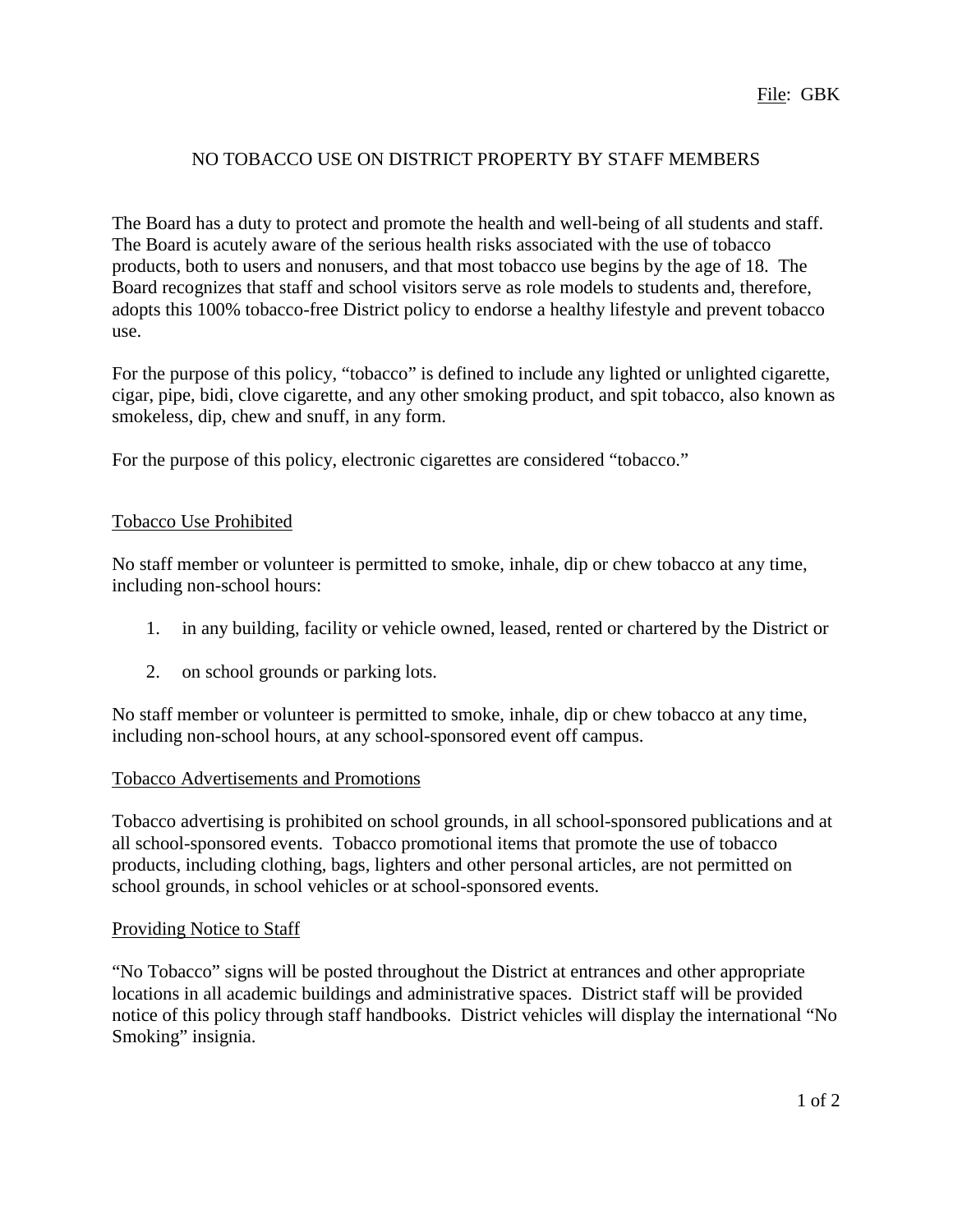### **Enforcement**

Disciplinary measures taken against staff for violations of this policy comply with the requirements of State law, related District policies and regulations and/or the staff negotiated agreements.

[Adoption date: May 16, 2002] [Re-adoption date: August 16, 2007] [Re-adoption date: September 16, 2010] [Re-adoption date: September 17, 2015]

- LEGAL REFS.: The Elementary and Secondary Education Act; 20 USC 1221 et seq. Goals 2000: Educate America Act; 20 USC 6081 through 6084 ORC 3313.20 3794.01; 3794.02; 3794.04; 3794.06 OAC 3301-35-02; 3301-35-05
- CROSS REFS.: JFCG, Tobacco Use by Students KGC, No Tobacco Use on District Property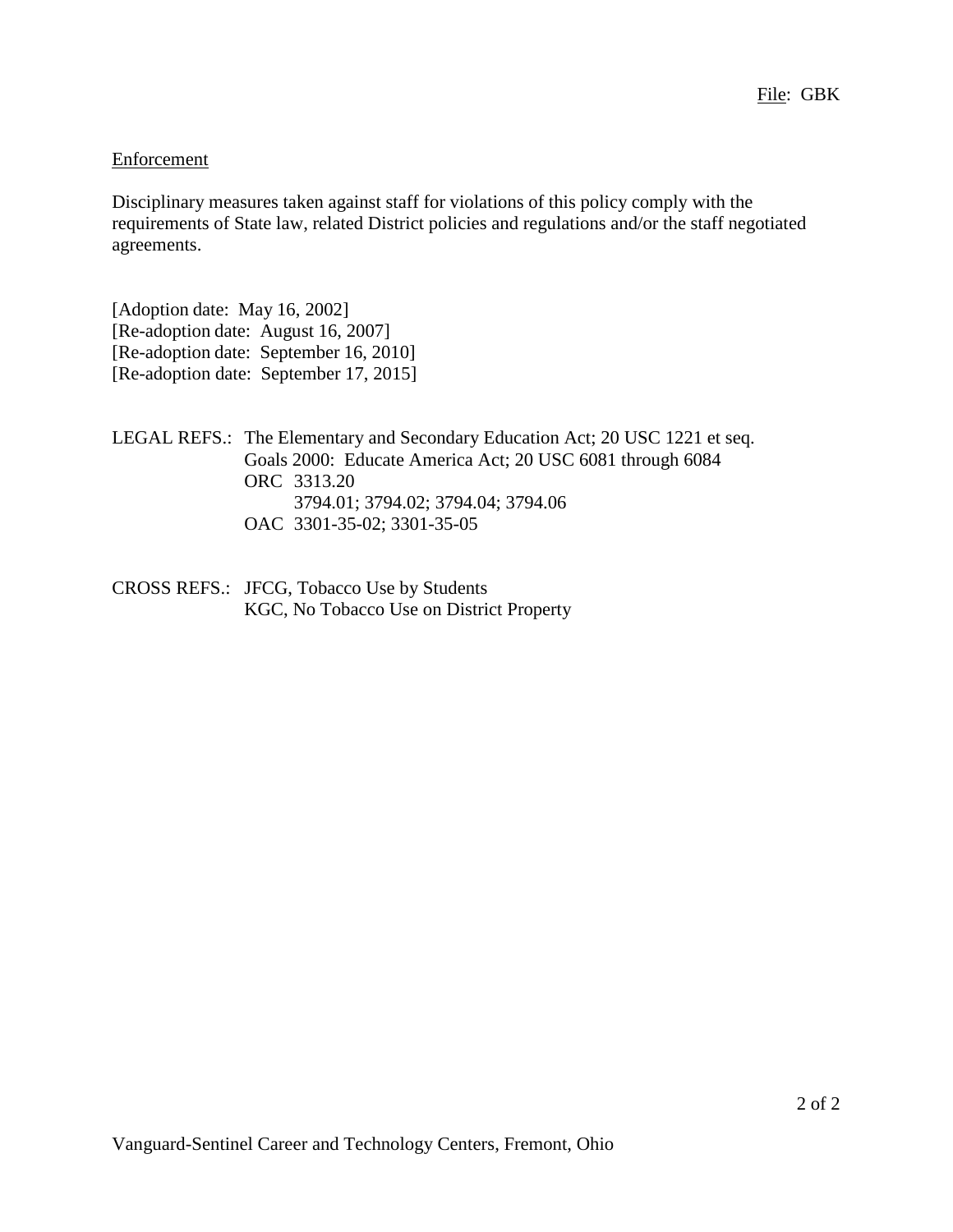## PERSONNEL RECORDS

The Superintendent develops and implements a comprehensive and efficient system of personnel records. The administrative assistant is hereby designated as the employee directly responsible for the personnel records system. The following guidelines govern such records.

- 1. Personnel files contain records and information relative to compensation, payroll deductions, evaluations and such information as may be required by the State or Federal law or considered pertinent by the Superintendent. Anonymous material or material from an unidentified source are not placed in a staff member's file.
- 2. A personnel file for each employee is accurately maintained in the District office in accordance with administrative regulations incorporating the requirements set forth under the Ohio Privacy Act for the protection of employees. Employees will be notified whenever personal information concerning them is placed in their file.
- 3. State law requires that all public records be promptly prepared and made available for inspection to any member of the general public at all reasonable times during regular business hours. Upon request, the person directly responsible for personnel records is required to make copies available at cost, within a reasonable period of time.
- 4. The public has access to all records in the personnel file with the following exceptions:
	- A. medical records;
	- B. records pertaining to adoption, probation or parole proceedings;
	- C. trial preparation records;
	- D. confidential law enforcement investigatory records;
	- E. Social Security number and
	- F. records of which the release is prohibited by State or Federal law.

Additional exceptions are listed in Ohio Revised Code Section 149.43.

5. The District is required to keep reports of investigations of employee misconduct in the employee' personnel file, unless the Superintendent of Public Instruction or his/her designee determines that the report does not warrant taking action against the employee. If the Superintendent of Public Instruction or his/her designee determines no action is warranted, the investigation report must be moved from the employee's personnel file to a separate public file.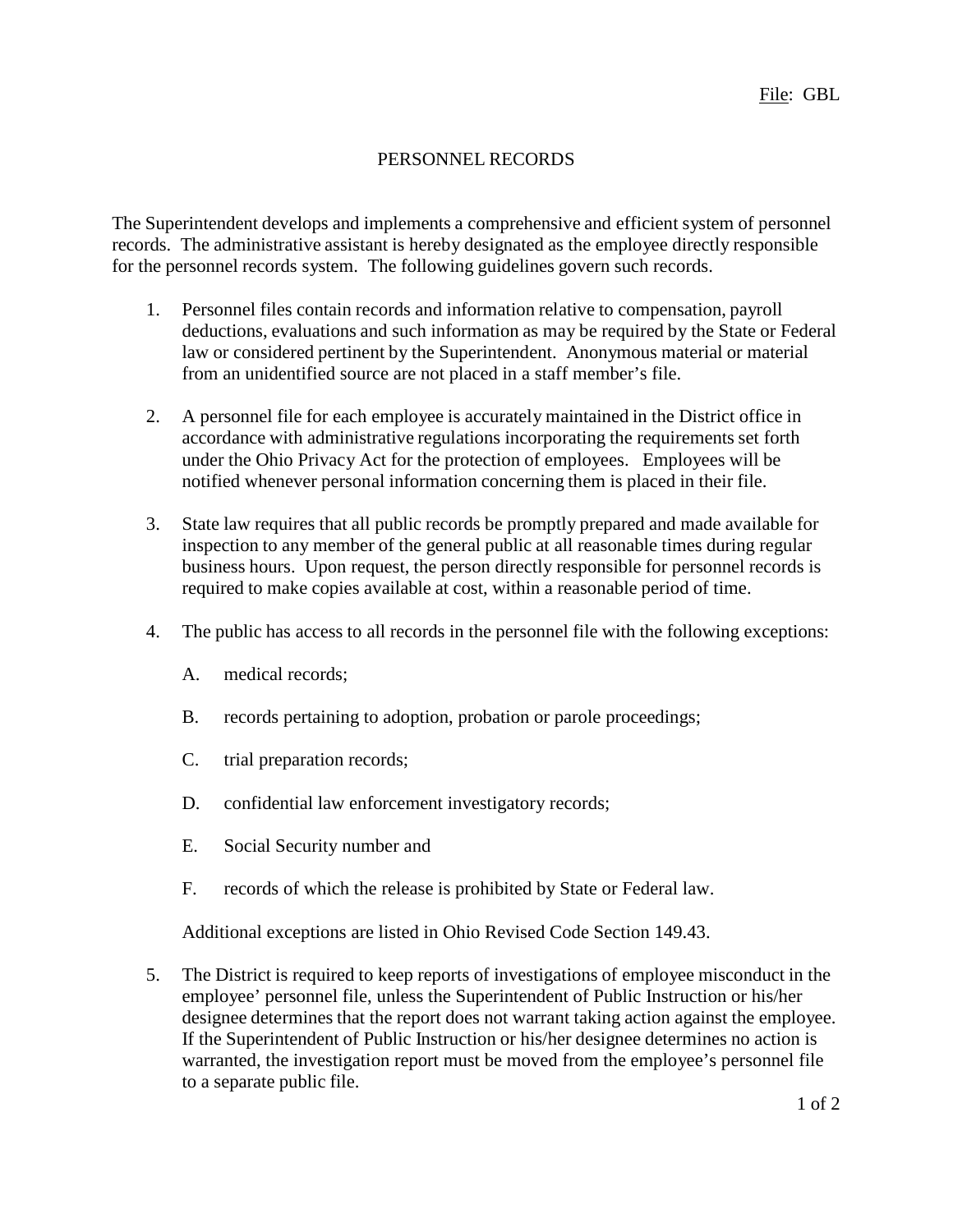- 6. Each employee has the right, upon written request, to review the contents of his/her own personnel file. If a document is not disclosed to the employee because it is determined by a physician, psychiatrist or psychologist to be likely to have an adverse effect upon the employee, the document will be released to the designated medical authority. Requests are made to the Superintendent and scheduled for a time convenient for the parties involved.
- 7. Employees may make written objections to any information contained in the file. Any written objection must be signed by the staff member and becomes part of the employee's personnel file after the appeal procedure outlined in State law. The appeal procedure permits any employee who disputes the accuracy, relevance, timeliness or completeness of information maintained in his/her file to compel the District to investigate the current status of the information.
- 8. Personnel records should be reviewed only within the confines of the Superintendent's office or the Board's office.

[Adoption date: August 20, 1992] [Re-adoption date: May 16, 2002] [Re-adoption date: August 16, 2007] [Re-adoption date: September 16, 2010] [Re-adoption date: September 17, 2015]

LEGAL REFS.: Genetic Information Nondiscrimination Act of 2008; 42 USC 2000ff et seq. ORC 9.01; 9.35 149.011; 149.41; 149.43 1347.01 et seq. 3317.061 3319.311; 3319.314 4113.23

CROSS REFS.: EHA, Data and Records Retention KBA, Public's Right to Know

CONTRACT REF.: Teachers' Negotiated Agreement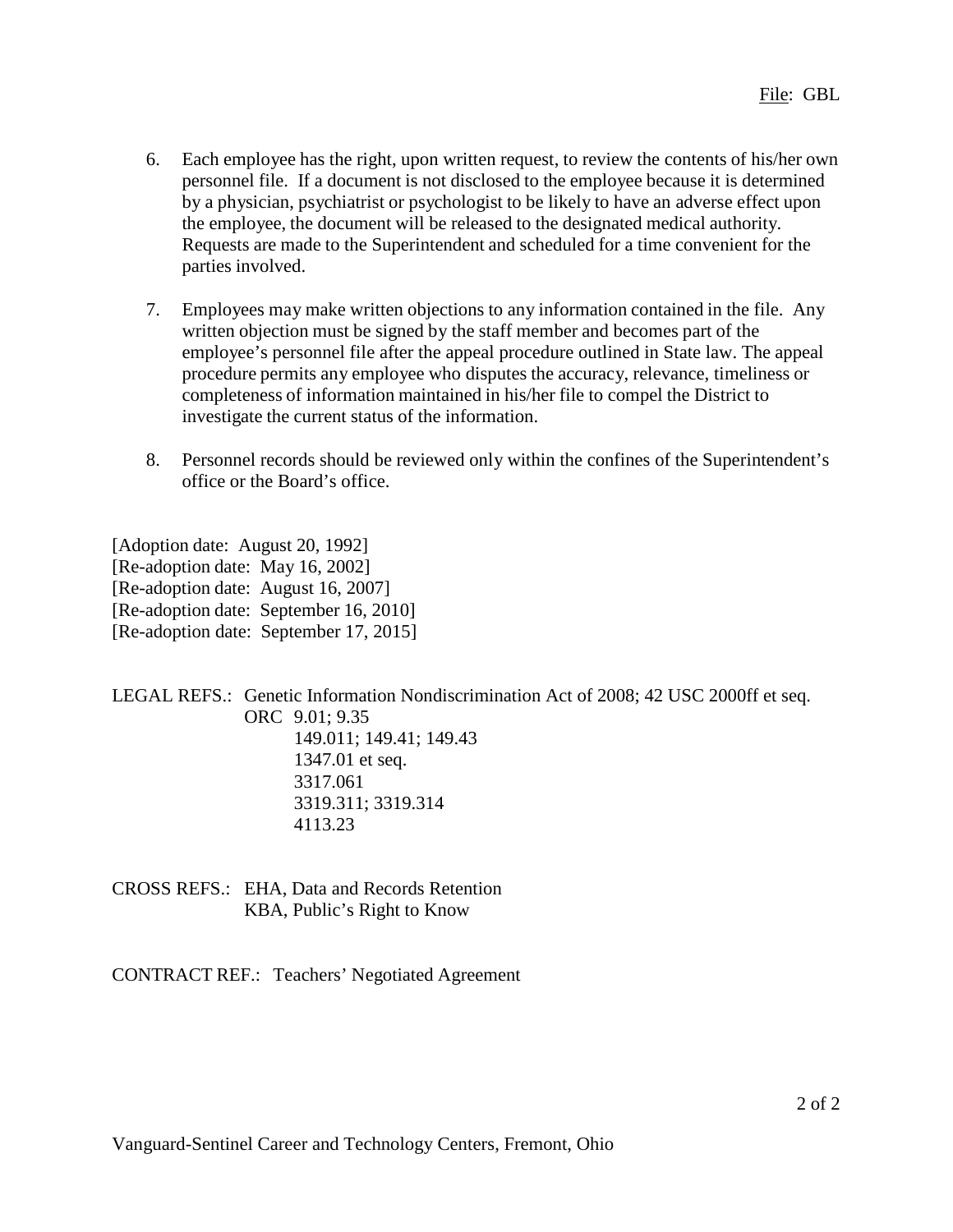### PERSONNEL RECORDS

If members of the public wish to review personnel files, they must be in compliance with the following regulations.

- 1. Files must be reviewed in the Board offices.
- 2. Purpose for review of files must be made known to the Superintendent.
- 3. A signed written request for items to be reviewed must be submitted 72 hours in advance. Files will only be reviewed during office hours.
- 4. Employees will be notified of the person making the request and the items to be reviewed.
- 5. Copies will be available at a charge established by the Board.

(Approval date: August 20, 1992) (Re-approval date: May 16, 2002) (Re-approval date: September 16, 2010) (Re-approval date: September 17, 2015)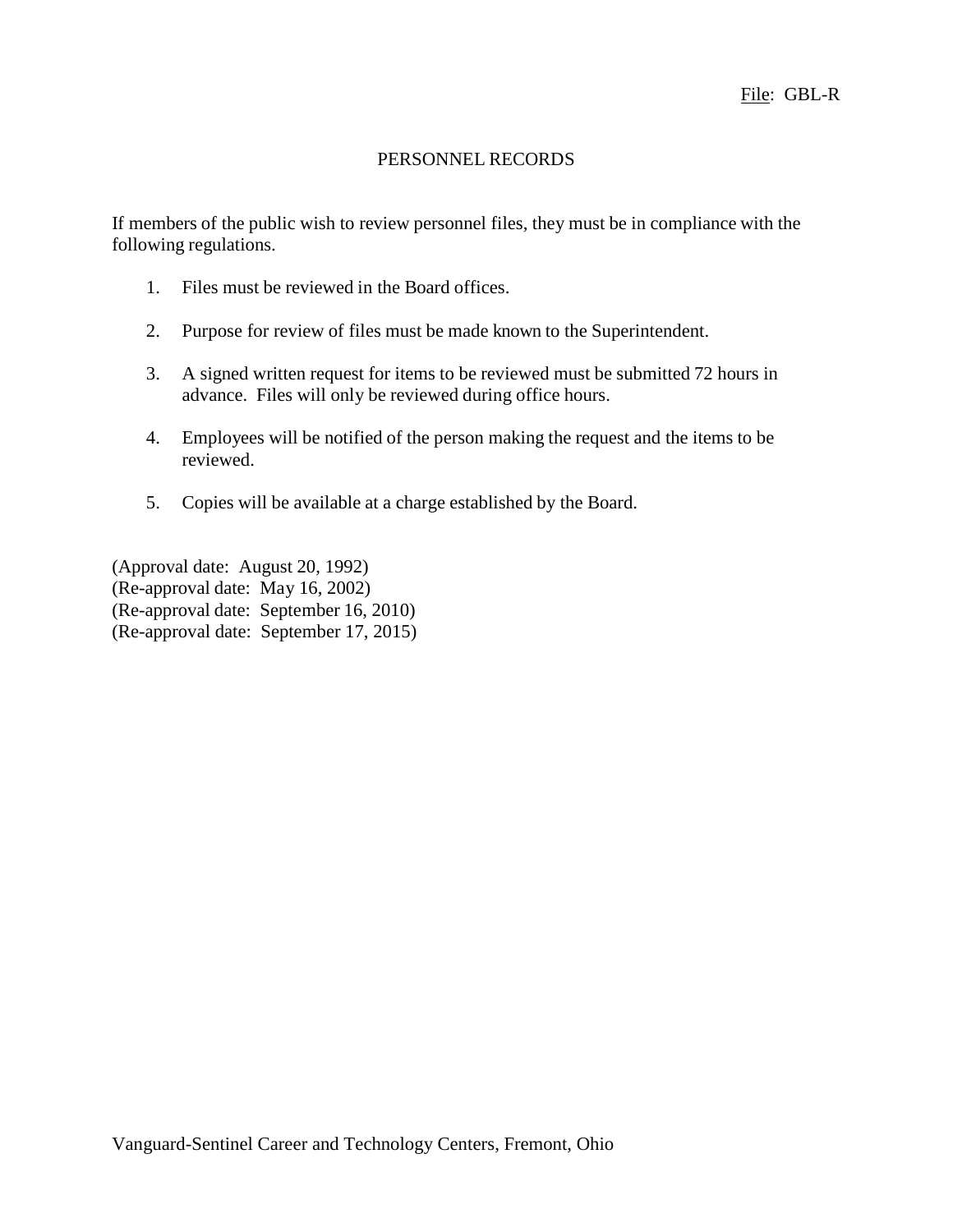## DRUG-FREE WORKPLACE

The Board endeavors to provide a safe workplace for all employees realizing that the use/abuse of drugs and alcohol can endanger the health, safety and wellbeing of the nonuser, as well as the user.

Because of the Board's commitment to provide a safe workplace, no employee shall unlawfully manufacture, distribute, dispense, possess or use any narcotic drug, hallucinogenic drug, amphetamine, barbiturate, marijuana, alcohol or any other controlled substance, as defined in State and Federal law, in the workplace.

"Workplace" is the site for the performance of any work done in connection with the District. The workplace includes any District building, property, vehicles or Board-approved vehicle used to transport students to and from school or school activities (at other sites off District property) or any school-sponsored or District activity, event or function, such as a field trip or athletic event in which students are under the jurisdiction of District authorities.

As a condition of employment, each employee shall notify his/her supervisor, in writing, of his/her conviction of any criminal drug statute for a violation occurring in the workplace as defined above, not later than five days after such conviction.

Employees are given a copy of the standards of conduct and the statement of disciplinary sanctions and are notified that compliance with the standards of conduct is mandatory. Employees who violate the policy shall be subject to disciplinary proceedings in accordance with prescribed administrative regulations, local, State and Federal law and/or the negotiated agreement, up to and including termination. Any employee in violation of this policy may be required to participate in a drug-abuse assistance or rehabilitation program approved by the Board.

All employees are provided the opportunity to participate in a drug-free awareness program to inform them of requirements, services and penalties.

A list of local drug and alcohol counseling, rehabilitation and re-entry programs and services offered in the community is made available to employees.

[Adoption date: August 20, 1992] [Re-adoption date: May 16, 2002] [Re-adoption date: September 16, 2010] [Re-adoption date: September 17, 2015]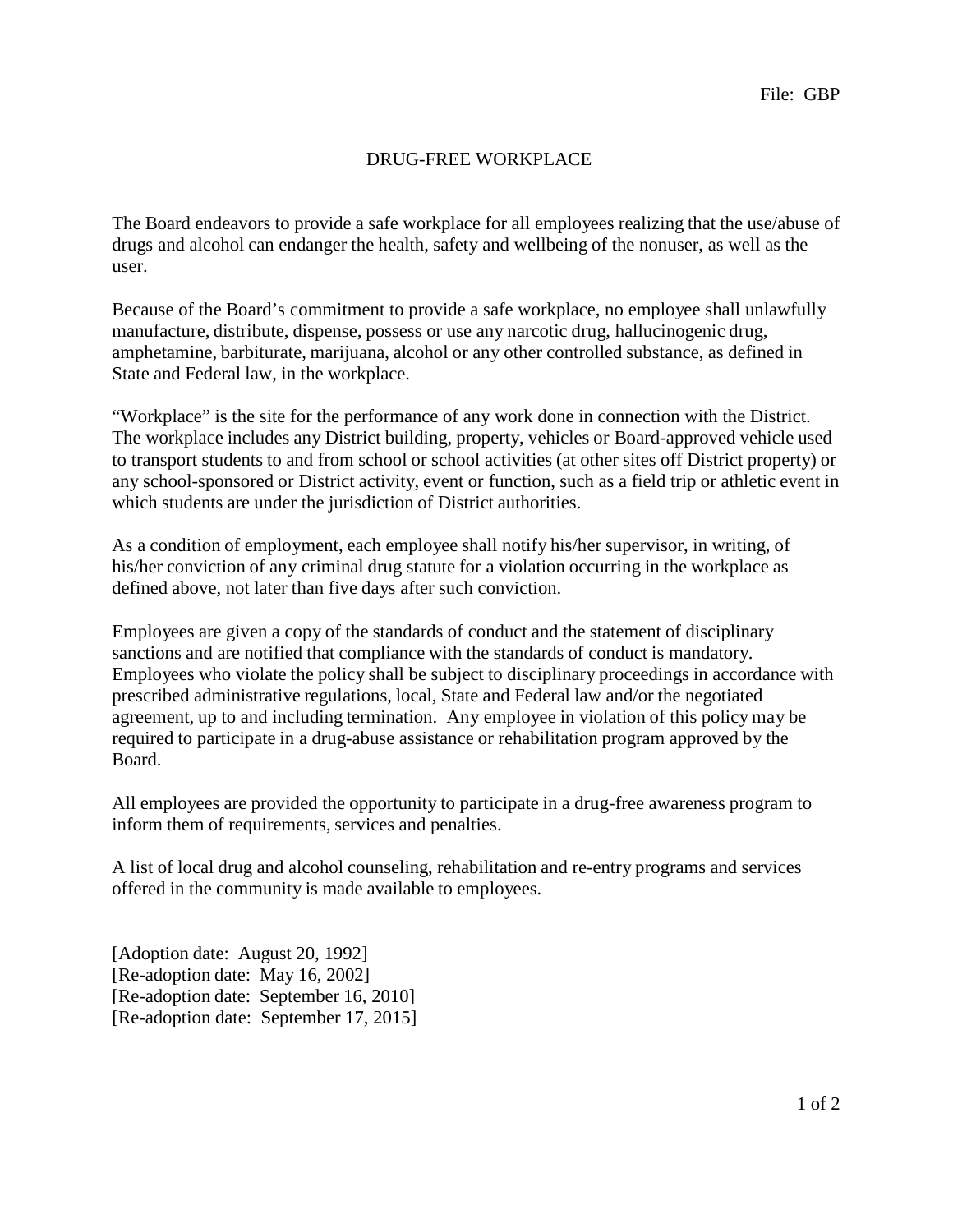File: GBP

LEGAL REFS.: Drug-Free Workplace Act of 1988; 41 USC 701 et seq.; 20 USC 3474, 1221e-3(a)(1) Drug-Free Campus and Schools Act; 20 USC 3224(a) ORC 4123.01 et seq.; 4123.35; 4123.54

CROSS REFS.: EB, Safety Program EEACD, Drug Testing for District Personnel Required to Hold a Commercial Driver's License GBCB, Staff Conduct GBE, Staff Health and Safety GBQ, Criminal Records Check Staff Handbooks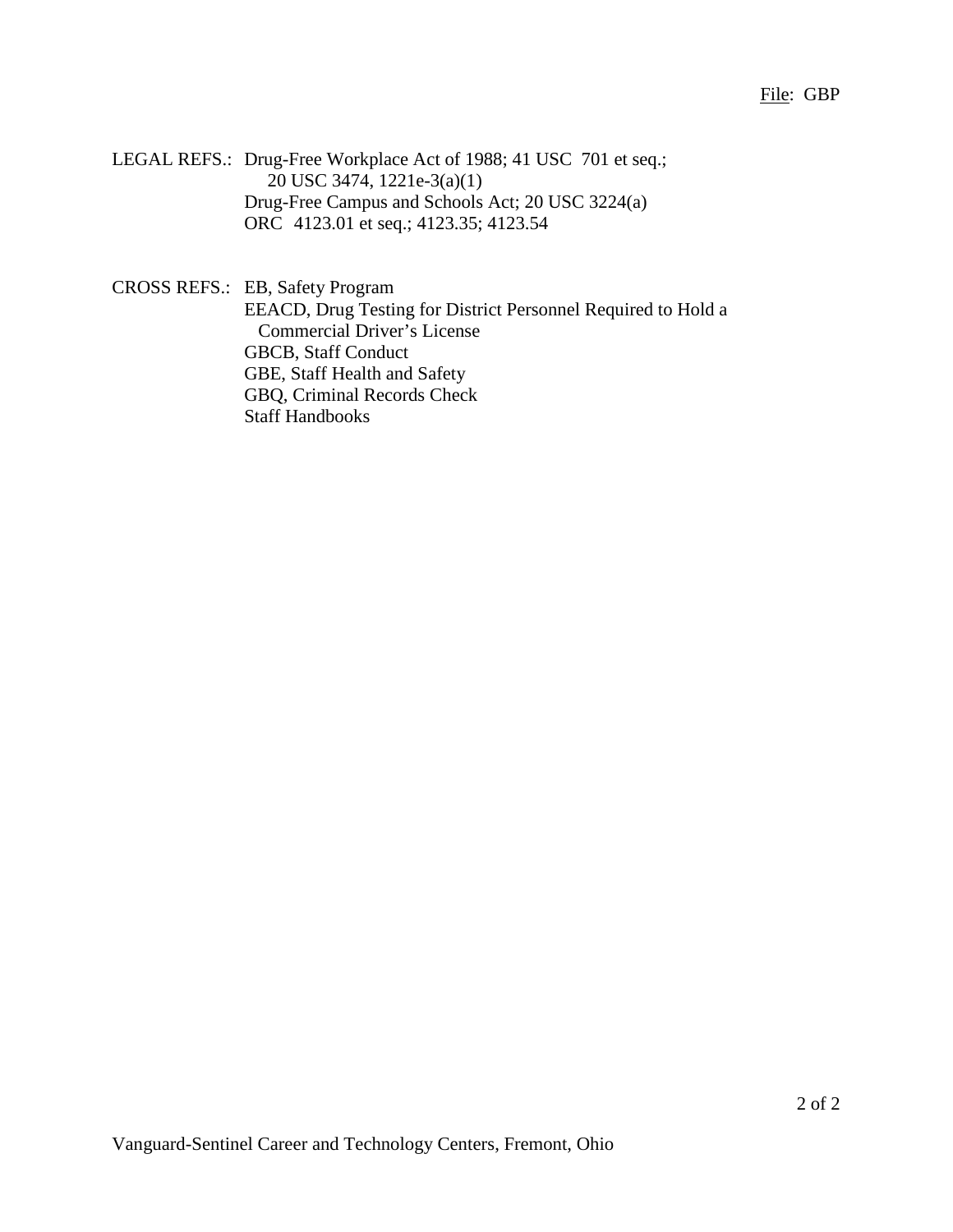## CRIMINAL RECORDS CHECK

The Board shall request from the Superintendent of the Bureau of Criminal Investigation (BCI) criminal records checks of all candidates under final consideration for employment or appointment in the District. The BCI criminal records checks include information from the Federal Bureau of Investigation (FBI), unless the individual can demonstrate that he/she has been a resident of the state for the preceding five years and has previously been subject to a BCI check, in which case only a FBI check is required.

The Board may employ persons on the condition that the candidate submit to and pass a BCI criminal records check in accordance with State law. Any person conditionally hired who fails to pass a BCI criminal records check is released from employment. Applicants are given a separate written statement informing them that the Board uses a criminal records check as part of the initial hiring process and at various times during the employment career. This notice must be on a separate document that only contains this notice. The applicant's written authorization to obtain the criminal records check will be obtained prior to obtaining the criminal records check.

Prior to taking an adverse action against an applicant or employee (such as declining to employ, reassigning an employee, denying a promotion, suspension, nonrenewal or termination) based in whole or in part on a criminal records check, the applicant or employee is given a written preadverse action disclosure statement which includes a copy of the criminal records check and the Federal Trade Commission's notice titled "A Summary of Your Rights Under the Fair Credit Reporting Act."

After taking an adverse action, the applicant or employee is given a written adverse action notice which includes the name, address and telephone number of the BCI, a statement that the BCI did not make the decision to take the adverse action and cannot give specific reasons for it, the individual's right to dispute the accuracy or completeness of any information furnished by the BCI and the individual's right to an additional free criminal records check from the BCI upon request within 60 days.

An applicant for employment may provide a certified copy of a BCI criminal records check to the District in compliance with State law. The District may accept this criminal records check in place of its own records check if the date of acceptance by the District is within one year after the date of issuance by the BCI.

State law requires subsequent criminal records checks every five years for all school employees except bus drivers. For currently employed bus drivers, a new report is required every six years.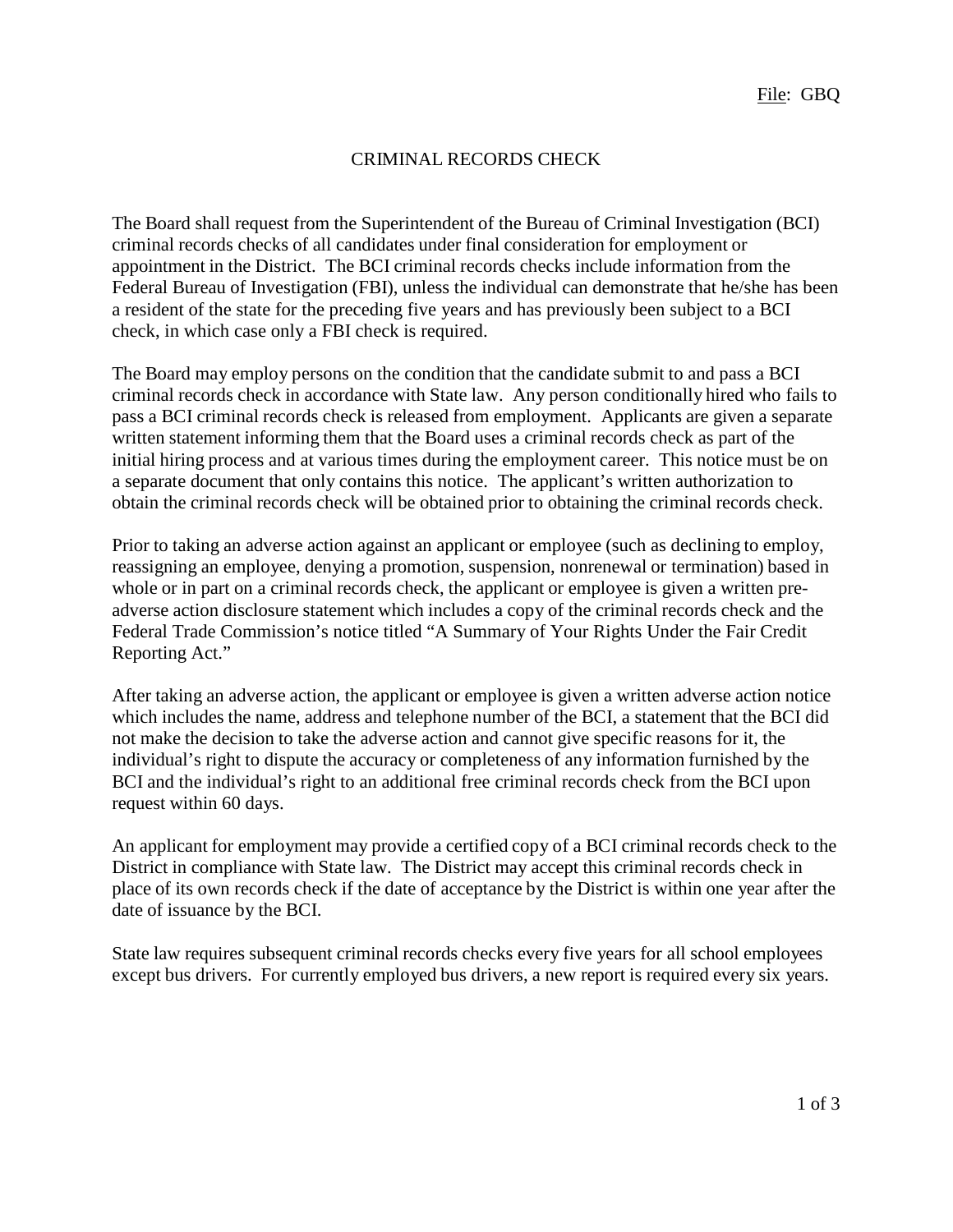Any and all information obtained by the Board or persons under this policy is confidential and shall not be released or disseminated. Criminal records checks are not public records for purposes of the Public Records Law. Any applicant not hired because of information received from the records check shall be assured that all records pertaining to such information are destroyed.

#### Volunteers

The District notifies current and prospective volunteers who have or will have unsupervised access to students on a regular basis that a criminal records check may be conducted at any time.

#### **Contractors**

Criminal records checks are required for contractors who meet the following four criteria: (1) the contractor is an employee of a private company under contract with the District to provide "essential school services"; (2) the contractor works in a position involving routine interaction with a child or regular responsibility for the care, custody or control of a child; (3) the contractor is not licensed by the Ohio Department of Education and (4) the contractor is not a bus driver.

[Adoption date: May 16, 2002] [Re-adoption date: August 16, 2007] [Re-adoption date: September 16, 2010] [Re-adoption date: September 17, 2015]

LEGAL REFS.: Fair Credit Reporting Act; 15 USC 1681 et seq. ORC 109.57; 109.572; 109.575: 109.576 2953.32 3301.074 3314.19; 3314.41 3319.088; 3319.089; 3319.22; 3319.222; 3319.29; 3319.291 3319.303; 3319.311; 3319.313; 3319.315; 3319.39; 3319.391; 3319.392 3327.10 OAC 3301-83-06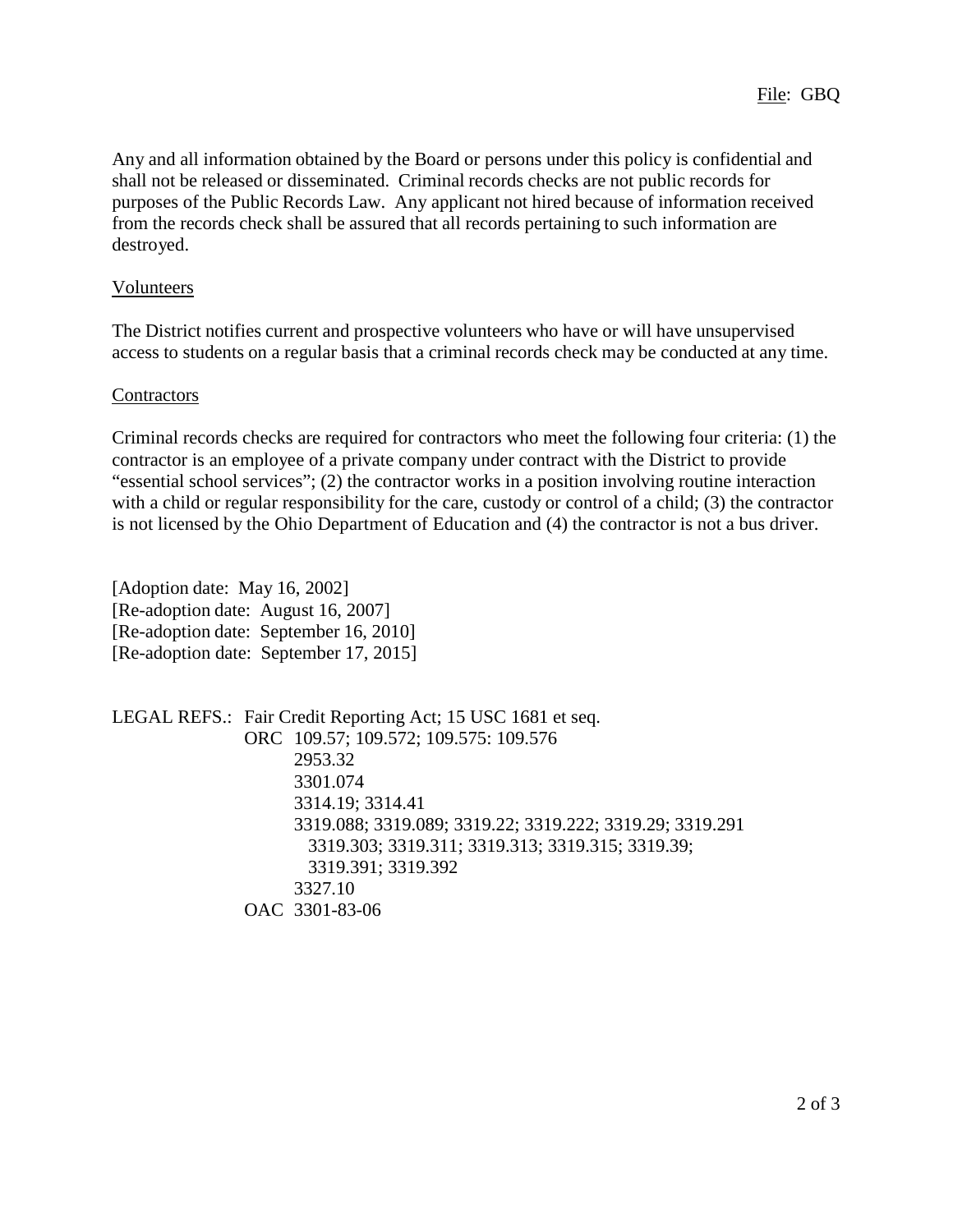CROSS REFS.: EEAC, School Vehicle Safety Program GBL, Personnel Records GCBB, Certificated Staff Supplemental Contracts GCD, Certificated Staff Hiring GDD, Classified and Confidential Employee Staff Hiring IIC, Community Instructional Resources (Customer Services) (Also KF) KBA, Public's Right to Know LEA, Student Teaching and Internships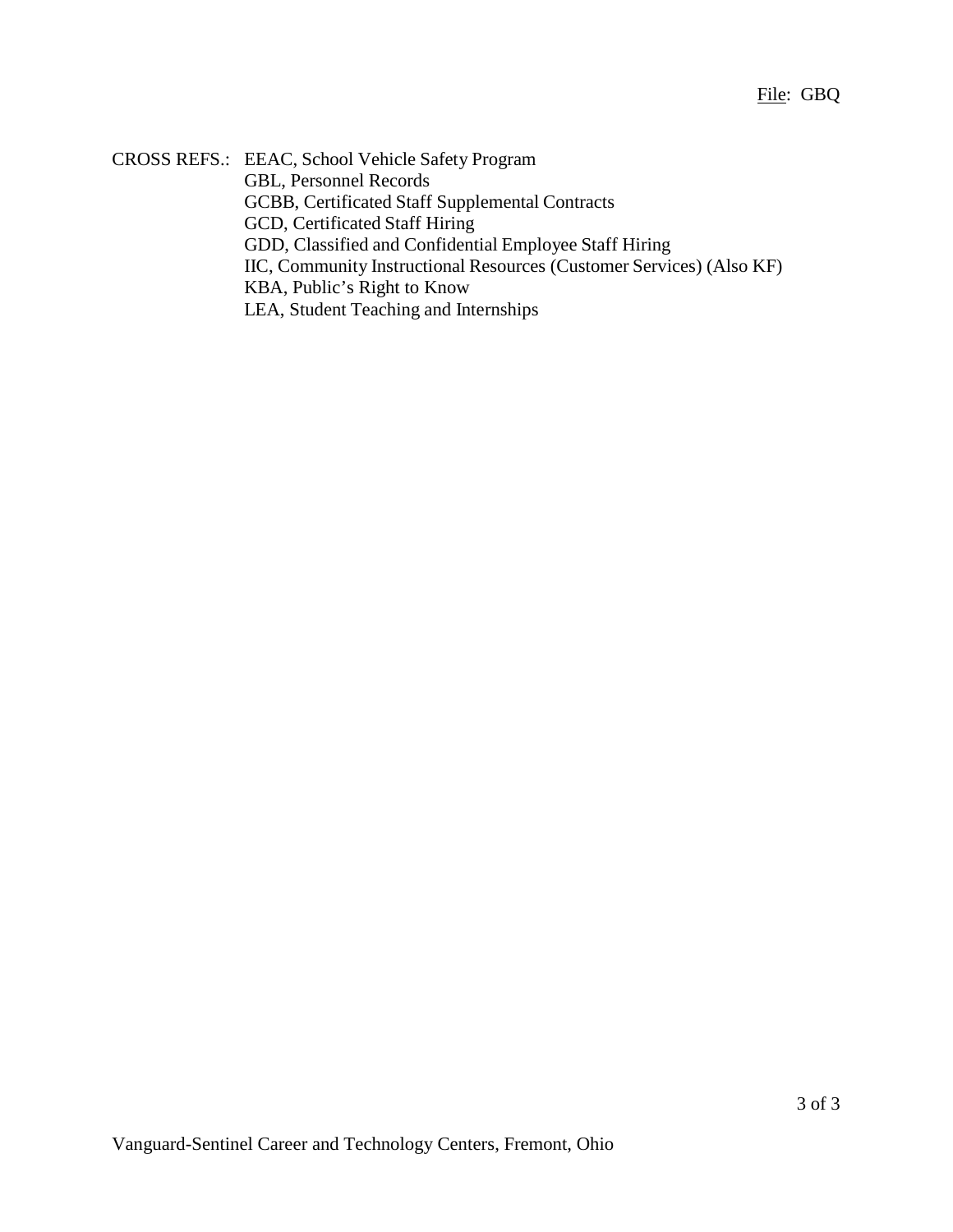## FAMILY AND MEDICAL LEAVE

The Board provides leave to eligible employees consistent with the Family Medical Leave Act (FMLA). Eligible employees are entitled to up to 12 workweeks (or 26 workweeks to care for a covered service ember) of unpaid family and medical leave in any 12-month period. The Board continues to pay the District's share of the employee's health benefits during the leave. In addition, the District reinstates the employee to the same or a similar position after the employee's return from leave.

In complying with the FMLA, the District adheres to the requirements of applicable Federal and State law.

Additional information is contained in the regulations, which follow this policy.

[Adoption date: May 16, 2002] [Re-adoption date: September 16, 2010] [Re-adoption date: September 17, 2015]

#### LEGAL REFS.: Family and Medical Leave Act of 1993; 29 USC 2601 et seq.; 29 CFR Part 825 Genetic Information Nondiscrimination Act of 2008; 42 USC 2000ff et seq. ORC 124.38 (for city districts only) 3319.13; 3319.141

CROSS REFS.: GCBD, Certificated Staff Leaves and Absences GDBD, Classified and Confidential Employee Leaves and Absences

CONTRACT REF.: Teachers' Negotiated Agreement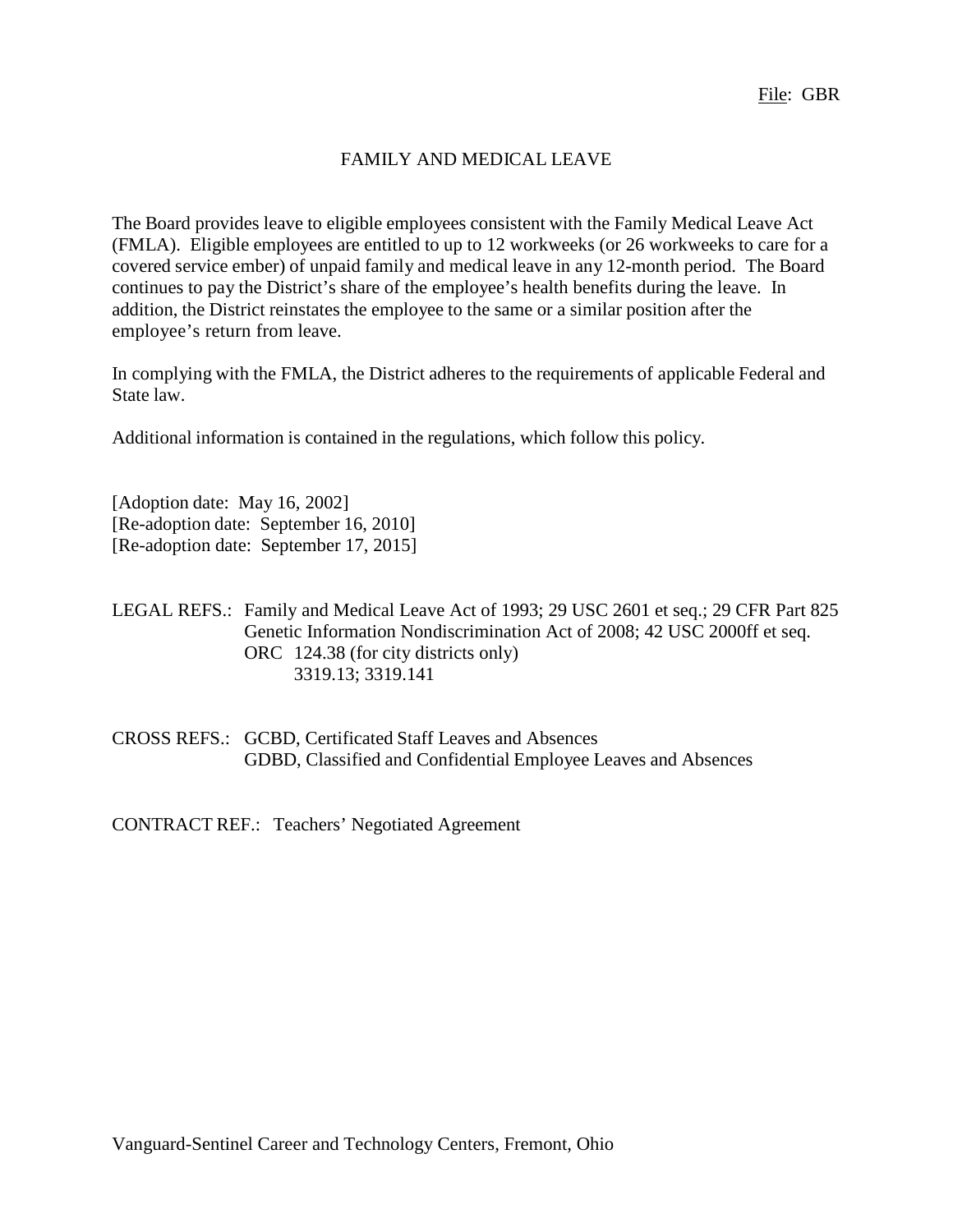## FAMILY AND MEDICAL LEAVE

An employee who has worked for the District for at least 12 and who has worked at least 1,250 hours in the 12 months preceding the beginning of the leave is eligible for leave under the Family and Medical Leave Act (FMLA). The 12 months an employee must have been employed by the District do not need to be consecutive months. The 1,250 hours of service do not include vacation leave, sick leave, holidays or other paid leaves of absences. However, An employee returning from fulfilling his/her Uniformed Services Employment and Reemployment Rights Act (USERRA) covered service obligation shall be credited with the hours of service that would have been performed but for the period of military service in determining whether the employee worked the 1,250 hours of service.

#### Leave Entitlement

An eligible employee is allowed to take up to 12 workweeks of leave during a 12-month period. The District has chosen the following method to determine the 12-month period in which the 12 workweeks of leave entitlement occurs: the 12-month period measured forward from the date any employee's first FMLA leave begins

An employee may be eligible for 26 workweeks of FMLA leave during a 12-month period to care for a covered servicemember with a serious injury or illness. The District will determine the "single 12-month period" using the 12-month period measured forward from the date an employee's first FMLA leave to care for the covered servicemember begins.

#### Types of Leave

An eligible employee may take FMLA leave for the following purposes:

- 1. birth and care of a newborn child;
- 2. placement with an employee of a son or daughter for adoption or foster care;
- 3. care for a spouse, child, parent with a serious health condition. An employee may not take FMLA leave to care for a parent-in-law;
- 4. recovery from a serious health condition that keeps the employee from performing the essential functions of his/her job;
- 5. to respond to a "qualifying exigency" that arises because a spouse, child or parent is a military member on covered active duty or
- 6. to care for a covered servicemember with a serious injury or illness if the employee is the spouse, son, daughter, parent or next of kin of the covered servicemember..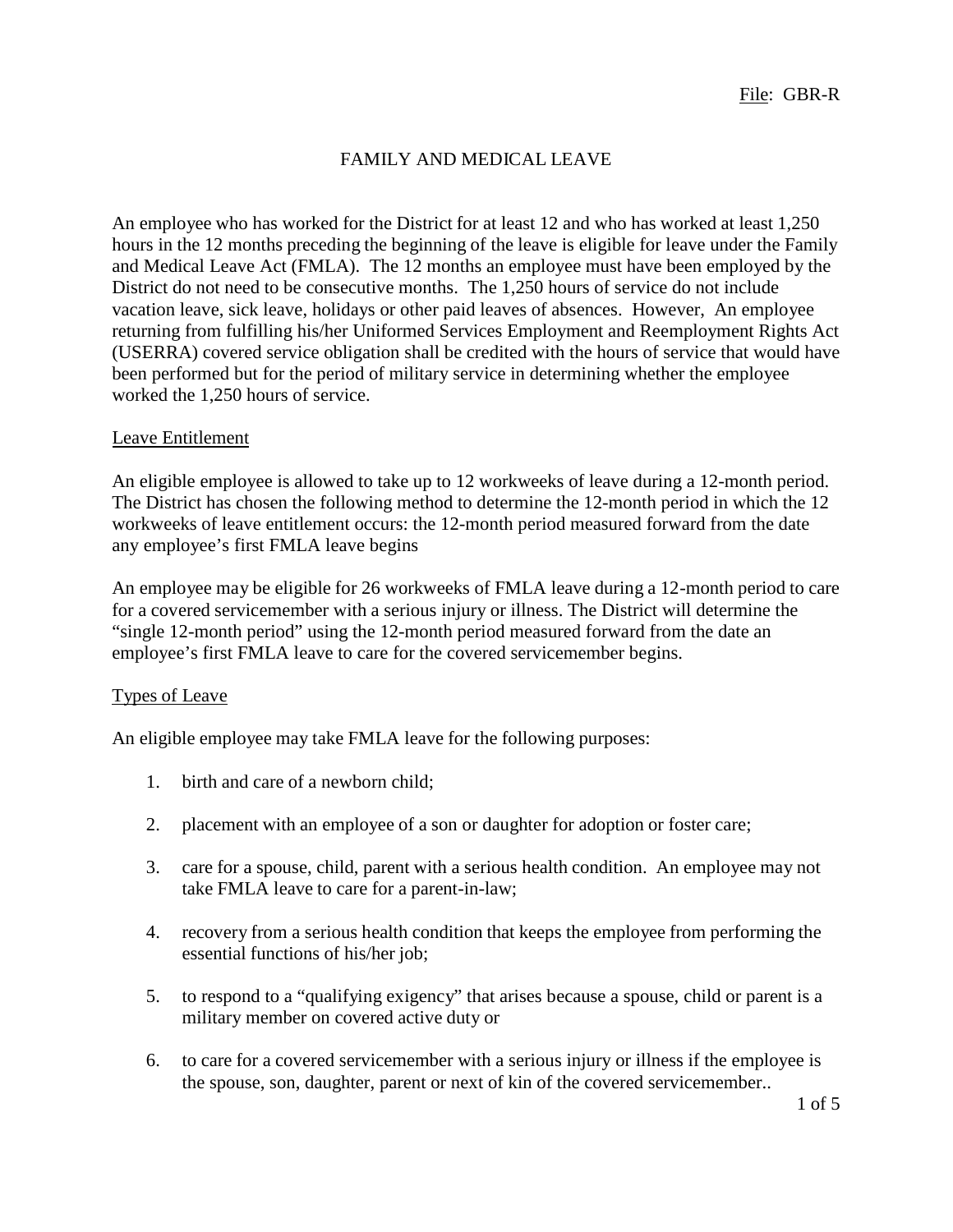The District requires eligible employees to use any accrued and unused paid vacation, personal or sick leave concurrently with unpaid FMLA.

An employer cannot compel an employee to use, nor may an employee elect to use, accrued medical/sick leave in any situation for which the leave could not normally be used.

#### Spouses Employed by the District

If spouses eligible for leave are employed by the District, their combined amount of leave for birth, adoption, foster care placement and parental illness may be limited to 12 weeks.

If spouses eligible for leave are employed by the District, their combined amount of leave to care for a covered servicemember is limited to 26 weeks.

#### Intermittent and Reduced Leave

FMLA leave may be taken intermittently or on a reduced leave schedule under certain circumstances. Intermittent leave is leave taken in separate blocks of time due to a single qualifying reason.

Reduced leave is a leave schedule that reduces the employee's usual number of hours per workweek or hours per workday.

Intermittent or reduced leave is available for the employee's own serious health condition; to care for a parent, son or daughter with a serious health condition; to care for a covered servicemember's serious injury or illness or for leave taken due to a qualifying exigency. Such leave may be used for the birth or adoption/placement of a child only if the Board agrees.

If an employee needs leave intermittently or on a reduced leave schedule for planned medical treatment, the employee must make a reasonable effort to schedule the treatment so as not to unduly disrupt the employer's operations.

If the employee needs intermittent leave or leave on a reduced schedule that is foreseeable, the Superintendent may require the employee to temporarily transfer during the period that the intermittent or reduced leave schedule is required to an available position for which the employee is qualified and which better accommodates recurring periods of leave than does the employee's regular position.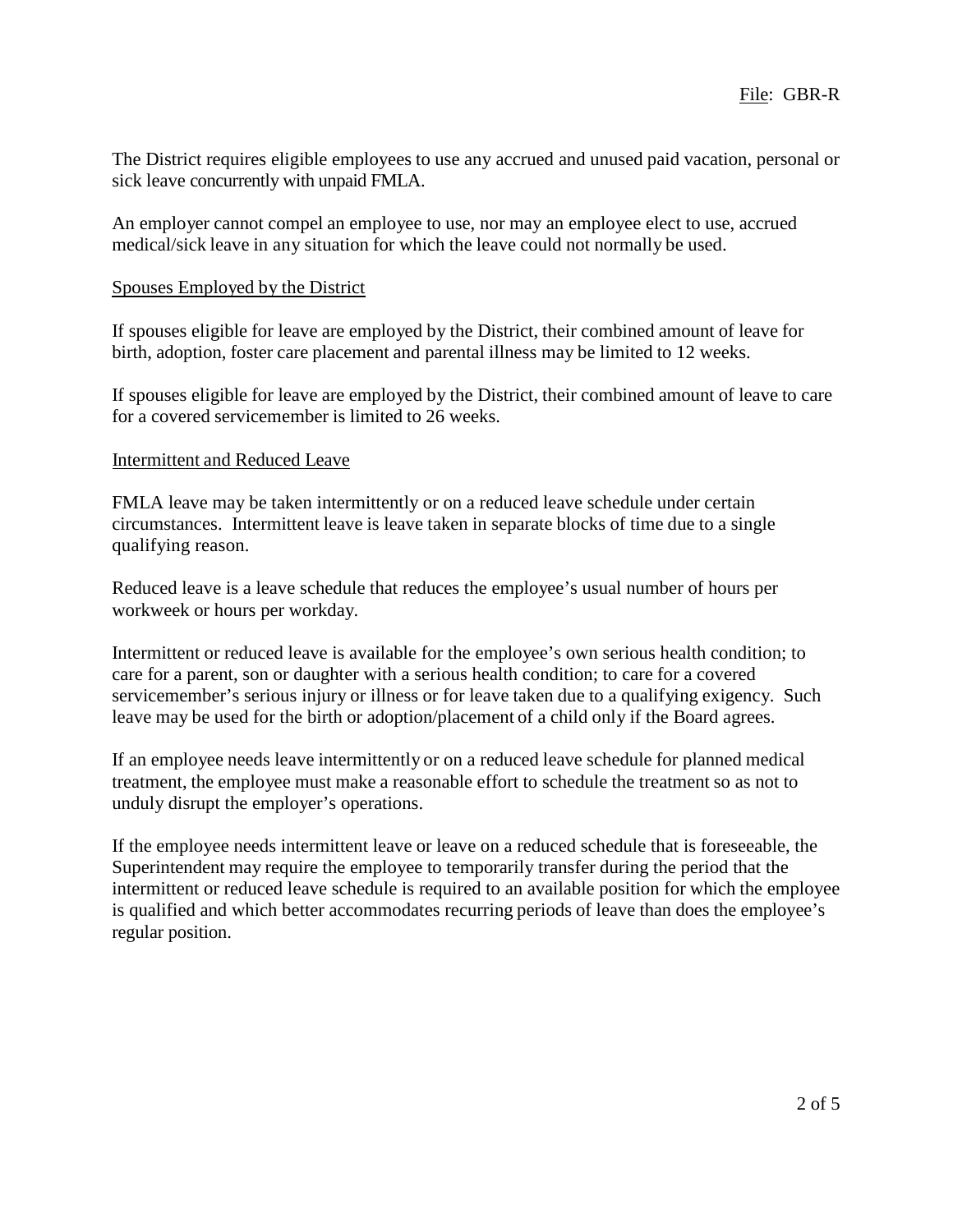If an eligible instructional employee (i.e., those whose principal function is to teach and instruct students in a class, a small group or an individual setting) needs intermittent leave or leave on a reduced leave schedule due to foreseeable medical treatments, and the employee would be on leave for more than 20% of the total number of working days over the period the leave would extend, the District may require the employee either to:

- 1. take leave for a period or periods of a particular duration, not greater than the duration
- 2. transfer temporarily to an available alternative position for which the employee is qualified, which has equivalent pay and benefits and which better accommodates recurring periods of leave than does the employee's regular position.

#### Benefits

The Board maintains the employee's health coverage under the group health insurance plan during the period of FMLA leave on the same conditions as coverage would have been provided if the employee had been continuously employed during the entire leave period. Prior to the beginning of the FMLA leave, the employee should make arrangements with the Treasurer to pay the employee's share of health insurance.

An employee may, but is not entitled to accrue any additional benefits or seniority during unpaid FMLA leave. Benefits accrued at the time leave began (e.g., paid vacation, sick or personal leave, to the extent not substituted for paid FMLA leave, however, must be available to an employee upon return from leave.

The Board is entitled to recover health care premiums paid during the leave if the employee fails to return from leave. Recovery cannot occur if the employee fails to return because of the continuation, recurrence or onset of a serious health condition or due to circumstances beyond the control of the employee.

#### **Notice**

When the FMLA leave is foreseeable, the employee must notify the Superintendent at least 30 days prior to the date when the leave is to begin. If the leave is not foreseeable, the employee must give notice as early as is practical. An employee shall provide at least verbal notice sufficient to make the District aware that the employee needs FMLA-qualifying leave, and the anticipated timing and duration of the leave.

The Board may deny the leave if the employee does not meet the notice requirements.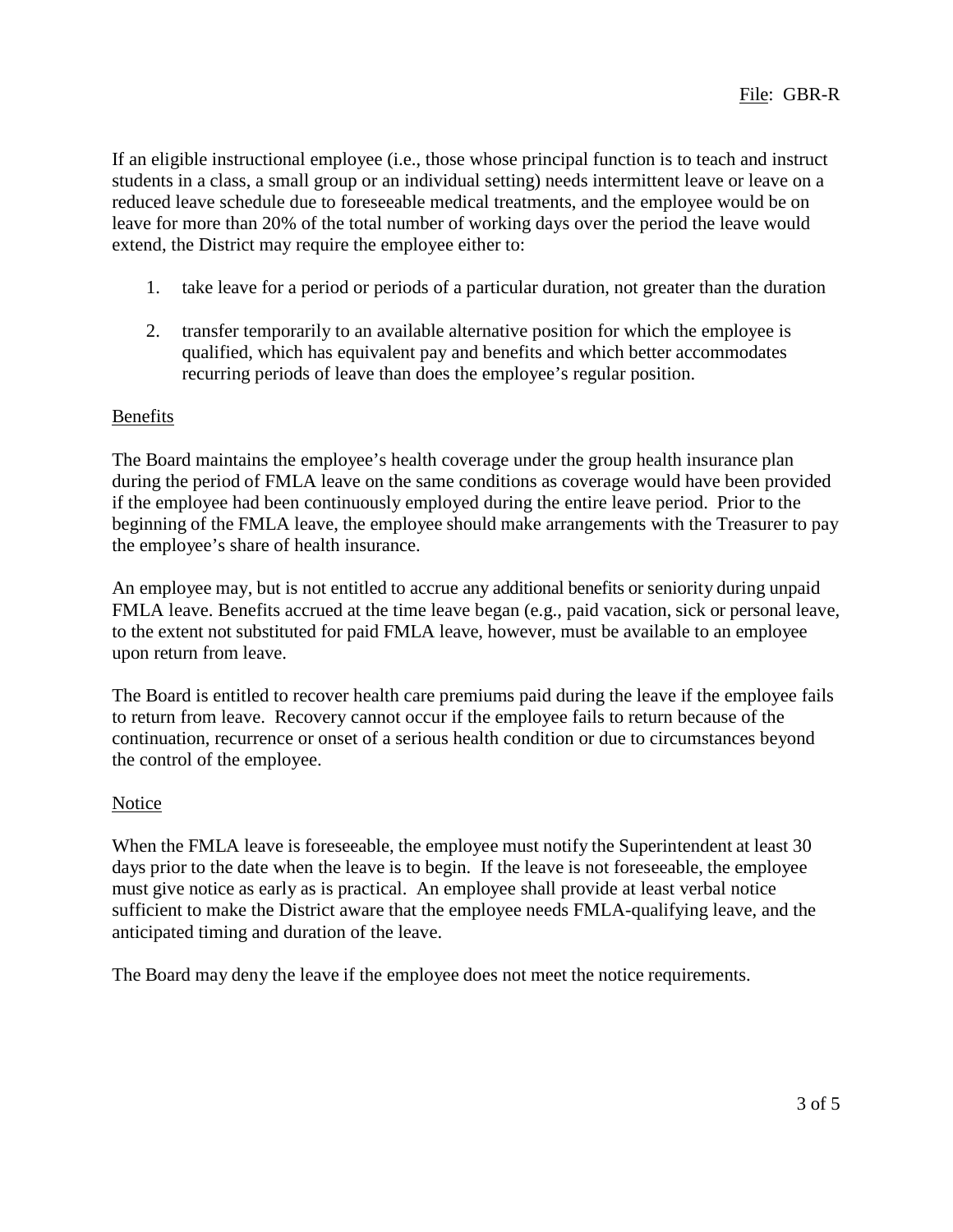## **Certification**

The Board may require the employee to provide a complete and sufficient certification from a health care provider containing specific information if he/she requests a medical leave. If there is a question concerning the validity of such certification, a second and, if necessary, a third opinion can be required, both at the expense of the District.

Upon the employee's return to work from FMLA leave occasioned by the employee's own serious health condition, the Board requires that the employee present a fitness statement from the employee's health care provider certifying that the employee is able to return to work.

### Reinstatement

When the employee returns from the leave, the Board reinstates the employee to the same or an equivalent position with equivalent benefits, pay, terms and conditions of employment An employee has no greater right to reinstatement or to other benefits and conditions of employment than if the employee had been continuously employed during the FMLA leave period.

#### Instructional Employees

Special leave rules apply to instructional employees. Instructional employees are those employees whose principal function is to teach and instruct students in a small group, or in an individual setting. This term includes teachers, athletic coaches, driving instructors and special education assistants such as signers for the hearing impaired. It does not include teacher assistants or aides who do not have as their principal job actual teaching or instructing, nor does it include auxiliary personnel such as counselors, psychologists or curriculum specialists. It also does not include cafeteria workers, maintenance workers or bus drivers.

The following limitations also apply to instructional employees who take leave near the end of a semester for purposes other than the employee's own serious health condition.

- 1. When an instructional employee begins leave more than five weeks before the end of a semester, the Board may require the employee to continue taking leave until the end of the semester if the leave will last at least three weeks and the employee would return to work during the three-week period before the end of the semester.
- 2. When an instructional employee begins leave less than five weeks before the end of a semester, the Board may require the employee to continue taking leave until the end of the semester if the leave will last more than two weeks and the employee would return to work during the two-week period before the end of the semester.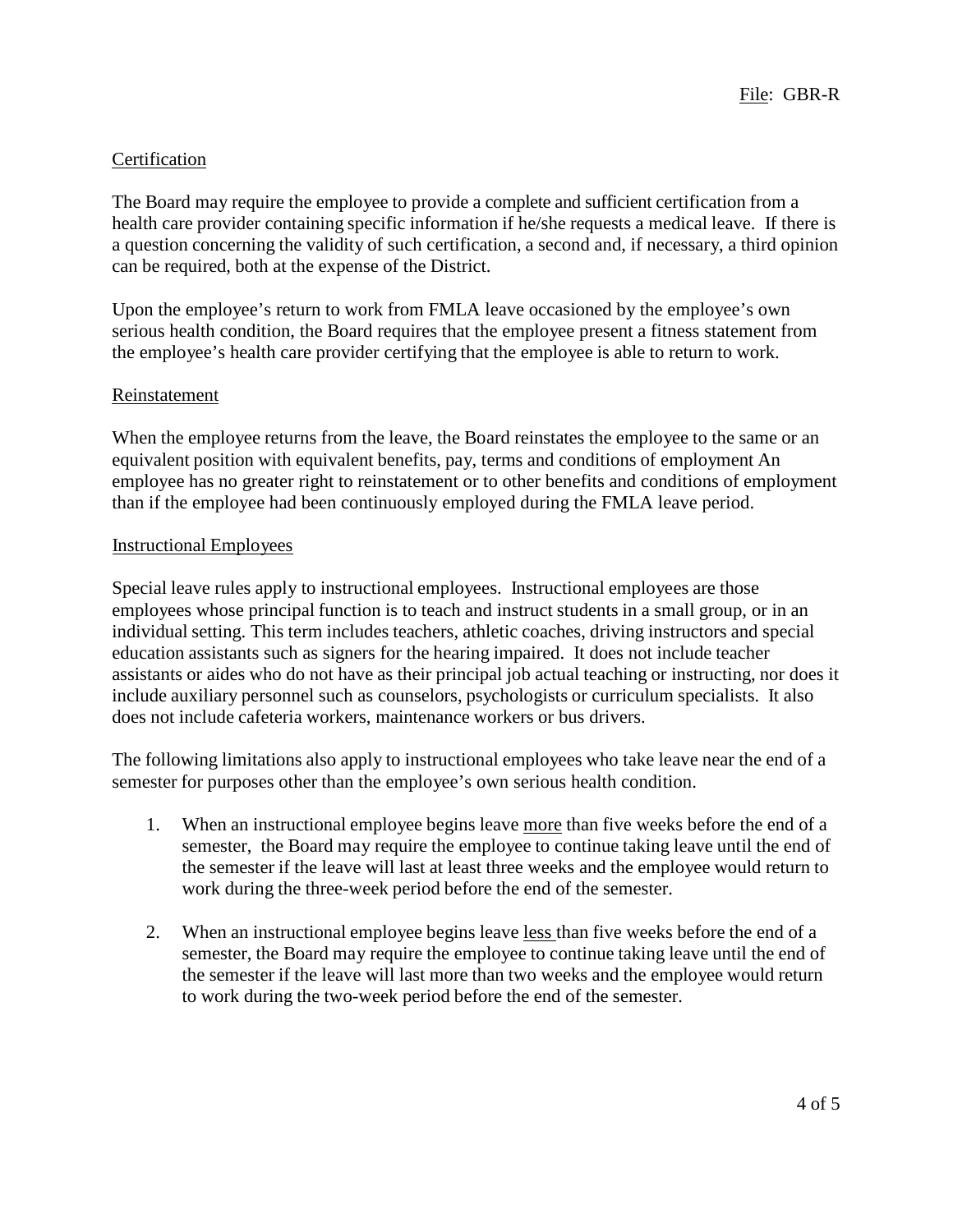3. When an instructional employee begins leave less than three weeks before the end of a semester and the leave lasts more than five working days, the Board may require the employee to continue taking leave until the end of the semester.

In all cases, only the period of leave until the employee is ready and able to return to work shall be charged against the employee's FMLA leave entitlement. Any additional leave required by the Board is not counted as FMLA leave. However, the Board is required to maintain the employee's group health insurance and restore the employee to the same or equivalent job upon the conclusion of the leave.

(Approval date: May 16, 2002) (Re-approval date: September 16, 2010) (Re-approval date: September 17, 2015)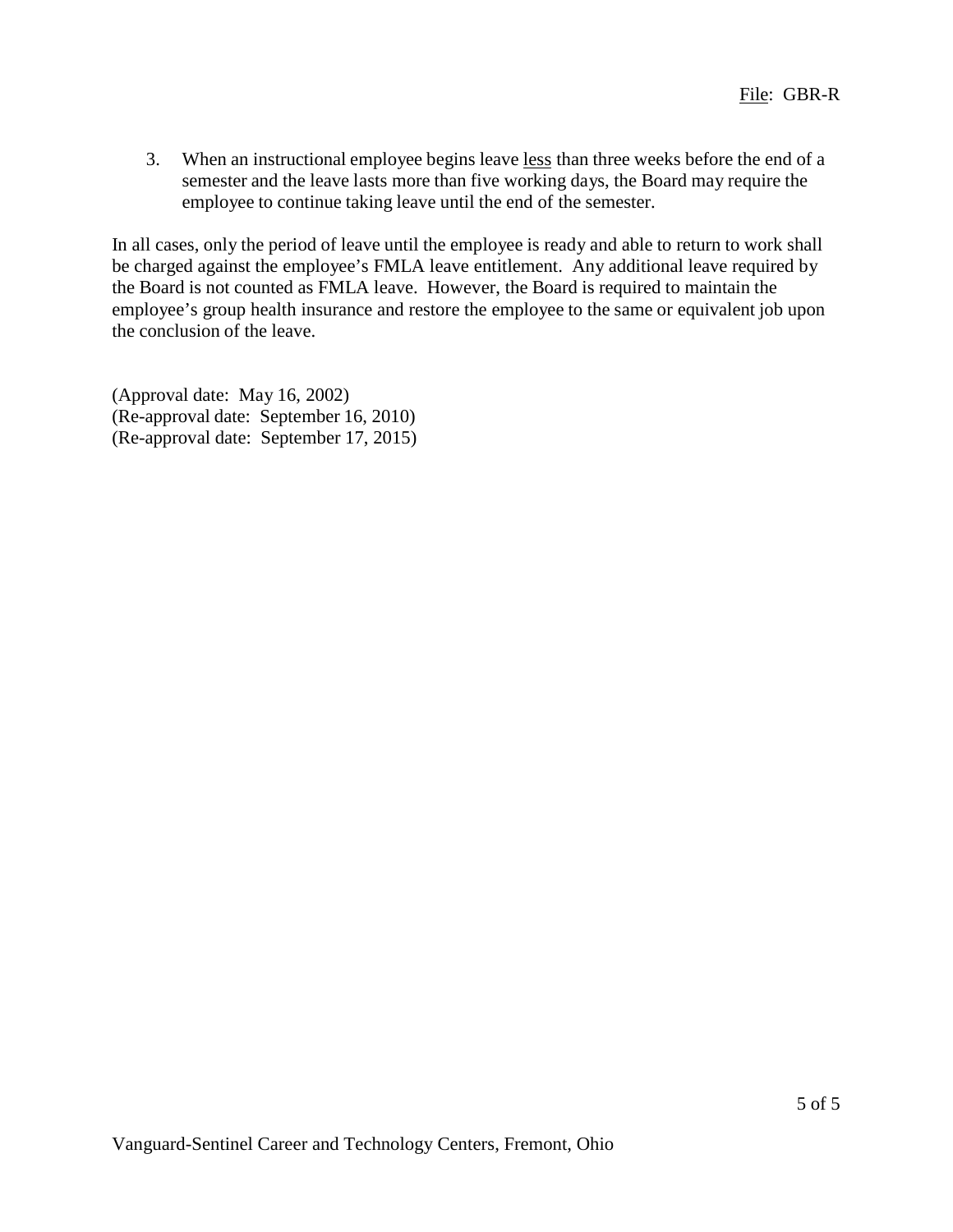## HEALTH INSURANCE PORTABILITY AND ACCOUNTABILITY (HIPAA)

The Health Insurance Portability and Accountability Act of 1996 (HIPAA) grants individuals the right to receive notice of the uses and disclosures of their protected health information that may be made by the District, and sets forth the individual's rights and the District's legal obligations with respect to protected health information. The purpose of this policy is to assist the District in complying with the HIPAA privacy standards, to ensure that individuals receive adequate notice of the District's practices with regard to the dissemination and use of protected health information, and to protect the confidentiality and integrity of protected health information.

#### Confidentiality of Individually Identifiable Health Information

All officers, employees and agents of the District must preserve the confidentiality and integrity of individually identifiable health information pertaining to any individual. Individually identifiable health information is protected health information and shall be safeguarded to the extent possible in compliance with the requirements of the security and privacy rules and standards established by HIPAA.

The District and its employees will not use or disclose an individual's protected health information for any purpose without the properly documented consent or authorization of the individual or his/her authorized representative unless required or authorized to do so under State or Federal law or this policy, unless an emergency exists or unless the information has been sufficiently de-identified that the recipient of the information would be unable to link the information to a specific individual.

Prior to releasing any protected health information for the purposes set forth above, the District representative disclosing the information shall verify the identity and authority of the individual to whom disclosure is made. This verification may include the examination of official documents, badges, driver's licenses, workplace identity cards, credentials or other relevant forms of identification or verification.

All employees of the District are expected to comply with and cooperate fully with the administration of this policy. The District will not tolerate any violation of the HIPAA privacy or security standards or this policy. Any such violation constitutes grounds for disciplinary action, up to and including termination of employment.

Any employee of the District who believes that there has been a breach of these privacy and security policies and procedures or a breach of the integrity or confidentiality of any person's protected health information shall immediately report such breach to his/her immediate supervisor or the Board-appointed privacy/security officer. The privacy/security officer shall conduct a thorough and confidential investigation of any reported breach and notify the complainant of the results of the investigation and any corrective action taken.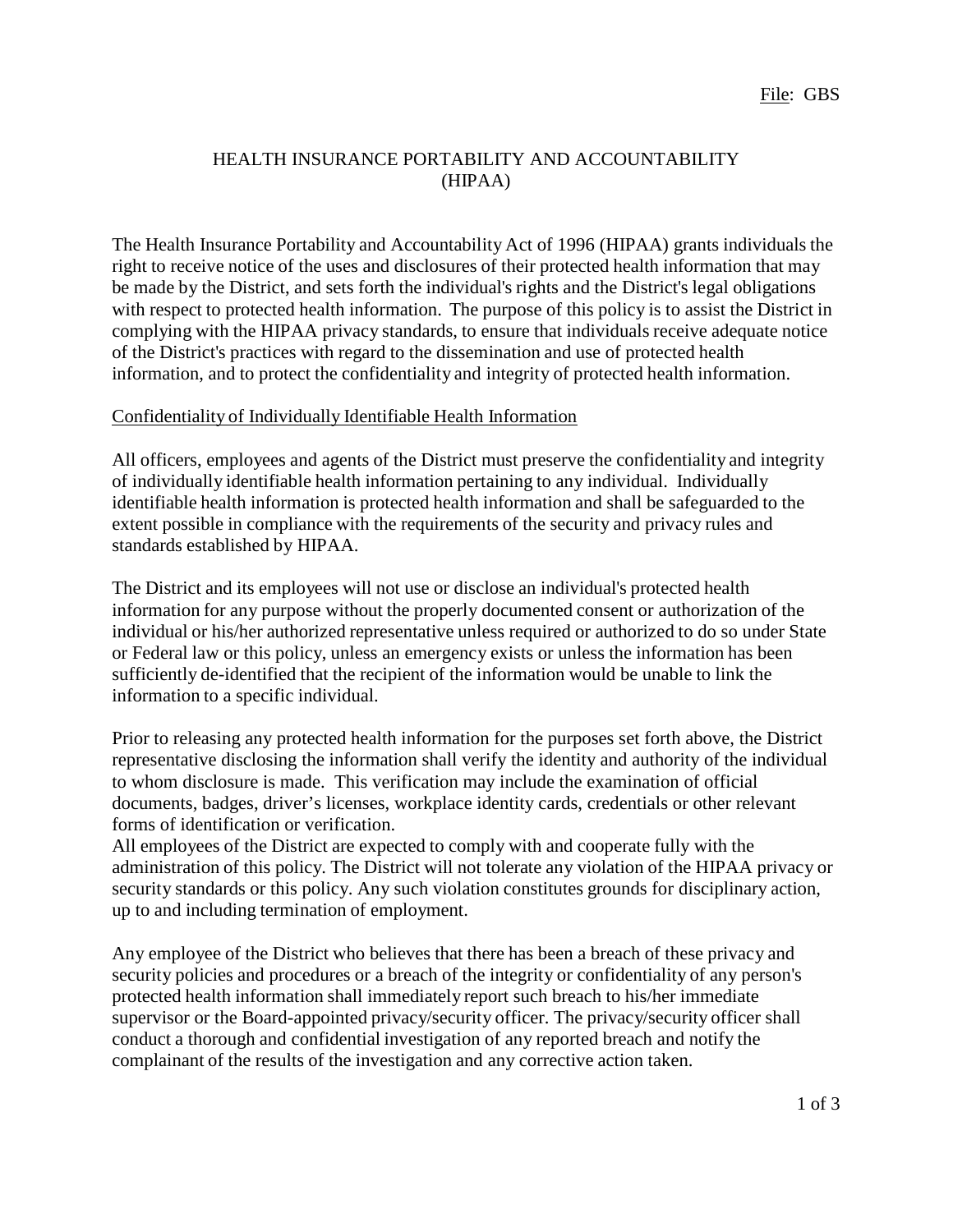The District will not retaliate or permit reprisals against any employee who reports a breach to the integrity or confidentiality of protected health information. Any employee involved in retaliatory behavior or reprisals against another individual for reporting an infraction of this policy is subject to disciplinary action up to and including termination of employment.

Following the discovery of a breach of unsecured health information, the privacy/security officer will notify each individual whose unsecured protected health information has been, or is reasonably believed to have been accessed, acquired, used or disclosed as a result of a breach.

Any individual responsible for the unauthorized use or disclosure is referred to the Superintendent or his/her designee for appropriate disciplinary measures.

## Privacy/Security Officer

The Treasurer shall be the privacy/security officer for the District. The privacy/security officer is responsible for overseeing all ongoing activities related to the development, implementation, maintenance and adherence to the District's policies and procedures concerning the security and privacy of protected health information.

## Notice

The District shall distribute a Notice of Privacy Practices to individuals at the time of their enrollment in the health plan and within 60 days of any material revision. The notice shall also be posted in a clear and prominent location in each facility in the District and be printed in staff handbooks and the health plan booklet. The District will also notify individuals covered by the health plan of the availability of and how to obtain the notice at least once every three years.

## **Training**

All employees shall receive training regarding the District's privacy policies and procedures as necessary and appropriate to carry out their job duties. Training shall also be provided when there is a material change in the District's privacy practices or procedures.

## Documentation

Documentation shall be required in support of the policies and procedures of the District and all other parts of the HIPAA privacy regulations that directly require documentation, including, but not limited to, all authorizations and revocations of authorizations, complaints and disposition of complaints. All documentation is kept in written or electronic form for a period of six years from the date of creation or from the date when it was last in effect, whichever is later.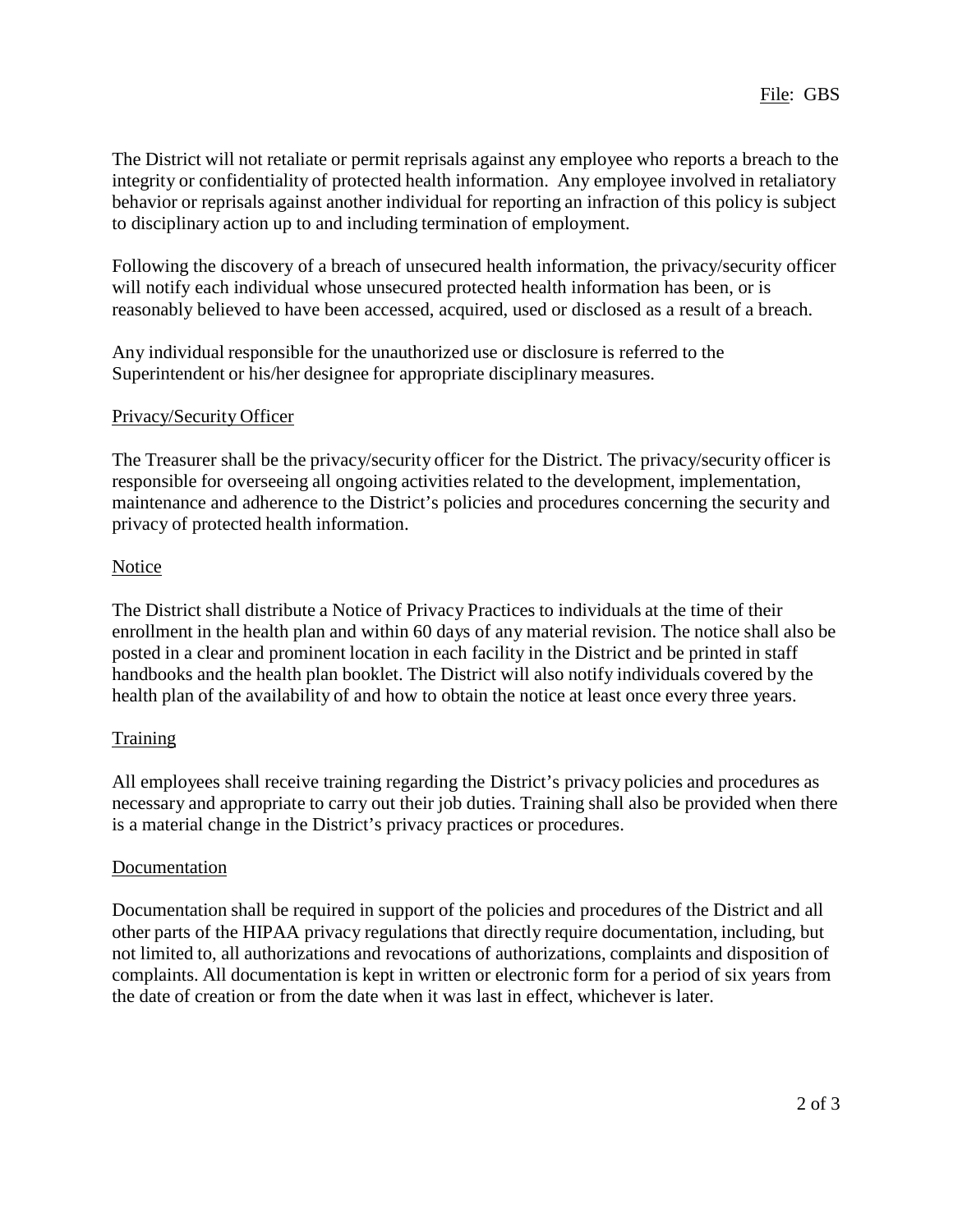[Adoption date: June 16, 2005] [Re-adoption date: September 16, 2010] [Re-adoption date: September 17, 2015]

LEGAL REFS.: Health Insurance Portability and Accountability Act; 29 USC 1181 et seq. 45 C.F.R. ORC 9.01; 9.35 149.41; 149.43 1347.01 et seq. 4113.23

CROSS REF.: KBA, Public's Right to Know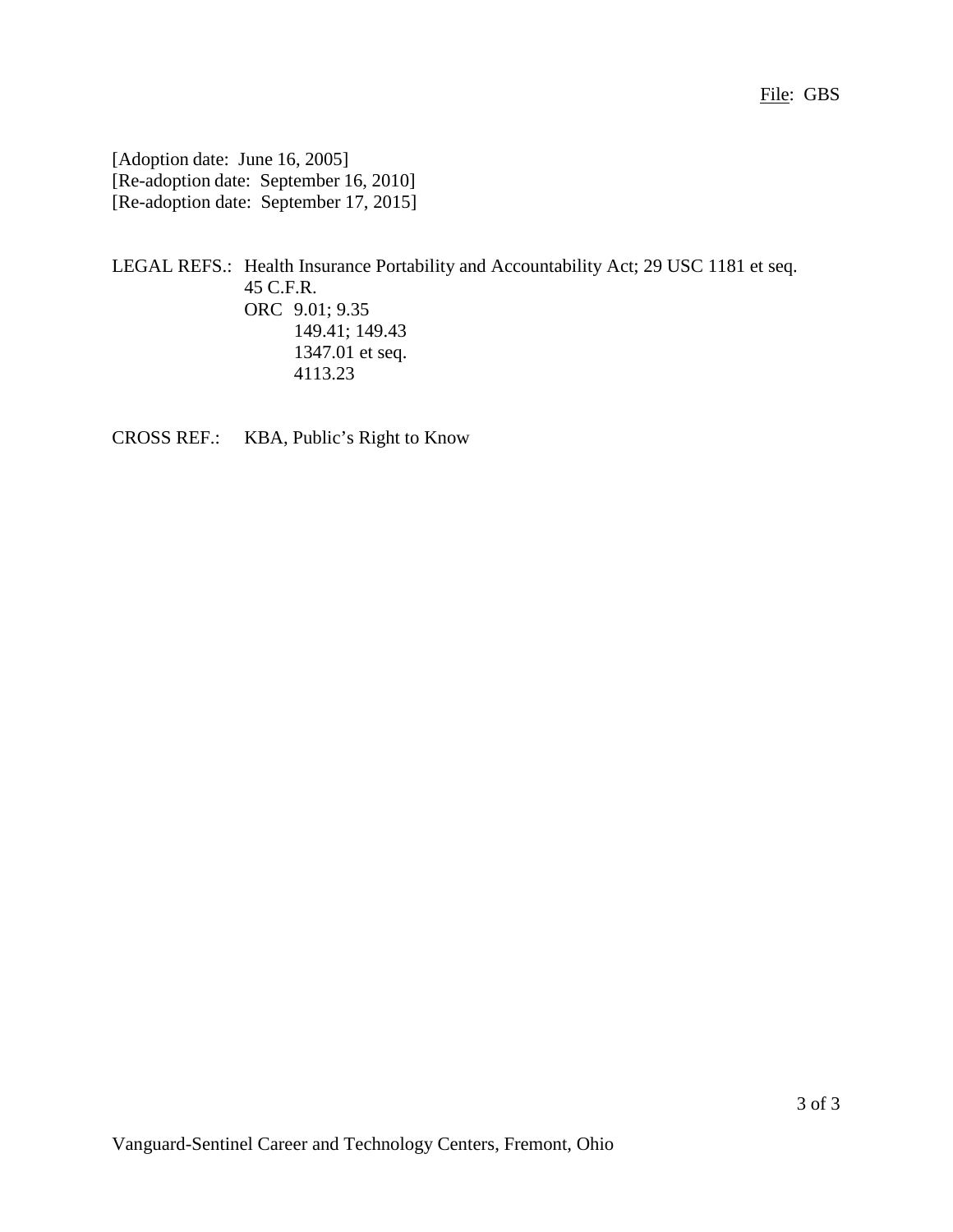# CERTIFICATED STAFF POSITIONS

All certificated staff positions will be created only with the approval of the Board. It is the Board's intent to activate a sufficient number of positions to accomplish the District's goals and objectives.

Before any new position is established, the Superintendent will present for the Board's approval a job description for the position, which specifies the job holder's qualifications, the job's performance responsibilities and the method by which the performance of these responsibilities will be evaluated.

Although a position may remain temporarily vacant or the number of persons holding the same type of position is reduced in the event of staff reductions, only the Board may abolish a position that it has created.

The Superintendent will keep all job descriptions current and present recommended changes to the Board for approval.

[Adoption date: August 20, 1992] [Re-adoption date: May 16, 2002] [Re-adoption date: September 16, 2010] [Re-adoption date: September 17, 2015]

LEGAL REFS.: ORC 3319.02; 3319.03; 3319.09; 3319.10; 3319.22 4117.01 OAC 3301-35-01; 3301-35-03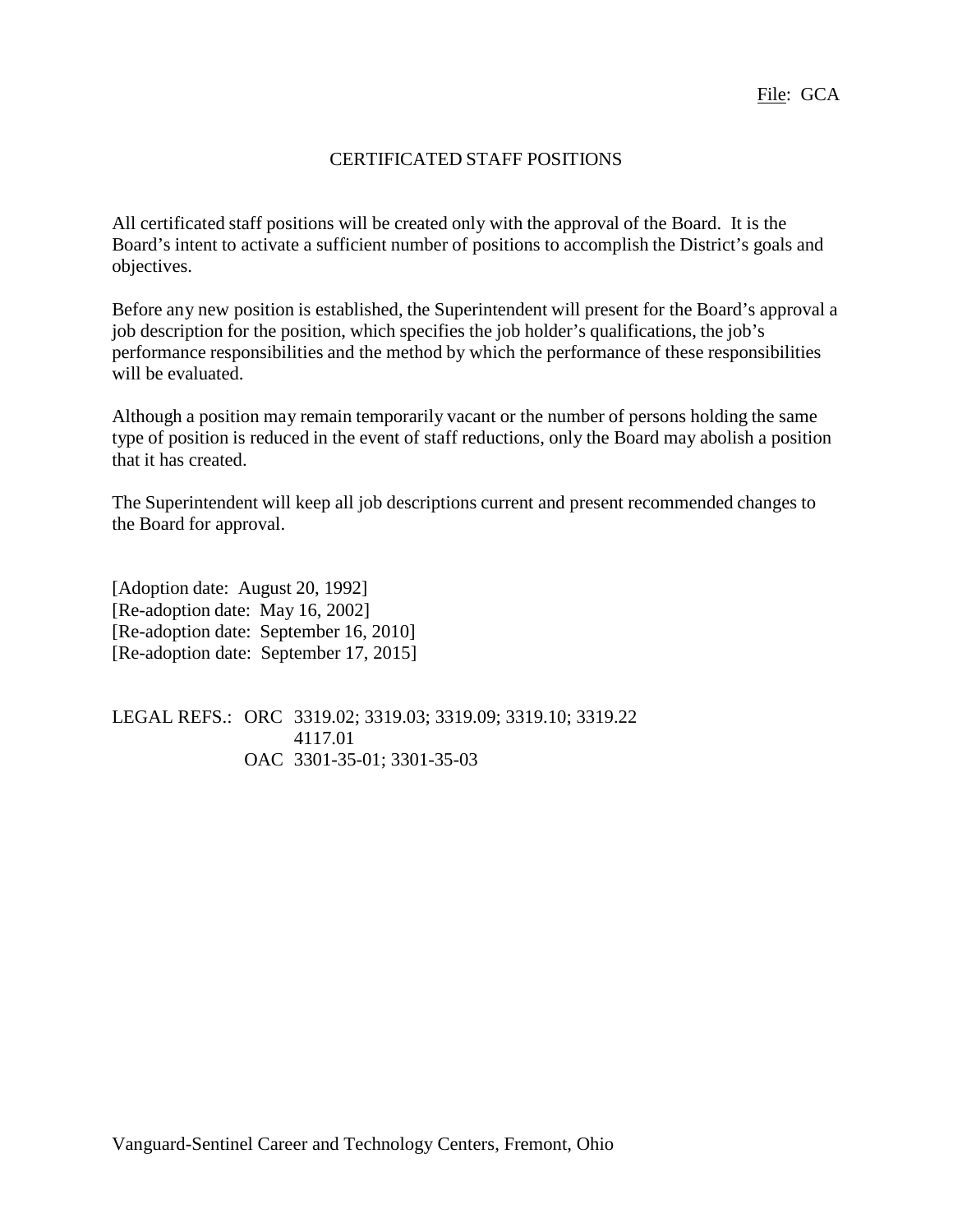## CERTIFICATED STAFF CONTRACTS AND COMPENSATION PLANS

The Board recognizes that attractive compensation plans – which include an adequate base salary, salary incentives and employee benefits – are necessary to attract and retain well-qualified and able men and women to manage the District well and to deliver quality educational services.

Compensation plans are reviewed periodically and recommended to the Board for adoption. Once adopted by the Board, these plans of compensation are regarded as current policy.

[Adoption date: August 20, 1992] [Re-adoption date: May 16, 2002] [Re-adoption date: September 16, 2010] [Re-adoption date: September 17, 2015]

LEGAL REFS.: ORC 3313.53 3317.13; 3317.14 3319.07; 3319.08; 3319.09; 3319.10; 3319.11; 3319.111; 3319.12; 3319.22; 3319.227; 3319.24; 3319.26

CROSS REFS.: GCBB, Certificated Staff Supplemental Contracts GCBD, Certificated Staff Leaves and Absences

CONTRACT REF.: Teachers' Negotiated Agreement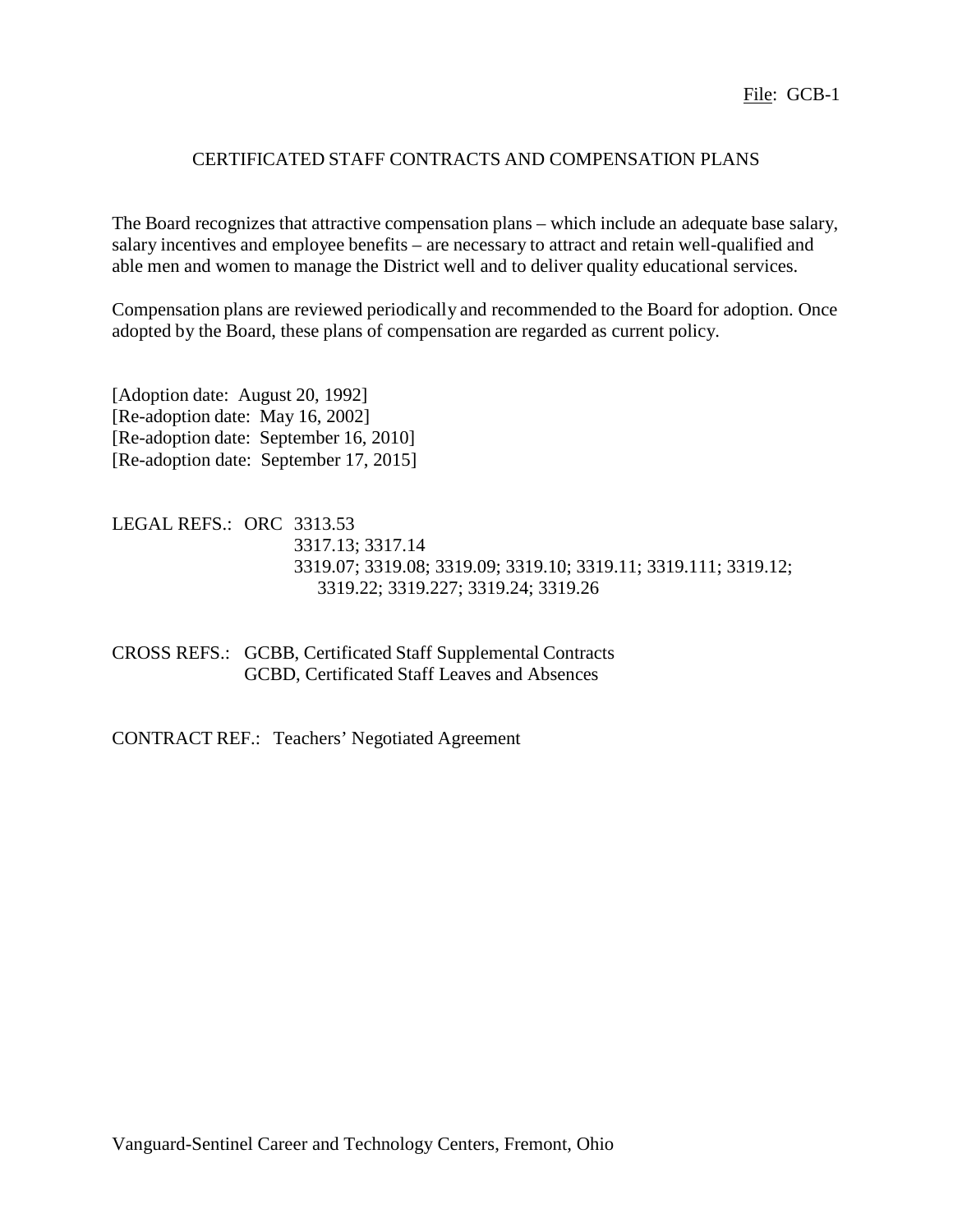## CERTIFICATED STAFF CONTRACTS AND COMPENSATION PLANS (Administrators)

The Board may request that the Ohio Department of Education (ODE) issue an alternative administrative license valid for employing a principal, superintendent or other administrative specialist as specified by the Board.

ODE may issue a one-year alternative principal license, valid for serving as principal or assistant principal, or a two-year alternative superintendent or administrative specialist license at the request of the District. The individual must:

- 1. be of good moral character;
- 2. submit to a BCI background check;
- 3. have a bachelor's degree (for principals and administrative specialists) or a master's degree (for superintendents) and a grade point average of at least 3.0 and
- 4. have two or more years of teaching experience or five years of documented successful work experience in education, management or administration (for principals) or five or more years of documented successful experience in teaching, education, management or administration (for administrative specialists and superintendents).

The District provides a mentoring program for alternatively licensed administrators compliant with State law.

For non-educators issued an alternative principal license, the District develops and implements a planned program for obtaining classroom-teaching experience. For non-educators issued an alternative administrative specialist or superintendent license, the District develops and implements a plan that outlines observation or classroom instruction across grade levels and subject areas.

(Approval date: May 16, 2002) (Re-approval date: September 16, 2010) (Re-approval date: September 17, 2015)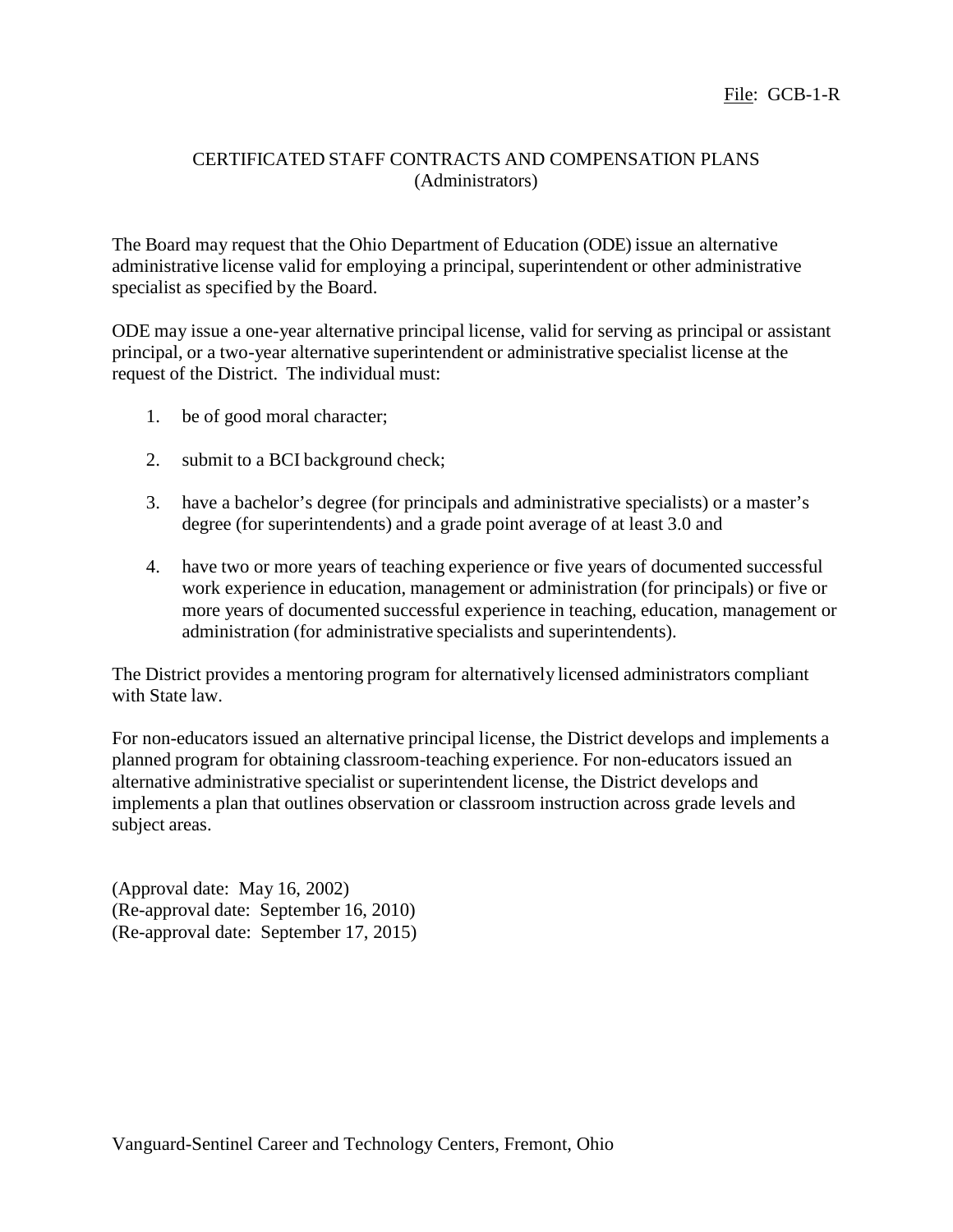## CERTIFICATED STAFF CONTRACTS AND COMPENSATION PLANS (Administrators)

Fair compensation plans are necessary in order to attract and hold highly qualified administrators to provide and manage a quality educational program.

The Board may establish a salary schedule for its administrators, with the exception that the salary of the Superintendent is usually determined by the employee contract. Notice of annual salary is given to each administrator by July 1.

All administrators shall be issued written limited contracts. The contract specifies the administrative position and duties, the salary and other compensation to be paid for performance of such duties, the number of days to be worked, the number of days of vacation leave and any paid holidays in the contractual year.

The term of the administrator's contract will not exceed three years, except that an individual who has been employed as an administrator for three years or more shall be entitled to receive a contract of not fewer than two nor more than five years. The Superintendent may recommend employment of an individual who has served as an administrator in the District for three years or more under a one-year administrative contract once during such individual's administrative career in the District.

An administrator who has earned teacher tenure in the District retains such status while serving as administrator. Any administrator who previously obtained teacher tenure in another district achieves teacher tenure in the District after re-employment with two or more years' experience as an administrator in the District.

The Superintendent's recommendation is considered in all contract renewals. All administrators are evaluated annually. In the year an administrator's contract does not expire, the evaluation is completed and a written copy is given to the administrator no later than the end of the administrator's contract year as defined by his/her salary notice.

In the year an administrator's contract does expire, two evaluations are completed: one preliminary and one final. The preliminary evaluation is conducted at least 60 days prior to any Board action on the employee's contract, and a written copy of the preliminary evaluation is given to the administrator at this time.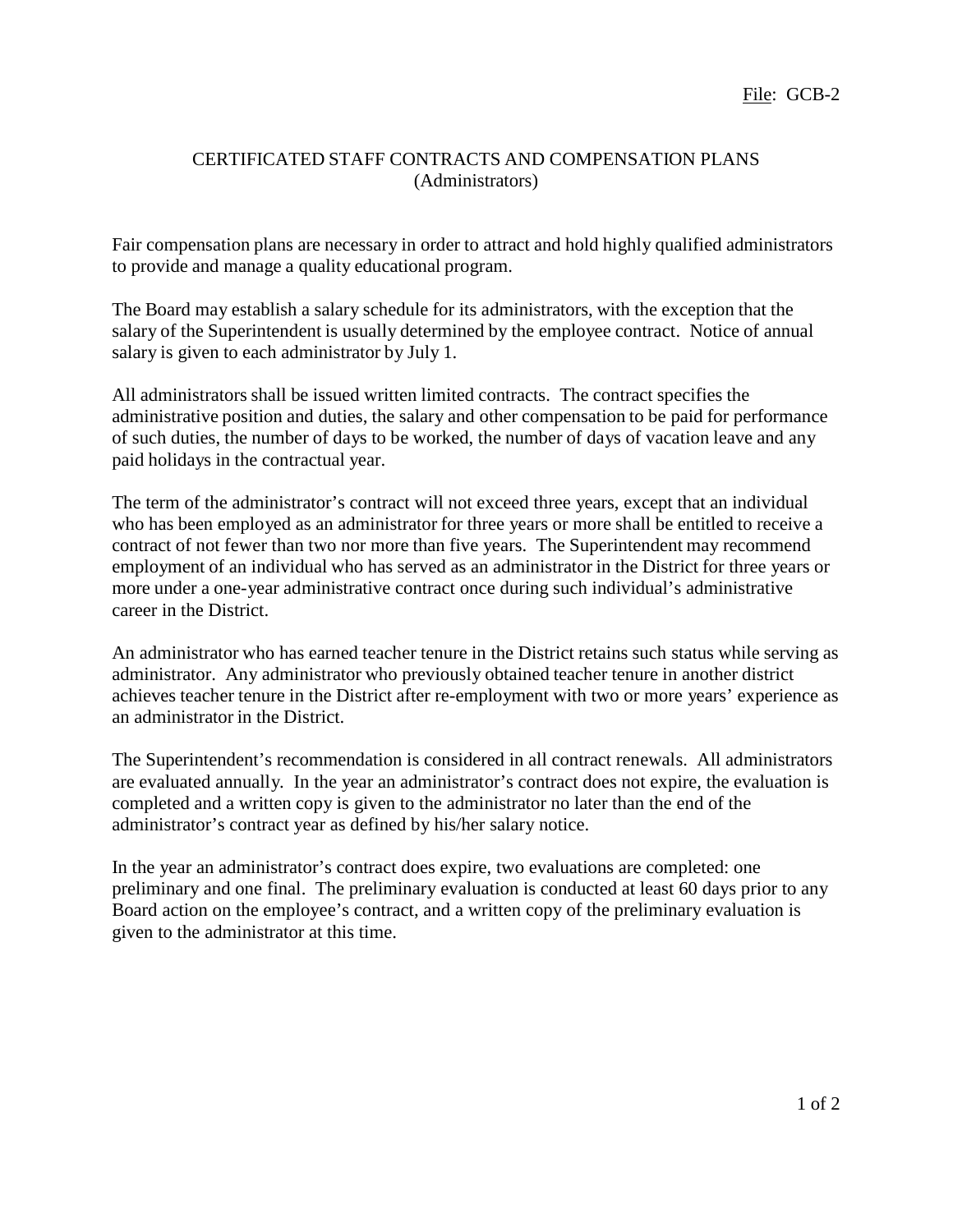The final evaluation includes the Superintendent's intended recommendation for the employee's contract. A written copy of the final evaluation must be provided to the employee at least five days prior to the Board's action to renew or nonrenew the employee's contract. If the Board fails to take action on the expiring contract, then the administrator is renewed. If the administrator has been in the District for two years or less, he/she will receive a one-year contract. If the administrator has been in the District three years or more, he/she will receive a two-year contract.

Before June 1, any administrator whose contract expires at the end of the school year is notified by the Board of the date on which the contract expires and of the individual's right to request a meeting with the Board in executive session to discuss the reasons for considering renewal or nonrenewal of his/her contract. Also prior to June 1 of the year in which the employment contract expires, any administrator whom the Board intends to nonrenew receives written notification of the Board's intent not to re-employ.

The Board may request an alternative administrative license valid for employing a superintendent or any other administrator, consistent with State law.

[Adoption date: August 20, 1992] [Re-adoption date: May 16, 2002] [Re-adoption date: September 16, 2010] [Re-adoption date: September 17, 2015]

LEGAL REFS.: ORC 3319.01; 3319.02; 3319.111; 3319.12; 3319.225; 3319.27 4117.01 OAC 3301-24-11; 3301-24-12

CROSS REFS.: GCBB, Certificated Staff Supplemental Contracts GCBD, Certificated Staff Leaves and Absences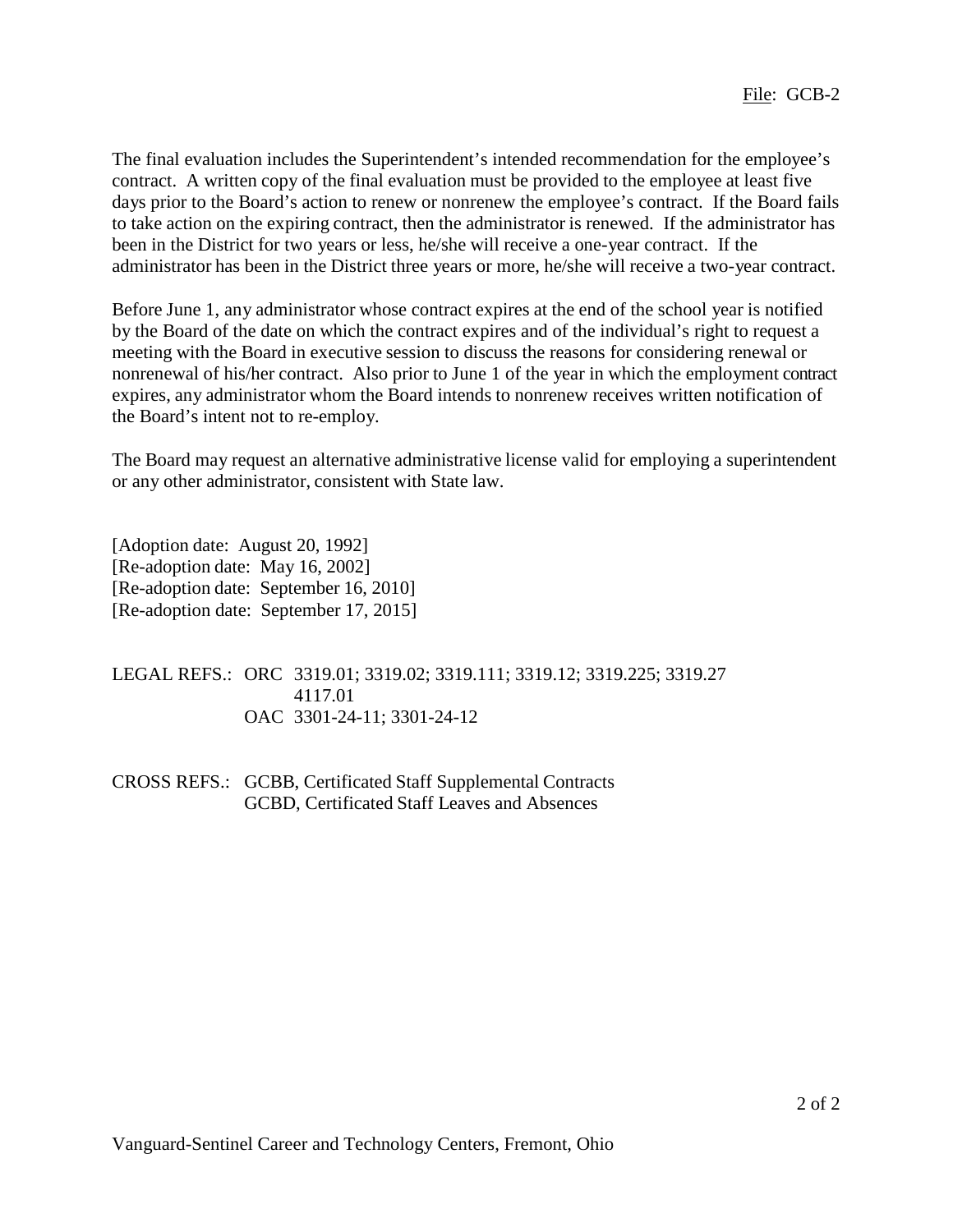## CERTIFICATED STAFF SUPPLEMENTAL CONTRACTS

Certain positions assigned to certificated staff members may require extra responsibility or extra time beyond that required of all certificated staff members. When the Board and administration determine the need, qualified staff selected for such positions are provided supplemental contracts and additional compensation.

The Board approves the positions and the compensation for these assignments. Supplemental contracts for such assignments are awarded by the Board upon the recommendation of the Superintendent.

Supplemental contracts are limited contracts given for one-year terms not to exceed five years. Supplemental contracts expire automatically at the end of their terms, with or without Board action.

The Board directs the Superintendent/designee to identify those supplemental contract positions that supervise, direct or coach student activity programs that involve athletic, routine/regular physical activity or have health and safety considerations. Individuals accepting these contract positions must complete the requirements established by the Ohio Department of Education and State law.

[Adoption date: September 16, 2010] [Re-adoption date: September 17, 2015]

|  | LEGAL REFS.: ORC 3313.53; 3313.539            |
|--|-----------------------------------------------|
|  | 3319.08; 3319.11; 3319.111; 3319.303; 3319.39 |
|  | 3707.52                                       |
|  | OAC 3301-20-01                                |
|  | 3301-27-01                                    |

CROSS REFS.: GBQ, Criminal Records Check GCB, Certificated Staff Contracts and Compensation Plans IGD, Cocurricular and Extracurricular Activities

CONTRACT REF.: Teachers' Negotiated Agreement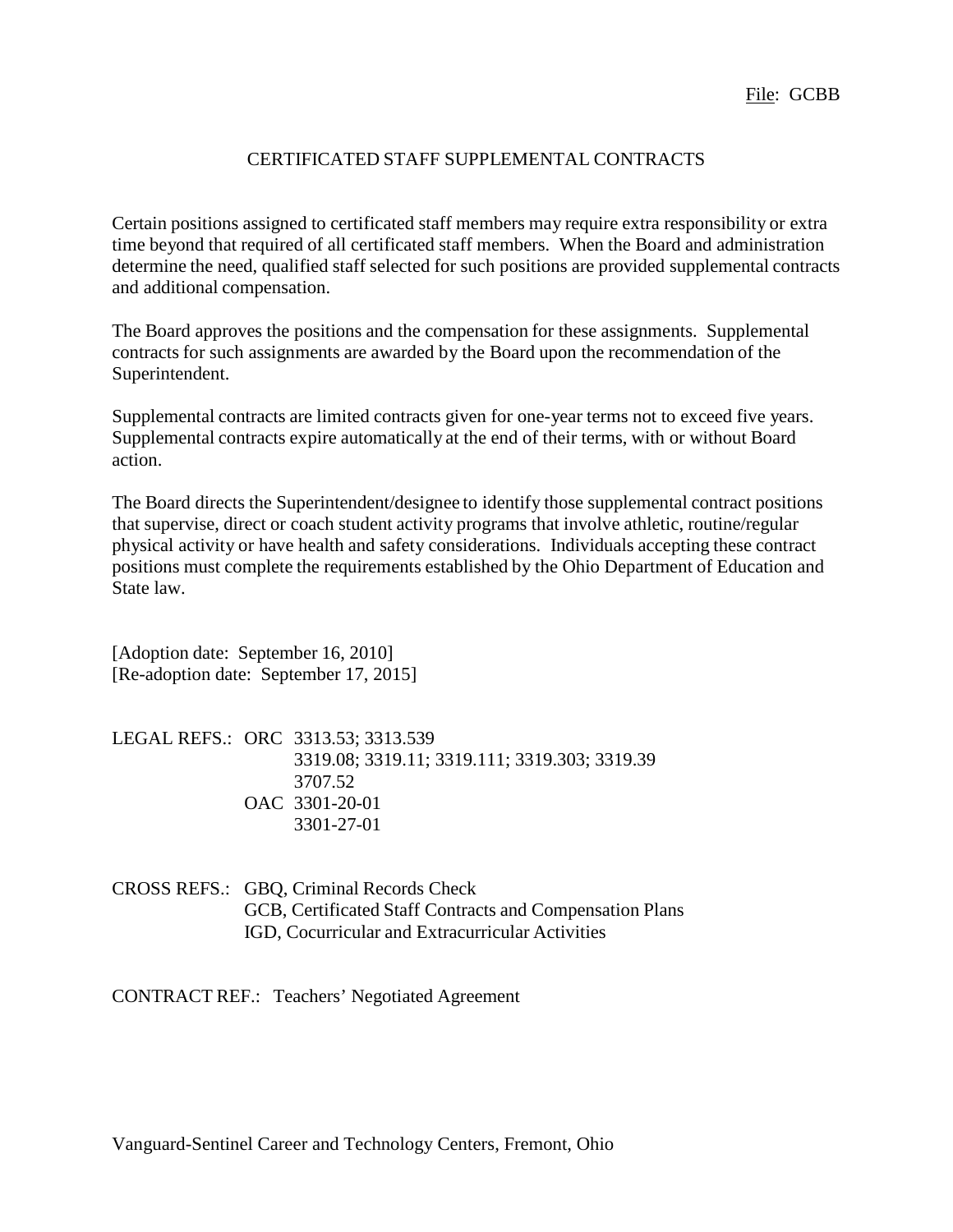### CERTIFICATED STAFF LEAVES AND ABSENCES (Administrative)

The Board will provide a plan for considering leaves and absences for its staff members in accordance with the Ohio Revised Code and Board policies. A leave of absence is a period of extended absence from duty by a staff member, for which written request has been made and formal approval granted by the Board.

Compensation, if any, during leaves of absence will depend on the type of leave. Deductions will be made in salaries for absence in accordance with regulations developed by the administration and approved by the Board.

When group insurance policy permits, an employee may continue to participate in Boardapproved insurance programs, provided the employee pays the entire premium for these benefits.

[Adoption date: August 20, 1992] [Re-adoption date: May 16, 2002] [Re-adoption date: September 16, 2010] [Re-adoption date: September 17, 2015]

LEGAL REFS.: Family and Medical Leave Act; 29 USC 2601 et seq. Americans with Disabilities Act Amendments Act of 2008; 42 USC 12101 et seq. Genetic Information Nondiscrimination Act of 2008; 42 USC 2000ff et seq. ORC 124.38 3313.211 3319.08; 3319.09; 3319.13; 3319.131; 3319.14; 3319.141; 3319.143

CROSS REFS.: GBR, Family and Medical Leave GCB, Certificated Staff Contracts and Compensation Plans Administrators' Policy Handbook Adult Education Employee Policy Handbook

CONTRACT REF.: Teachers' Negotiated Agreement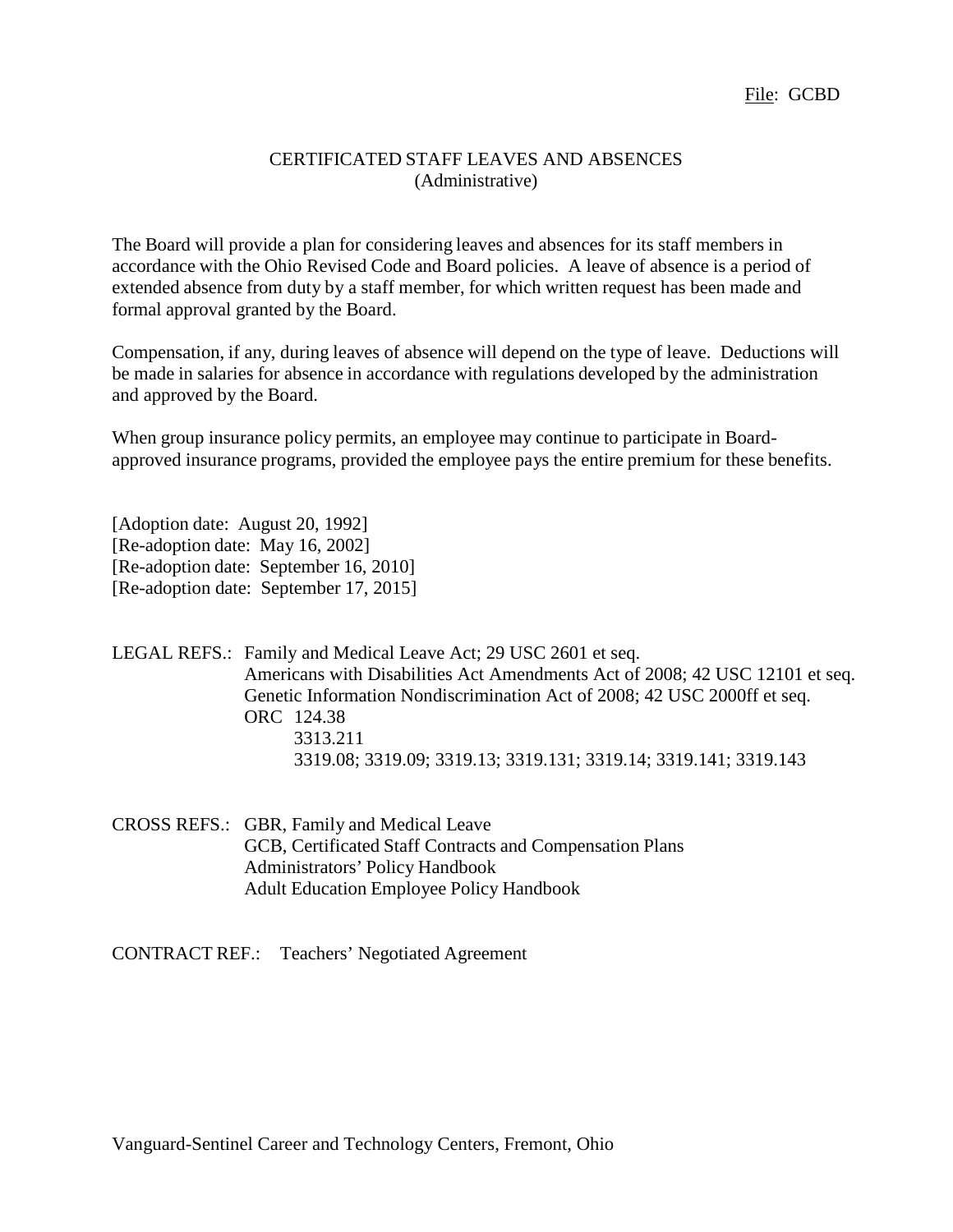# CERTIFICATED STAFF RECRUITING

Because the quality of the staff hired by the Board is the major component of an effective, productive educational program, the Board and the administration of the District will make efforts to attract and retain qualified personnel.

The Board expects the Superintendent, with the assistance of the administrative staff, to determine the personnel needs of the District and the individual schools and to recruit the best qualified candidates to recommend for employment.

The search for teachers and other certificated employees will extend to a wide variety of educational institutions and geographical areas. The search will take into consideration the characteristics of the community and the school system as well as the need for staff members from various backgrounds and with differing levels of experience.

Recruitment procedures will include posting all openings so that the talents and potential of individuals already employed by the school system will not be overlooked. Any current employee may apply for any position for which he/she has certification and meets other stated requirements. All candidates shall be considered on the basis of their merits, qualifications and the needs of the District.

The appropriate building administrator will be expected to be involved in recruiting and interviewing. The Superintendent's recommendation will reflect, although not necessarily concur with, that administrator's appraisal of the candidate's qualifications.

[Adoption date: August 20, 1992] [Re-adoption date: May 16, 2002] [Re-adoption date: September 16, 2010] [Re-adoption date: September 17, 2015]

LEGAL REF.: OAC 3301-35-03

CROSS REFS.: AC, Nondiscrimination ACA, Nondiscrimination on the Basis of Gender ACB, Nondiscrimination on the Basis of Disability GBA, Equal Opportunity Employment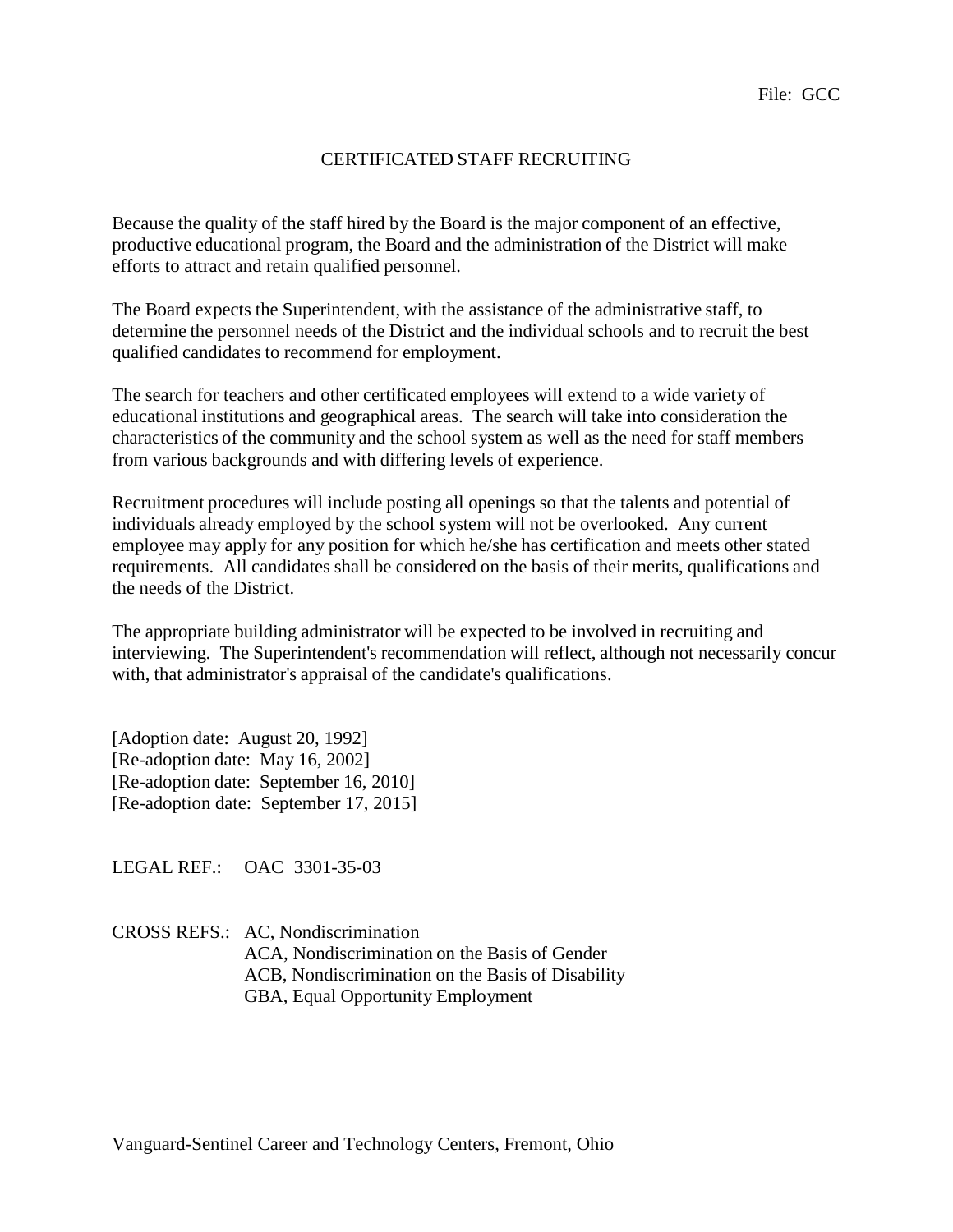# CERTIFICATED STAFF HIRING

Through its employment policies, the Board will attempt to attract, secure and retain the most highly qualified personnel for all certificated positions.

The Superintendent / designee determines the personnel needs of the District and recommends to the Board highly qualified candidates for employment. Through recruiting and evaluation procedures, the Superintendent recruits and recommends to the Board the employment and retention of personnel.

It is the duty of the Superintendent to see that persons nominated for employment in the schools meet all certification requirements and the requirements of the Board for the type of position for which the nomination is made.

The following guidelines are used in the selection of personnel.

- 1. There is no unlawful discrimination in the hiring process.
- 2. The quality of instruction is enhanced by a staff with widely varied backgrounds, educational preparation and previous experience. Concerted efforts are made to maintain a variation in the staff.
- 3. Interviewing and selection procedures assures that the administrator who is directly responsible for the work of a staff member has an opportunity to aid in the selection process. The final recommendation to the Board is made by the Superintendent or by another individual designated by the Board in the event that the Superintendent's nomination would create an unlawful interest in a public contract.
- 4. No candidate is hired without an interviewand a criminal records check.
- 5. All candidates are considered on the basis of their merits, qualifications and the needs of the District. In each instance, the Superintendent and others having a role in the selection process seek to recommend the best qualified applicant for the job.
- 6. All candidates for teaching positions must meet the Ohio Department of Education's standards of highly qualified teacher.

While the Board may accept or reject a nomination, an appointment is valid only if made with the recommendation of the Superintendent or by another individual designated by the Board in the event that the Superintendent's nomination would create an unlawful interest in a public contract.. In the case of a rejection, it is the duty of the Superintendent to make another nomination.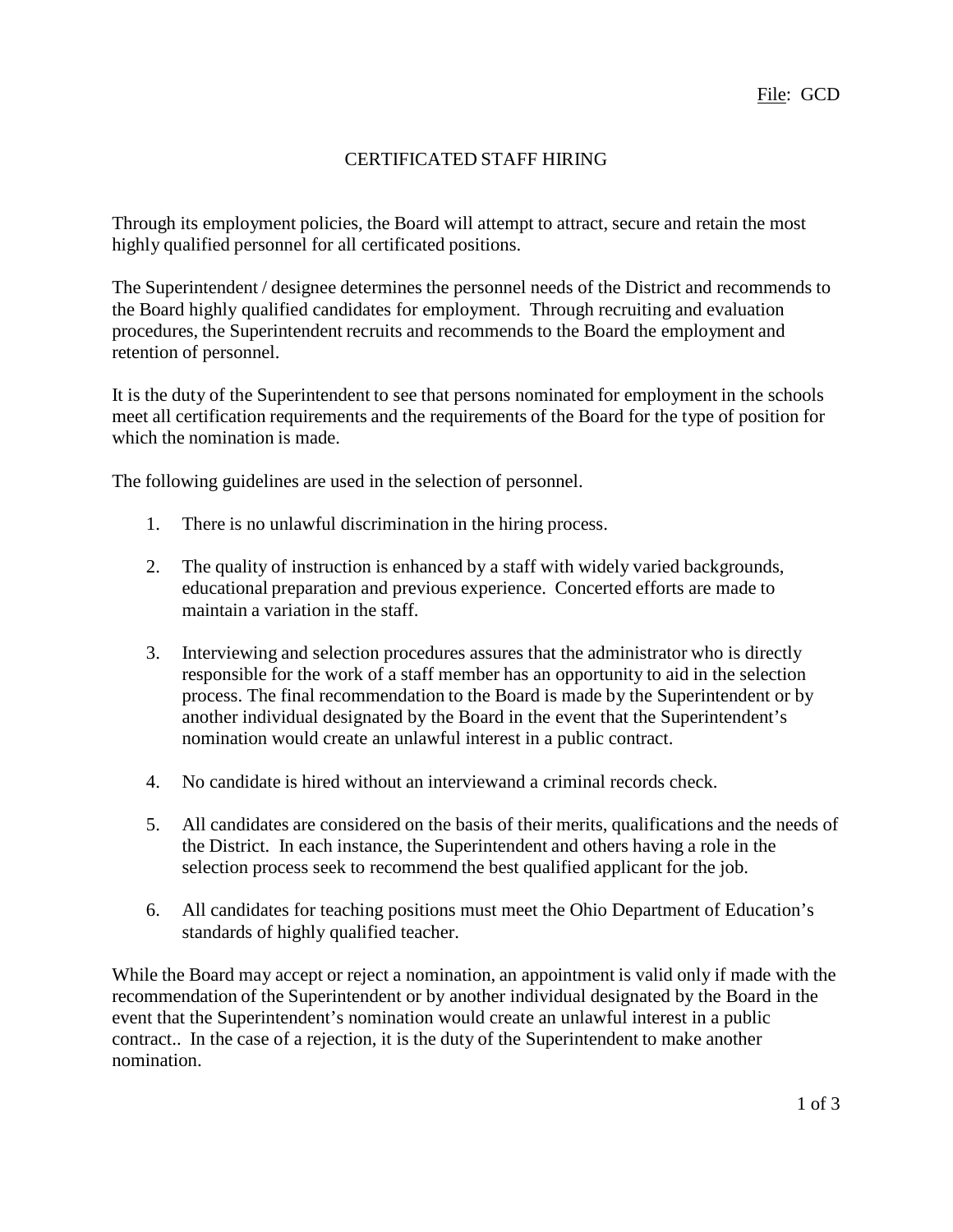## Employment of Retired Administrators

The Board recognizes that recruiting and retaining highly qualified administrative personnel has become increasingly difficult in Ohio's competitive marketplace. Therefore the Board will, under appropriate circumstances, offer to enter into administrative employment agreements with qualified retired administrators whenever practical and when such action appears to be in the best interests of the District. Retired administrators may be employed as administrators on a part-time or full-time basis.

For purposes of this policy, a "retired administrator" is an individual who has retired pursuant to State Teachers Retirement System or School Employees Retirement System rules and regulations.

The Board authorizes and directs the Superintendent to develop administrative regulations to implement this policy at the soonest practicable time.

## Rehiring of Retirees

If an employee is retiring and seeks re-employment in the same position, then public notice must be given 60 days prior to the date re-employment is to begin. The notice must state that the person is or will be retired and is seeking re-employment in the District. The notice must include the time, date and location of a public meeting, which must take place 15 to 30 days prior to employment.

[Adoption date: August 20, 1992] [Re-adoption date: May 16, 2002] [Re-adoption date: June 16, 2005] [Re-adoption date: September 16, 2010] [Re-adoption date: September 17, 2015]

|  | LEGAL REFS.: The Elementary and Secondary Education Act; 20 USC 1221 et seq. |
|--|------------------------------------------------------------------------------|
|  | Fair Credit Reporting Act; 15 USC 1681 et seq.                               |
|  | ORC 2921.42                                                                  |
|  | 3307.01; 3307.353                                                            |
|  | 3313.53                                                                      |
|  | 3319.02; 3319.07; 3319.08; 3319.11; 3319.22 through 3319.31;                 |
|  | 3319.39                                                                      |
|  | 3323.06                                                                      |
|  | OAC 3301-35-05; 3301-35-06                                                   |
|  | 3307.1-13-03                                                                 |
|  |                                                                              |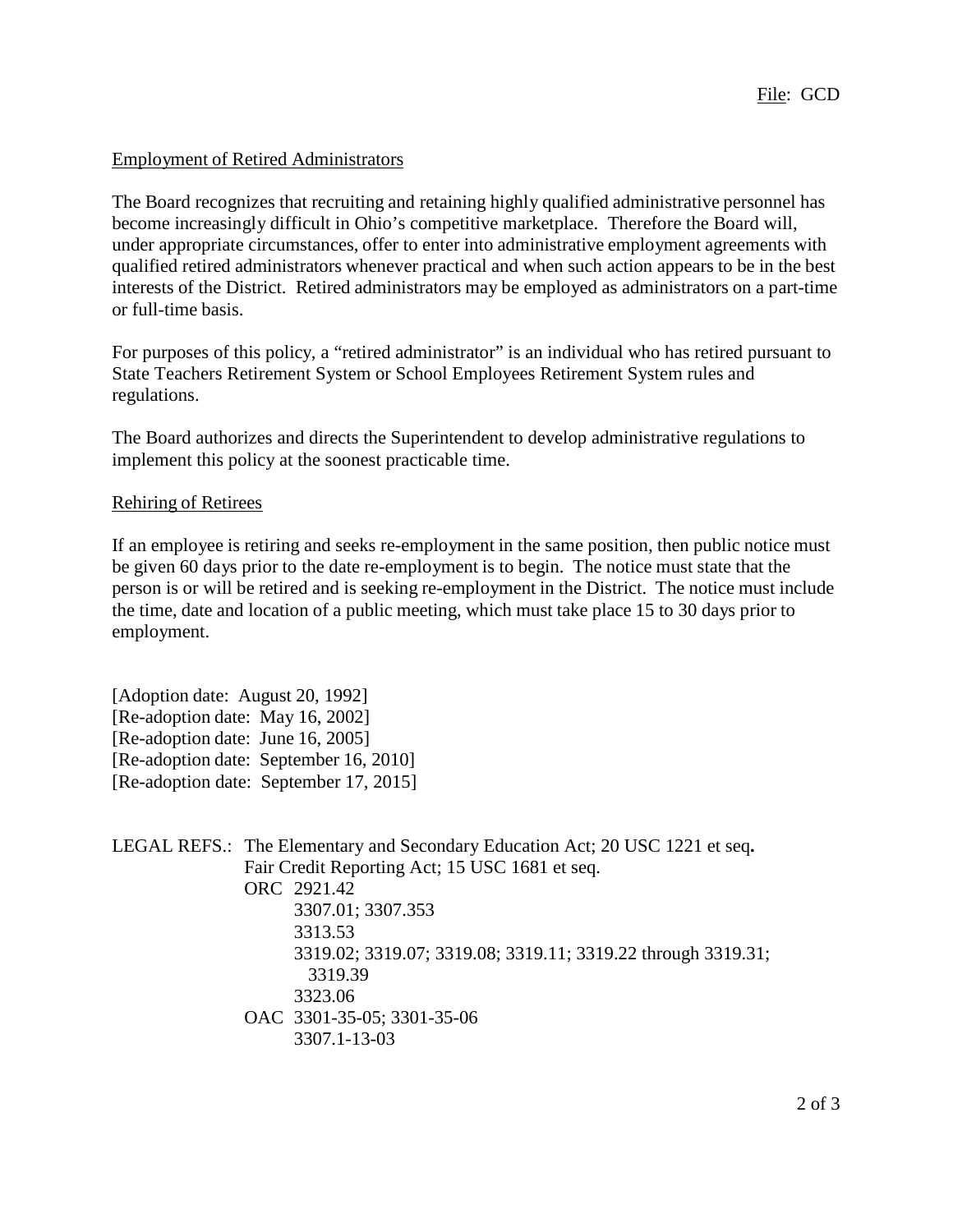CROSS REFS.: AC, Nondiscrimination

ACA, Nondiscrimination on the Basis of Gender

ACB, Nondiscrimination on the Basis of Disability

GBA, Equal Opportunity Employment

GBQ, Criminal Records Check

GDD, Classified and Confidential Employee Hiring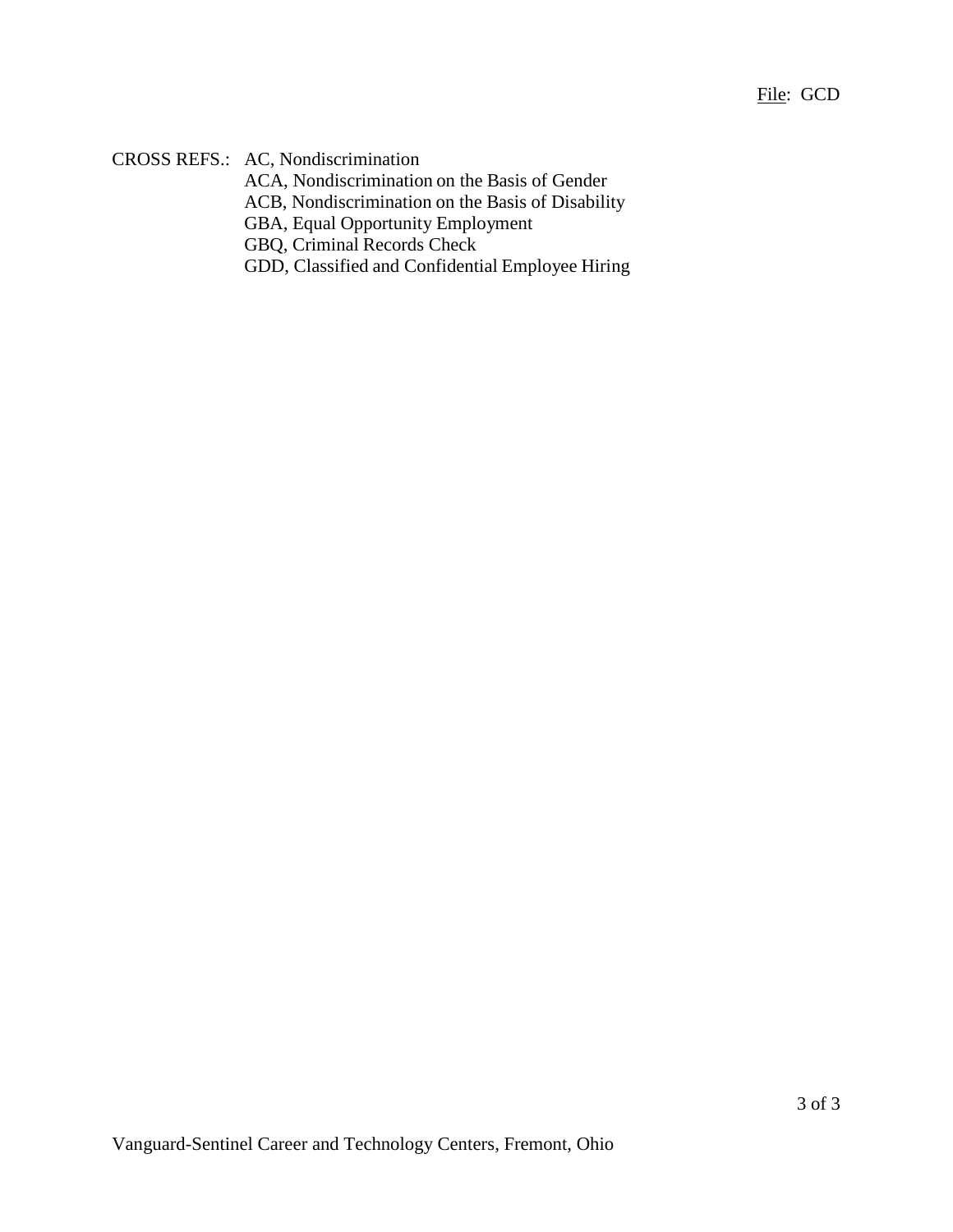# CERTIFICATED STAFF HIRING

When circumstances dictate, and in order to maintain continuity of the District's educational program, the employment of previously retired administrative personnel to fill administrative vacancies may be recommended to the Board so long as all of the following conditions are met.

- 1. An individual's administrative contract is a one-year agreement only. Such contract contains a resignation clause effective at the end of the one-year period.
- 2. All individual employment contracts expire at the end of the contract period without action by the Board or notice of expiration to the individual administrative employee.
- 3. A previously retired administrator must execute a written waiver of any evaluation procedures and potential automatic re-employment pursuant to applicable provisions of law.
- 4. A previously retired administrator must waive eligibility for continuing contract status as a teacher in the District, no matter his/her length of post-retirement service or the number of administrative contracts issued.
- 5. No previously retired administrator has any expectation of or right to future employment.
- 6. No previously retired administrator is eligible to participate in any retirement incentive program offered by the Board including, but not limited to, severance allowance.
- 7. Previously retired administrators may purchase health and other insurance benefits offered by the Board to its regular employees at the Board's cost, as may be adjusted from time to time.
- 8. A previously retired administrator must hold a valid license issued by the Ohio Department of Education pursuant to State law*.*
- 9. In the event a reduction in force is necessary, previously retired administrators are released before any limited contract administrators and are not eligible for recall. Previously retired administrators affected by a reduction in force may be subsequently rehired at the Board's discretion.
- 10. Previously retired administrators are entitled to all benefits available to administrative employees, unless otherwise limited by contract or the specific provisions of this regulation.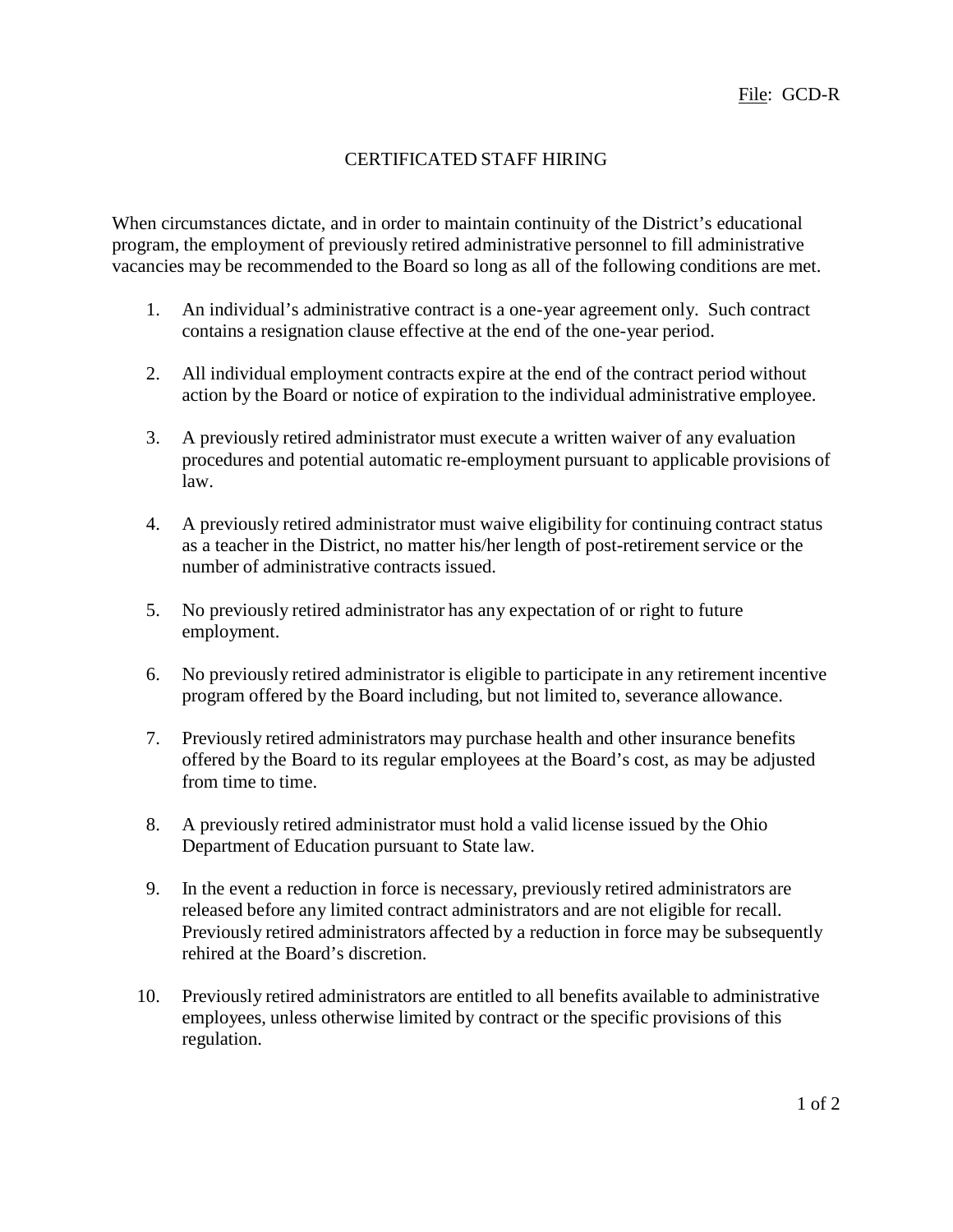11. Previously retired administrators return to employment with no sick leave balance, but may accumulate sick leave once re-employed.

(Approval date: June 16, 2005) (Re-approval date: September 16, 2010) (Re-approval date: September 17, 2015)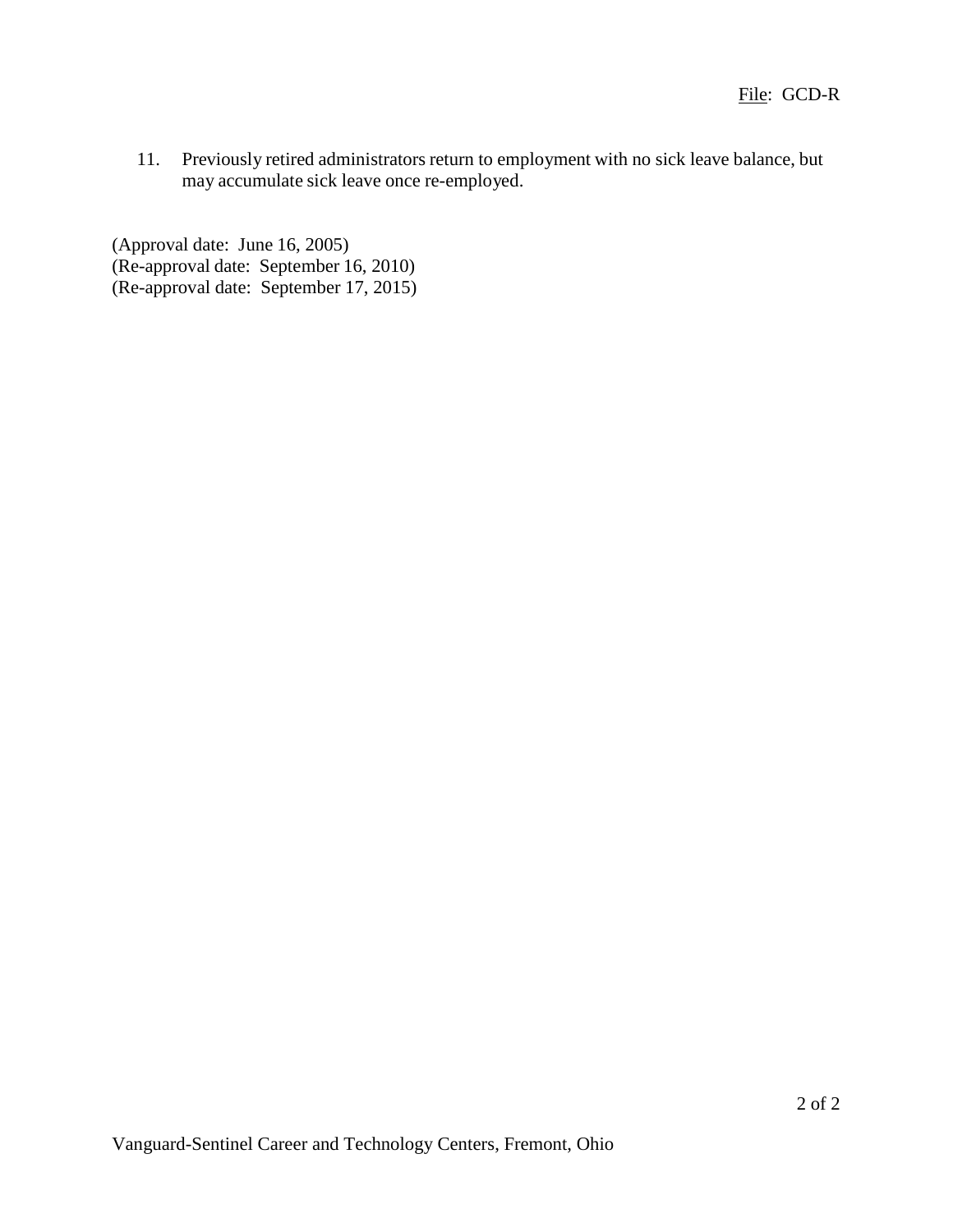File: GCL

# CERTIFICATED STAFF DEVELOPMENT OPPORTUNITIES

Certificated staff members are encouraged to pursue and are provided with opportunities for the development of increased competencies beyond those that they may attain through the performance of their assigned duties and assistance from supervisors.

Opportunities for professional growth are provided through such means as:

- 1. planned in-service programs and workshops offered within the District from time to time;
- 2. released time for visits to other classrooms and schools and for attendance at conferences, workshops and other professional meetings and
- 3. leaves of absence for advanced educational training.

The Superintendent has the authority to approve released time for conferences and visitations and reimbursements for expenses, provided that such activities are within budget allocations for that purpose.

[Adoption date: September 16, 2010] [Re-adoption date: September 17, 2015]

LEGAL REFS.: ORC 3313.20 3315.07 3319.131 OAC 3301-35-03

CROSS REFS.: DLC, Expense Reimbursements GCBD, Certificated Staff Leaves and Absences

CONTRACT REF.: Teachers' Negotiated Agreement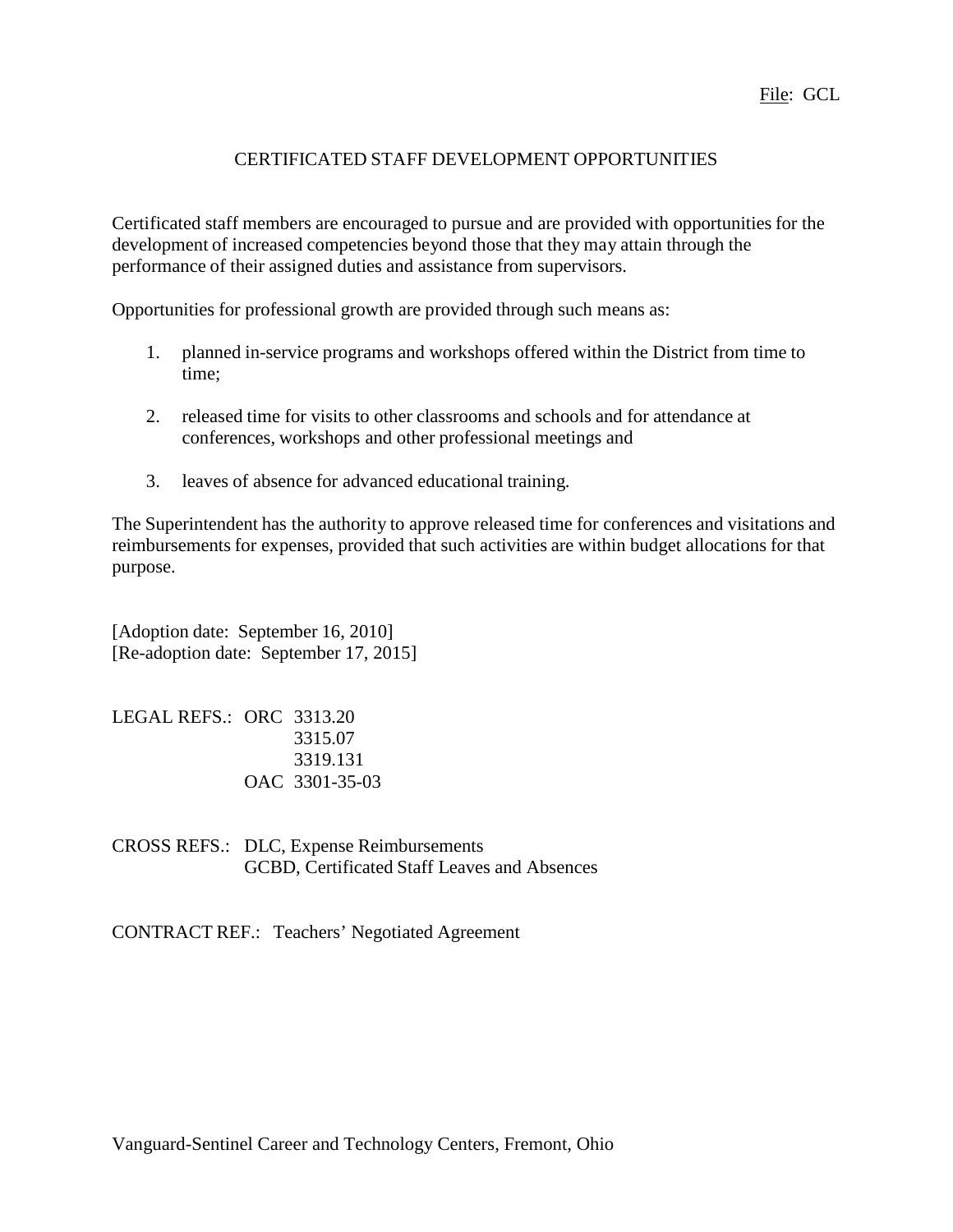## EVALUATION OF PROFESSIONAL STAFF (Ohio Teacher Evaluation System)

A determination of the efficiency and effectiveness of the teaching staff is a critical factor in the overall operation of the District. The Board evaluates teachers in accordance with State law and the standards-based statewide teacher evaluation framework adopted by the State Board of Education (SBOE).

Notwithstanding Ohio Revised Code Section (RC) 3319.09, this policy applies to any person employed under a teacher license issued under RC 3319, or under a professional or permanent teacher's certificate issued under former RC 3319.222, and who spends at least 50% of the time employed providing content-related student instruction. This teacher evaluation policy does not apply to substitute teachers or instructors of adult education.

The Board directs the Superintendent/designee to implement this policy in accordance with State law. This policy has been developed in consultation with teachers employed by the Board. This policy becomes effective at the expiration of any collective bargaining agreement covering teachers employed by the Board that was in effect on November 2, 2018 and must be included in any renewal or extension.

The District will follow policies and procedures in place during the 2019-2020 school year for the 2020-2021 school year and will implement this policy beginning with the 2021-2022 school year.

## Credentialed Evaluators

Evaluations carried out under this policy are conducted by persons holding evaluator credentials established by the Ohio Department of Education (ODE).

#### Final Holistic Rating and Evaluation Cycle

Teachers are assigned a final holistic rating of Accomplished, Skilled, Developing or Ineffective. This rating will be based on a combination of informal and formal observations and supporting evidence using the Teacher Evaluation Rubric.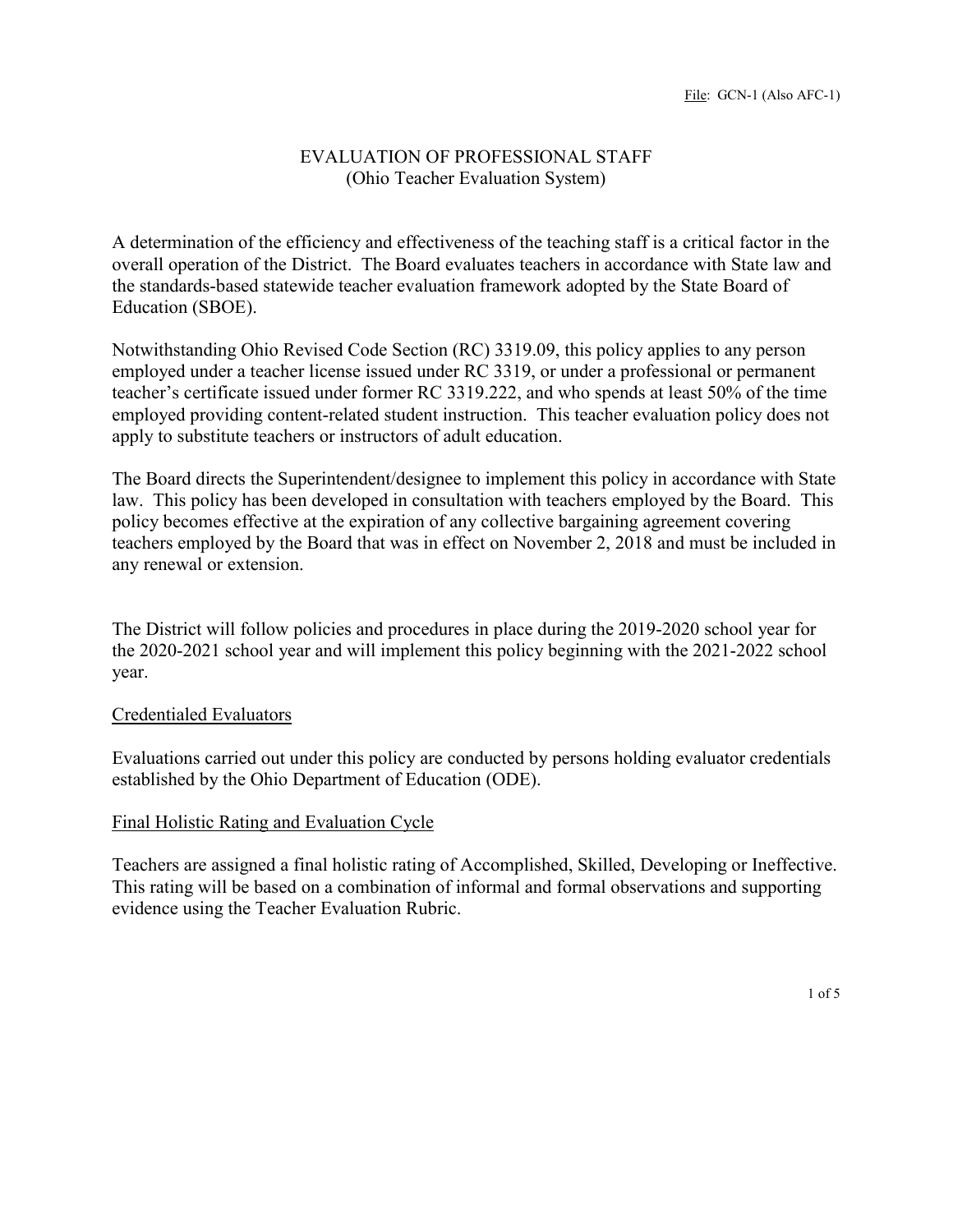Annually, the Board submits to the ODE the number of teachers assigned a final holistic rating, aggregated by the teacher preparation programs from which, and the years in which, the teachers graduated. The name of, or any personally identifiable information about, any teacher reported in compliance with this provision cannot be required.

The full evaluation cycle includes:

- Professional Growth/Improvement Plan;
- One formal holistic observation, followed by a conference;
- At least two classroom walkthroughs with an emphasis on identified focus area(s) when applicable;
- One formal focused observation with an emphasis on identified focus area(s) and
- One final summative conference.

The teacher performance measure of the evaluation cycle is aligned with the following Ohio Standards for the Teaching Profession:

- Understand student learning and development, respect student diversity and hold high expectations for all students to achieve and progress at high levels;
- Understand the content areas for which they have instructional responsibility;
- Understand and use varied assessments to inform instruction and evaluate and ensure student learning;
- Plan and deliver effective instruction that advances the learning of each student;
- Create learning environments that promote high levels of learning and achievement for all students;
- Collaborate and communicate with students, parents, other teachers, administrators and the community to support student learning and
- Assume responsibility for professional growth and performance as an individual and as a member of a learning community.

The Superintendent/designee selects/develops evaluation tools to calculate teacher performance. The Board directs the Superintendent/designee to develop procedures for these evaluation tools.

Teachers, who are on limited or extended limited contracts pursuant to State law and under consideration for nonrenewal, receive at least three formal observations during the evaluation cycle.

All teacher evaluations are completed by May 1. Teachers evaluated under this policy are provided with a written copy of their evaluation results by May 10.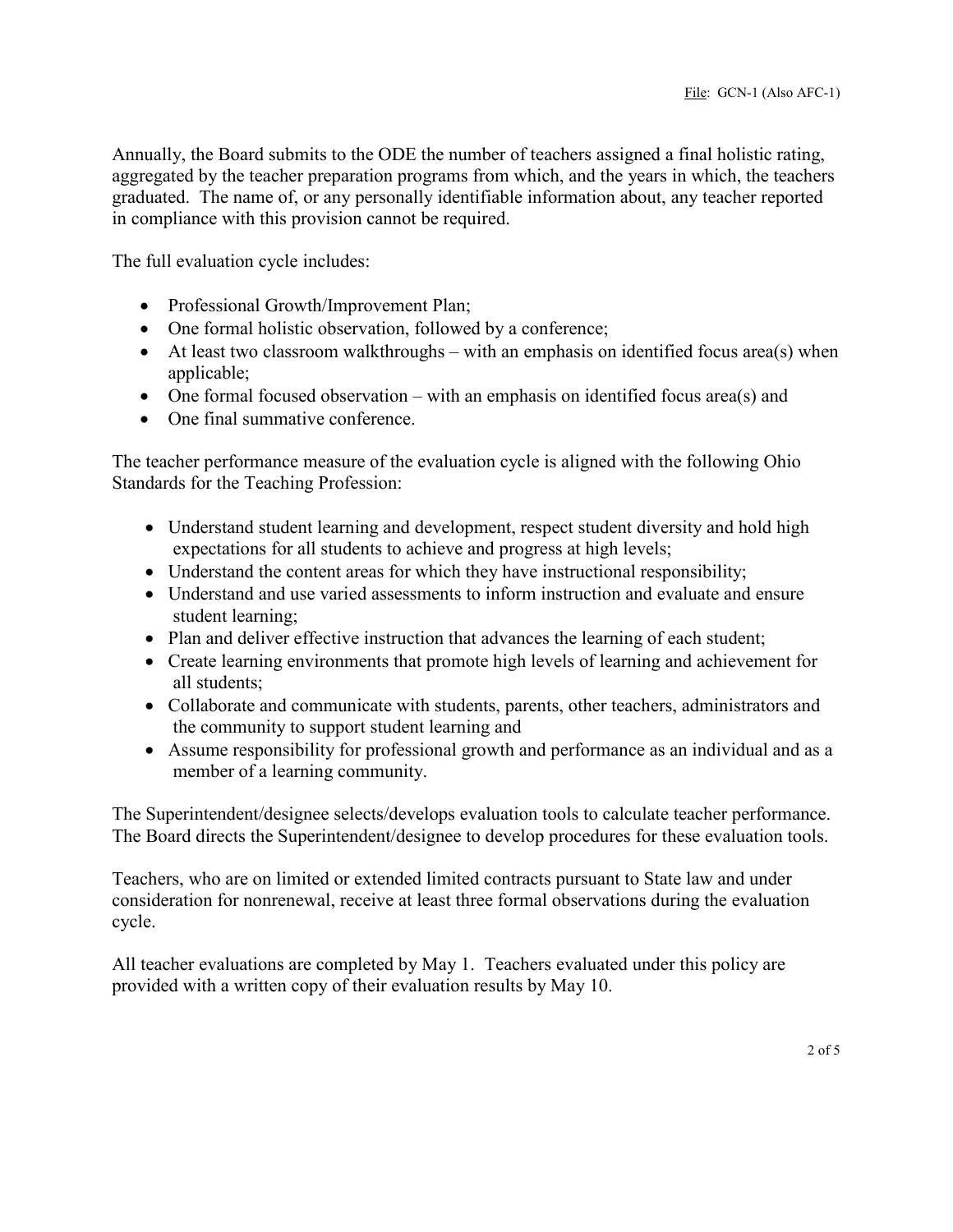The Board evaluates teachers receiving effectiveness ratings of Accomplished on those teachers' most recent evaluations every three years, provided the teacher submits a self-directed Professional Growth Plan and the evaluator determines the teacher is making progress on that plan. Such evaluations are completed by May 1 of the evaluation year. Teachers evaluated on this basis are provided a written copy of their evaluation results by May 10 of the evaluation year. In years when an evaluation will not take place, one observation is carried out and at least one conference with the teacher is held.

The Board evaluates teachers receiving effectiveness ratings of Skilled on those teachers' most recent evaluations every two years, provided the teacher and evaluator jointly develop a Professional Growth Plan and the evaluator determines the teacher is making progress on that plan. Biennial evaluations conducted under this policy are completed by May 1 of the evaluation year. Teachers evaluated on a biennial basis are provided a written copy of their evaluation results by May 10 of the evaluation year. In years when an evaluation will not take place, one observation is carried out and at least one conference with the teacher is held.

## High-Quality Student Data

High-quality student data (HQSD) is used to guide instructional decisions and meet student learning needs. HQSD used must be rigorously reviewed by locally determined experts in the field of education to meet all of the following criteria:

- Align to learning standards;
- Measure what is intended to be measured;
- Be attributable to a specific teacher for course(s) and grade level(s) taught;
- Demonstrate evidence of student learning (achievement and/or growth);
- Follow protocols for administration and scoring;
- Provide trustworthy results and
- Not offend or be driven by bias.

AND the teachers must use the data generated from the HQSD data instrument by:

- Critically reflecting upon and analyzing available data, using the information as part of an ongoing cycle of support for student learning;
- Considering student learning needs and styles, identifying the strengths and weaknesses of an entire class, as well as individual students;
- Informing instruction and adapting instruction to meet student need based upon the information gained from the data analysis and
- Measuring student learning (achievement and/or growth) and progress towards achieving state and local standards.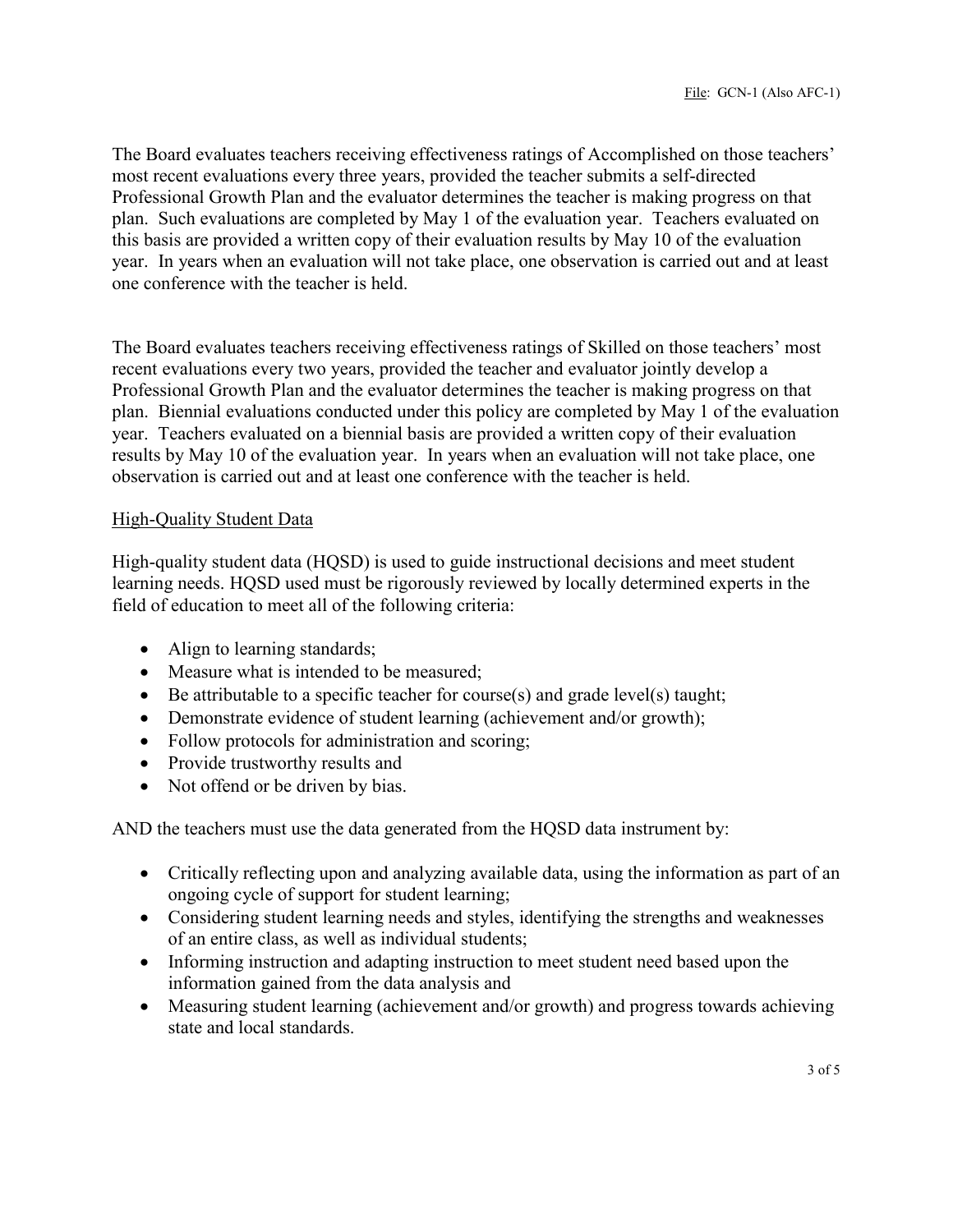Evaluations use at least two measures of HQSD to provide evidence of student learning attributable to the teacher being evaluated when required.

When applicable to the grade level or subject area taught by a teacher, HQSD includes the valueadded progress dimension established under RC 3302.021, except when otherwise prohibited by law.

HQSD may be used as evidence in any component of the evaluation where applicable.

Data from ODE vendor approved assessments may be considered HQSD.

The use of shared attribution measures or student learning objectives is prohibited.

#### Professional Growth and Improvement Plans

Each teacher must develop a Professional Growth or Improvement Plan based on the results of their most recent evaluation. These plans are to be developed annually and must be based on the results of the evaluation and aligned to any existing district or building improvement plan.

Teachers with a final holistic rating of Accomplished must develop a self-directed Professional Growth Plan.

Teachers with a final holistic rating of Skilled must develop a Professional Growth Plan working jointly with the credentialed evaluator.

Teachers with a final holistic rating of Developing must develop a Professional Growth Plan that is guided by their assigned credentialed evaluators.

Teachers with a final summative rating of Ineffective will be placed on an Improvement Plan developed by the assigned credentialed evaluators.

#### Retention and Promotion

The Board uses evaluation results for retention and promotion decisions. The Board adopts procedures for use in making retention and promotion decisions based on evaluation results.

Seniority shall not be the basis for making retention decisions, except when choosing between teachers who have comparable evaluations.

#### Poorly Performing Teachers

The Board uses evaluation results for removing poorly performing teachers. The Board adopts procedures for removing poorly performing teachers based on evaluation results.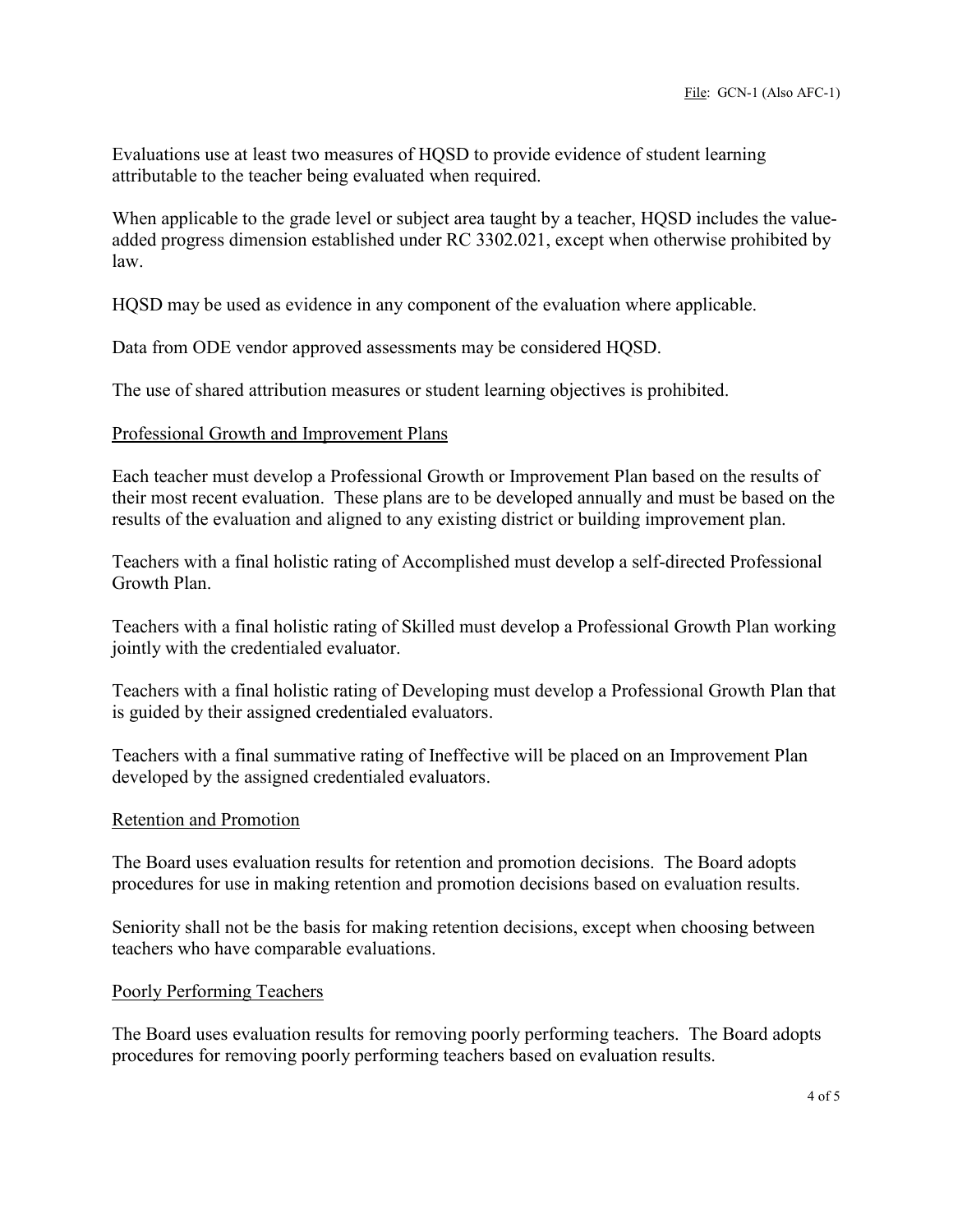### Professional Development

The Board allocates financial resources to support professional development in compliance with State law and the SBOE's evaluation framework.

[Adoption date: August 20, 1992] [Re-adoption date: May 16, 2002] [Re-adoption date: September 16, 2010] [Re-adoption date: June 27, 2013] [Re-adoption date: September 17, 2015] [Re-adoption date: September 17, 2020]

LEGAL REFS.: The Elementary and Secondary Education Act; 20 USC 1221 et seq. ORC 3319.11; 3319.111; 3319.112; 3319.16; 3319.61 Chapter 4117 OAC 3301-35-05

CROSS REFS.: AF, Commitment to Accomplishment GBL, Personnel Records GCB, Professional Staff Contracts and Compensation Plans GCL, Professional Staff Development Opportunities

CONTRACT REF.: Teachers' Negotiated Agreement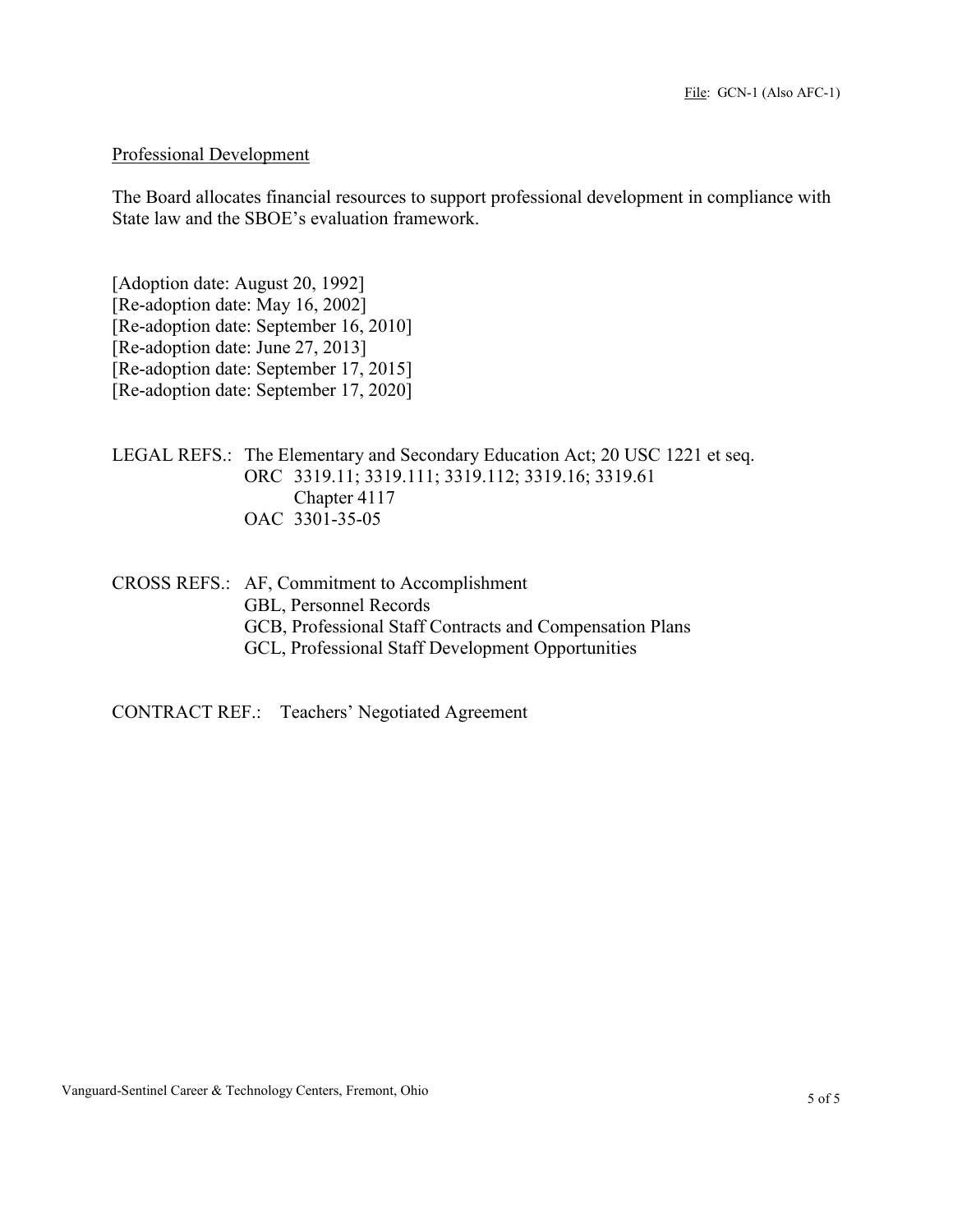## EVALUATION OF CERTIFICATED STAFF (Administrators)

The Superintendent institutes and maintains a comprehensive program for the evaluation of administrative personnel. Administrative personnel are all persons issued contracts in accordance with the Ohio Revised Code. Evaluations should assist administrators in developing their professional abilities in order to increase the effectiveness of District management.

The purpose of administrator evaluations is to assess the performance of administrators, to provide information upon which to base employment and personnel decisions and to comply with State law. All administrators are evaluated annually.

In the year an administrator's contract does not expire, the evaluation is completed by the end of the contract year, and a copy is given to the administrator. In the year an administrator's contract does expire, two evaluations are completed, one preliminary and one final. The preliminary evaluation is conducted at least 60 days prior to

June 1 and prior to any Board action on the employee's contract. A written copy of the preliminary evaluation is given to the administrator at this time. Evaluations are considered by the Board in determining whether to re-employ administrators.

The final evaluation includes the Superintendent's intended recommendation for the contract of the employee. A written copy of the final evaluation must be provided to the employee at least five days prior to the Board's action to renew or nonrenew the employee's contract. The employee may request a meeting with the Board prior to any Board action on his/her contract. The employee may have a representative of his/her choice at the meeting.

The evaluation measures the administrator's effectiveness in performing the duties included in his/her written job description and the specific objectives and plans developed in consultation with the Superintendent.

Evaluation criteria for each position are in written form and are made available to the administrator. The results of the evaluations are kept in personnel records maintained in the central office. The evaluated administrator has the right to attach a memorandum to the written evaluation. Evaluation documents, as well as information relating thereto, are accessible to each evaluatee and/or his/her representative.

This evaluation procedure does not create an expectancy of continued employment. Nothing contained herein prevents the Board from making any final determination Regarding the renewal or nonrenewal of an administrator's contract.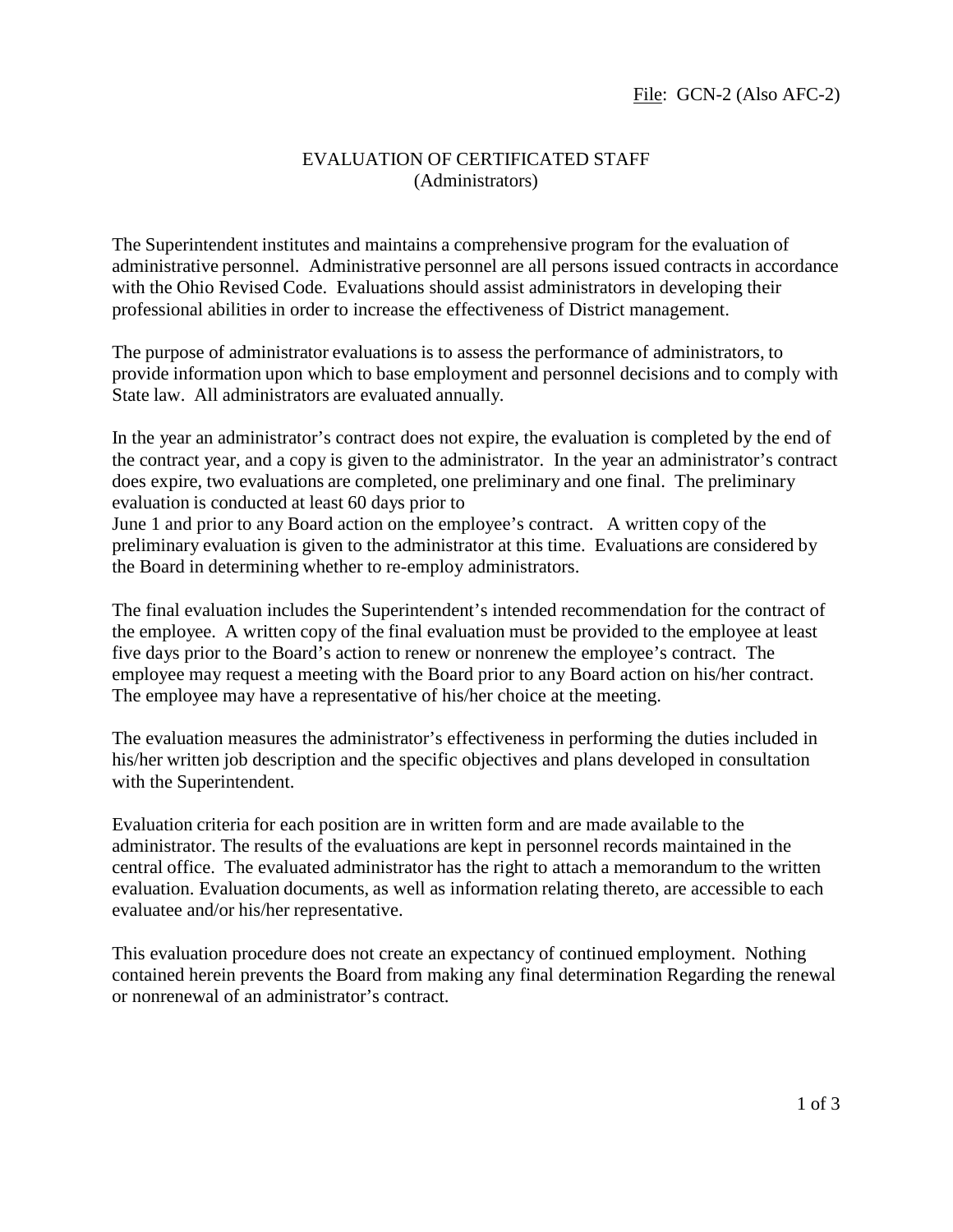## Ohio Principal Evaluation System (OPES)

Procedures for evaluating principals and assistant principals are based on principles comparable to the Ohio Teacher Evaluation System, but are tailored to the duties and responsibilities of principals and assistant principals and the environment in which they work. Principals and assistant principals are evaluated under the above system, with the inclusion of the following components.

Principals and assistant principals are assigned an effectiveness rating of Accomplished, Skilled, Developing or Ineffective. This rating will be determined based on 50% measures of principal or assistant principal performance and 50% student growth measures. Student academic growth is determined through multiple measures.

Principals and assistant principals are evaluated via two formal observations and periodic building walk-throughs. The 50% principal and assistant principal performance measure is based on the Ohio Standards for Principals. Proficiency on the standards includes consideration of professional goal setting, communication and professionalism, and skills and knowledge.

Student academic growth is evaluated by a combination of: (1) value-added data; (2) Ohio Department of Education (ODE**)**-approved assessments and/or (3) Board-determined measures. When available, value-added data shall be included in the multiple measures used to evaluate student growth.

The principal's performance rating is combined with the results of student growth measures to produce a summative evaluation rating according to ODE requirements.

The Superintendent/designee evaluates all principals and assistant principals annually. Annual evaluations include two formal observations at least 30 minutes each and periodic building walkthroughs.

The Board allocates financial resources to support professional development in compliance with State law and the State Board of Education's evaluation framework.

[Adoption date: August 20, 1992] [Re-adoption date: August 17, 2000] [Re-adoption date: May 16, 2002] [Re-adoption date: September 16, 2010] [Re-adoption date: September 17, 2015]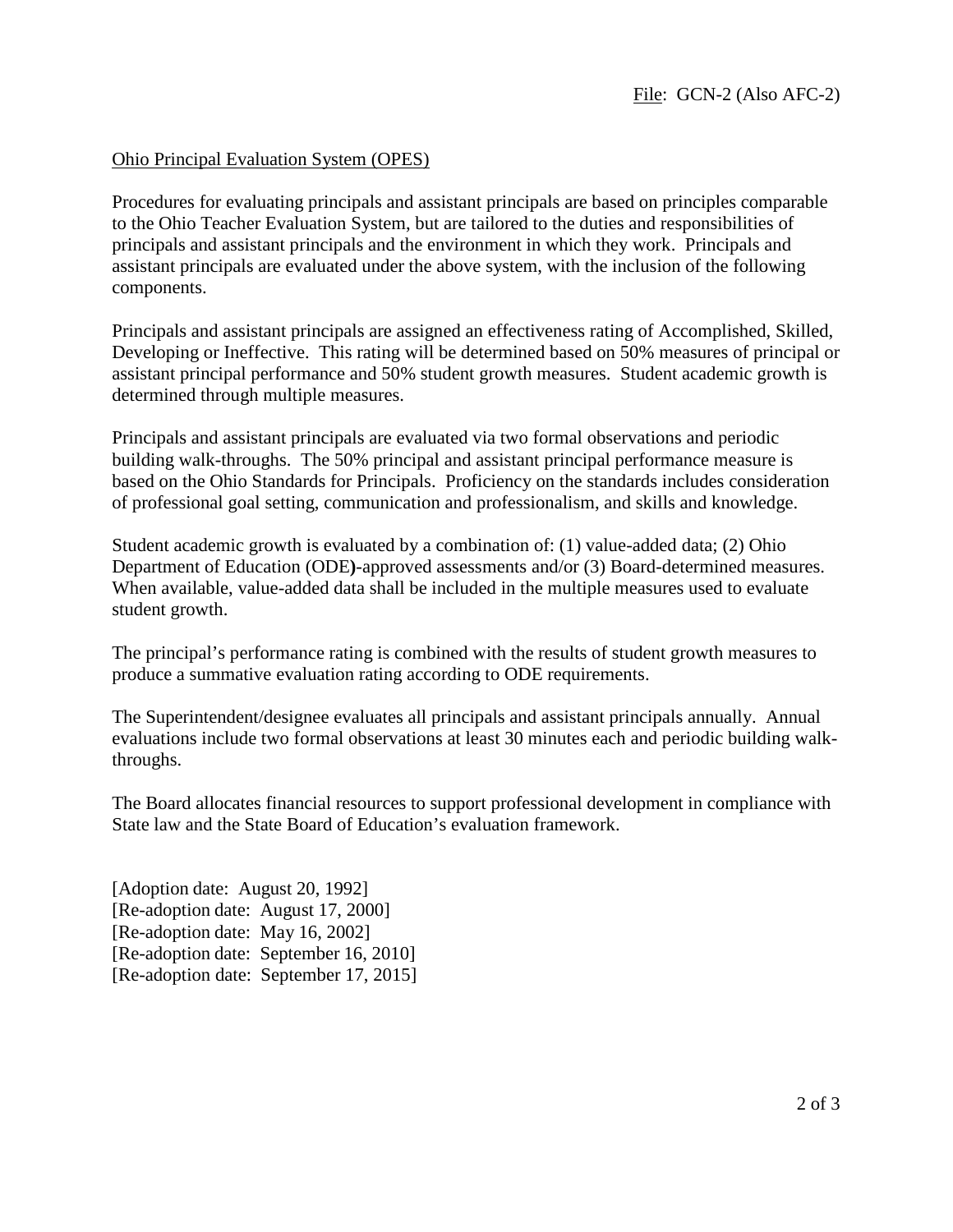LEGAL REFS.: ORC 3319.02; 3319.03; 3319.04; 3319.111; 3319.16; 3319.17; 3319.171; 3319.22 OAC 3301-35-05

CROSS REF.: GBL, Personnel Records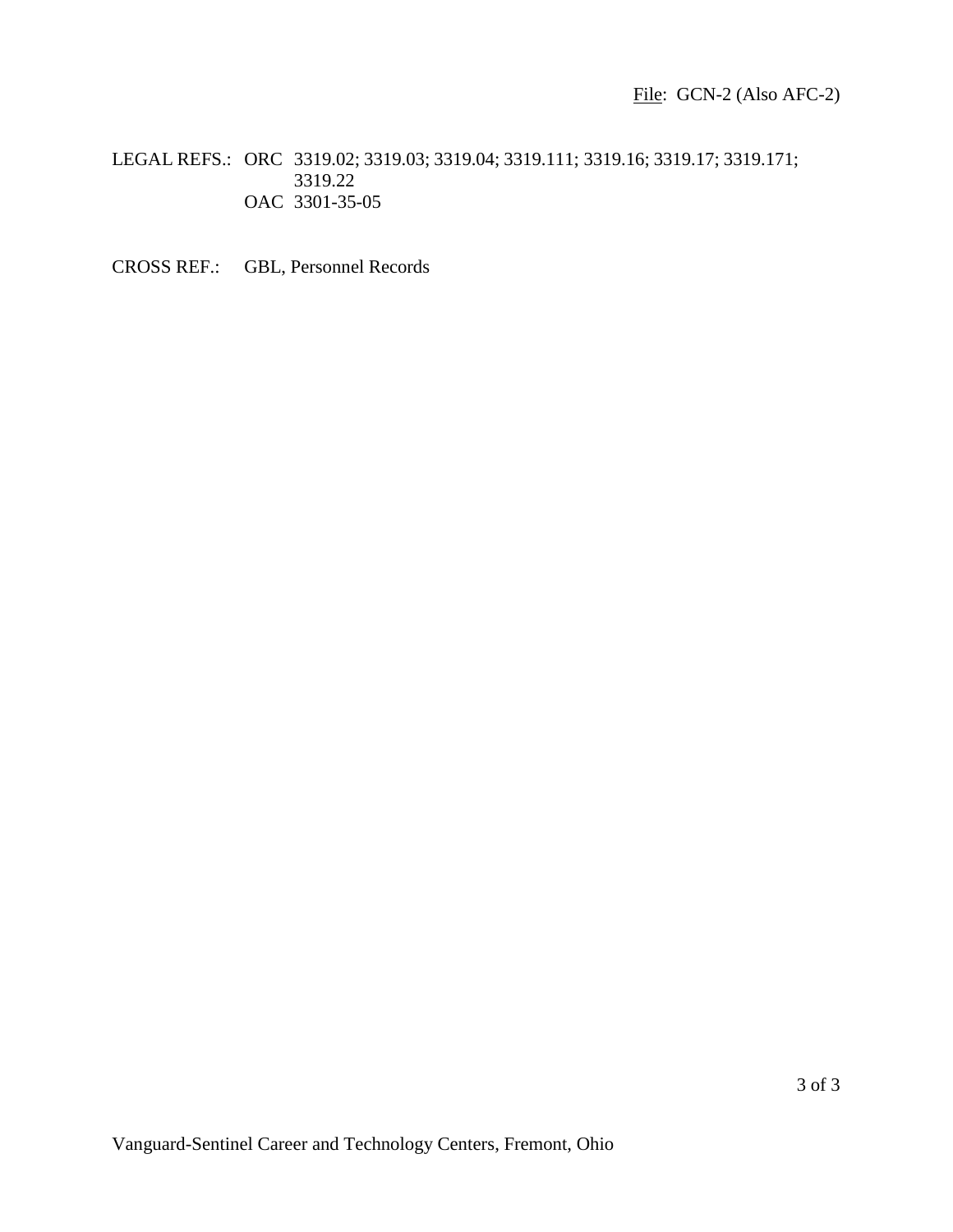# EVALUATION OF CERTIFICATED STAFF (Administrators Both Certificated and Classified)

To assist administrators in the development of their professional abilities, to provide information for employment decisions and to comply with mandates of State law, the following procedures are employed by the Superintendent/designee in evaluating administrative personnel.

- 1. An initial meeting is held by the Superintendent prior to the school year with the assistant superintendents and administrators to discuss specific measurable objectives and plans for their achievement. A statement of these objectives and plans is submitted by each administrator to the Superintendent/designee at a time specified.
- 2. The evaluator employs the evaluation criteria, which are designed to measure the administrator's effectiveness in performing the duties set forth in his/her written job description. All administrators will be evaluated prior to the end of their contract year. The evaluator will also assess the administrator's progress in meeting plans and objectives set for that school year. Areas of outstanding, satisfactory and poor performance will be noted. The Superintendent/designee will meet with each administrator to discuss the written evaluation. The evaluatee is given a copy of the evaluation and has an opportunity to discuss it with the evaluator at this second meeting.
- 3. An ongoing dialogue concerning the administrator's objectives will continue and the evaluator and evaluatee will meet as needed or requested.
- 4. For those employees whose contracts are expiring at the end of the current school year, two evaluations must be completed. A written copy of the preliminary evaluation must be received by the employee at least 60 days prior to any Board action on the employee's contract. A final evaluation must include the Superintendent's intended recommendation for the contract of the employee. A written copy of the final evaluation must be provided to the employee at least five days prior to the Board's action to renew or nonrenew the employee's contract.
- 5. The employee may request a meeting with the Board prior to any Board action on his/her contract. The employee may have a representative of his/her choice at the meeting.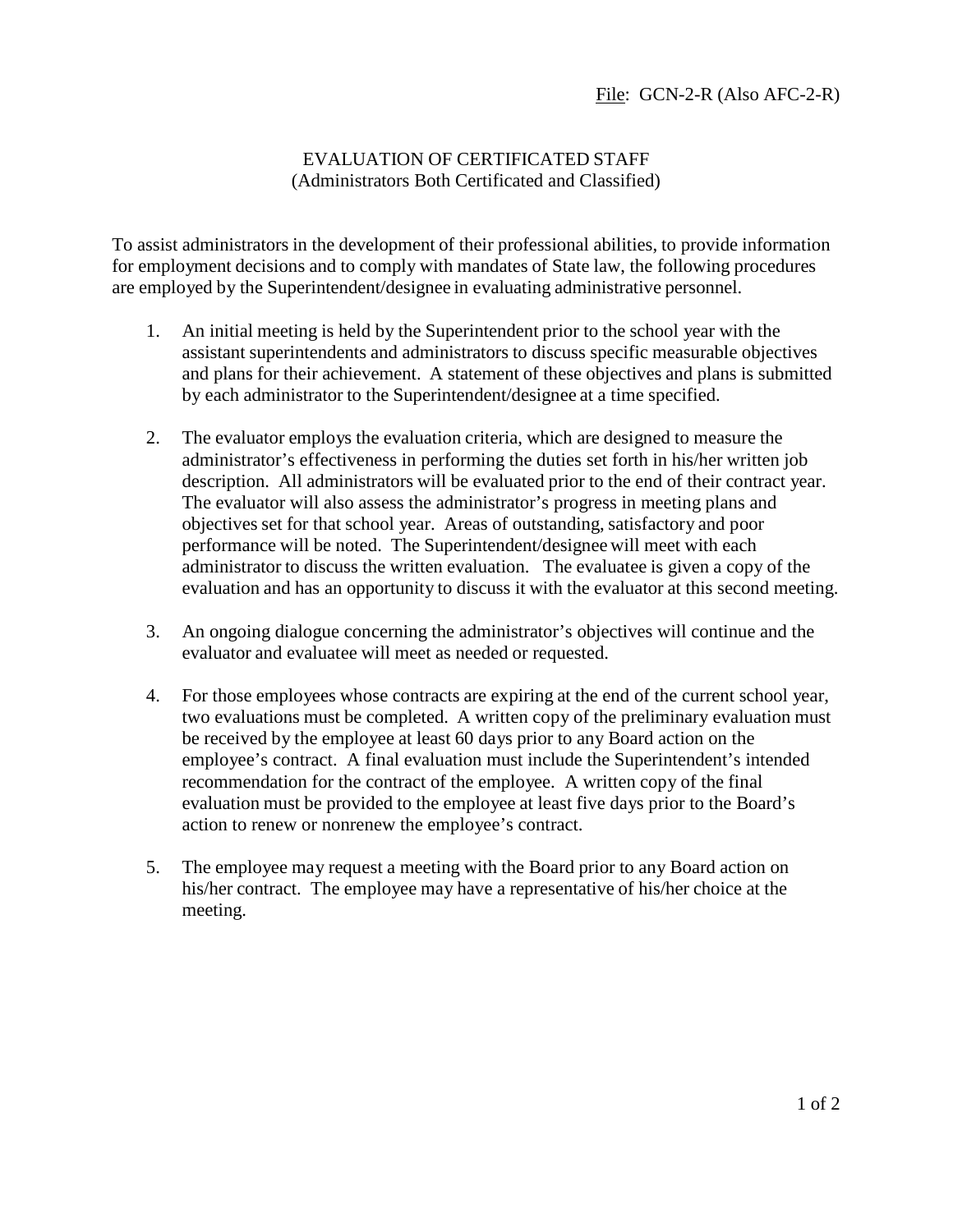6. Assistant superintendents, directors, assistant directors and other administrators are automatically re-employed for a period of one year, or for two years if such person has been employed by the District for three or more years, if they are not evaluated according to State law or provided a meeting, if requested, to discuss their renewal or nonrenewal.

(Approval date: August 17, 2000) (Re-approval date: May 16, 2002) (Re-approval date: September 16, 2010) (Re-approval date: September 17, 2015)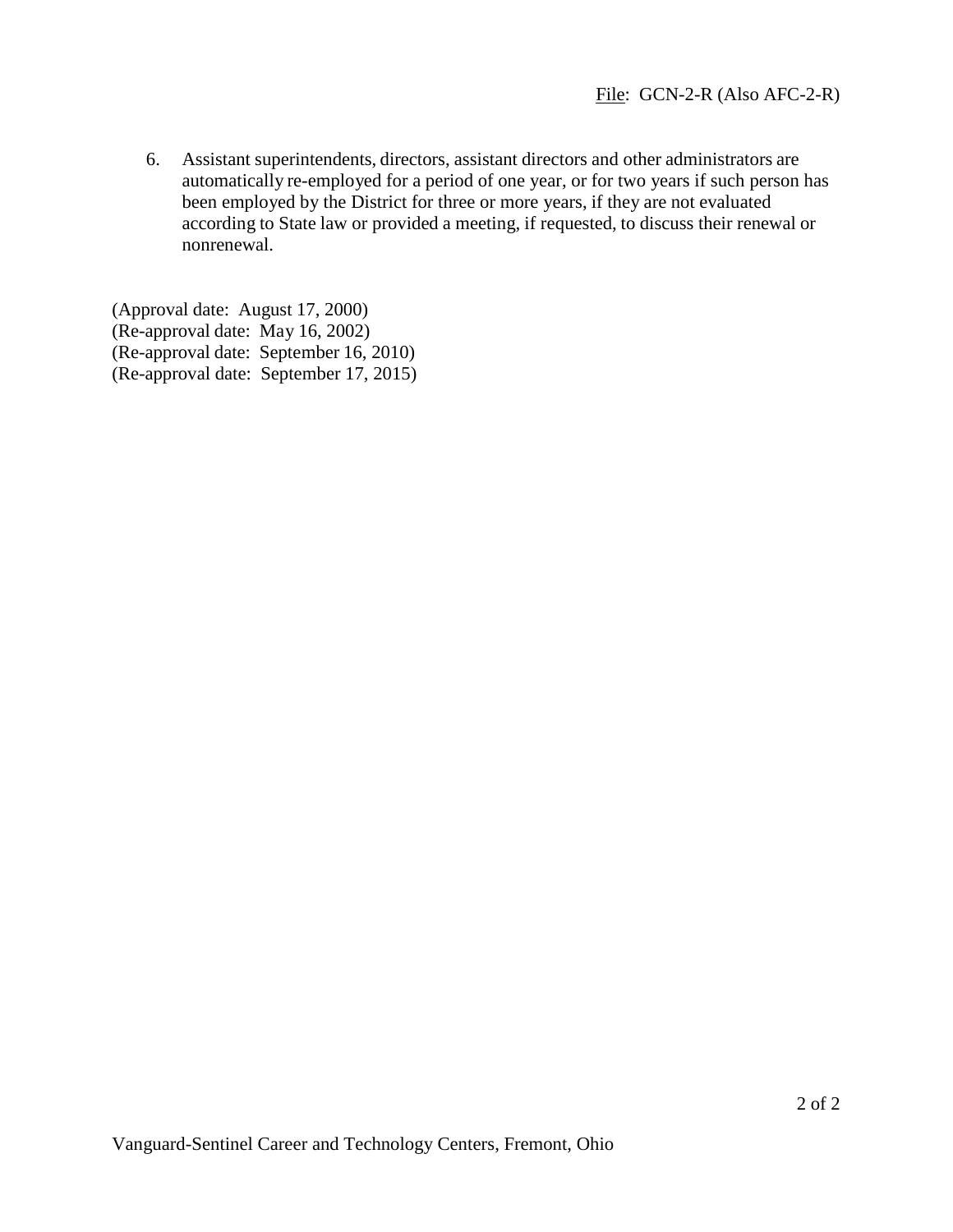## REDUCTION IN CERTIFICATED STAFF WORK FORCE

The Board may reduce the number of teachers upon the return to duty of regular teachers after leaves of absence, suspension of schools, territorial changes affecting the District or decreased enrollment of students in the District or for financial reasons.

The Board may reduce the number of administrators upon the return to duty of administrators after leaves of absence, suspension of schools, territorial changes affecting the District, decreased enrollment of students in the District, for financial reasons or for other reasons unrelated to the performance of the individual administrator.

[Adoption date: June 16, 2005] [Re-adoption date: September 16, 2010] [Re-adoption date: September 17, 2015]

LEGAL REFS.: ORC 3319.02; 3319.081; 3319.09(A); 3319.17; 3319.171; 3319.172; 3319.18

CONTRACT REF.: Teachers' Negotiated Agreement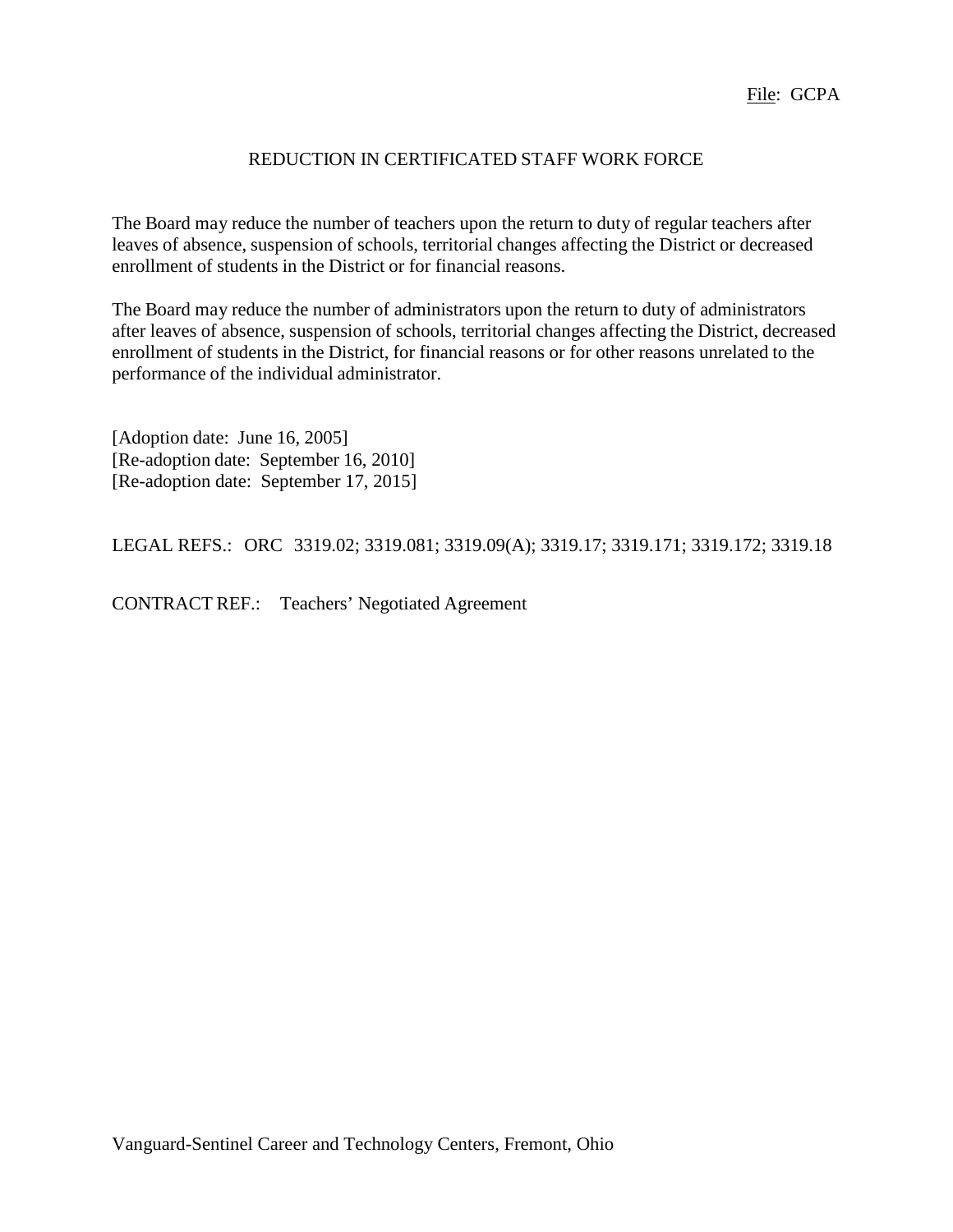## REDUCTION IN CERTIFICATED STAFF WORK FORCE (Administrators Both Certificated and Classified)

When the Board determines that it is necessary to reduce the number of administrative staff positions, the following procedures shall apply.

- 1. To the extent possible, the number of administrators affected by a reduction in force will be minimized by not employing replacements or who retire, resign or whose contracts are not renewed for reasons other than reduction in force.
- 2. Reductions needed beyond those resulting from attrition are made by suspending or nonrenewing contracts. Those contracts to be suspended are chosen as follows.
	- A. All administrators are placed on a seniority list. Seniority is defined as the length of continuous service in the District. Seniority is not interrupted by authorized leaves of absence.
	- B. Reductions shall be made with preference being given first to administrators with seniority.
	- C. If two or more administrators have the same length of service, seniority will be determined by:
		- 1) the date of the Board meeting at which the administrator was hired;
		- 2) next, by the date on which the administrator signed his/her initial contract in the District (in the event two or more staff members were hired on the same date) and
		- 3) then, the date on which the administrator submitted the first completed job application within the two-year period preceding the effective date of the administrator's first contract with the Board.

If a tie remains after steps 1, 2 and 3, the Superintendent decides which contract is suspended.

- 3. The names of administrators whose contracts are suspended in a reduction-in-force action are placed on a recall list for up to 12 months from the date of the reduction. Administrators on the recall list have the following rights.
	- A. No new administrator will be employed by the Board while there are administrators on the recall list who are certificated/licensed to fill the vacancy.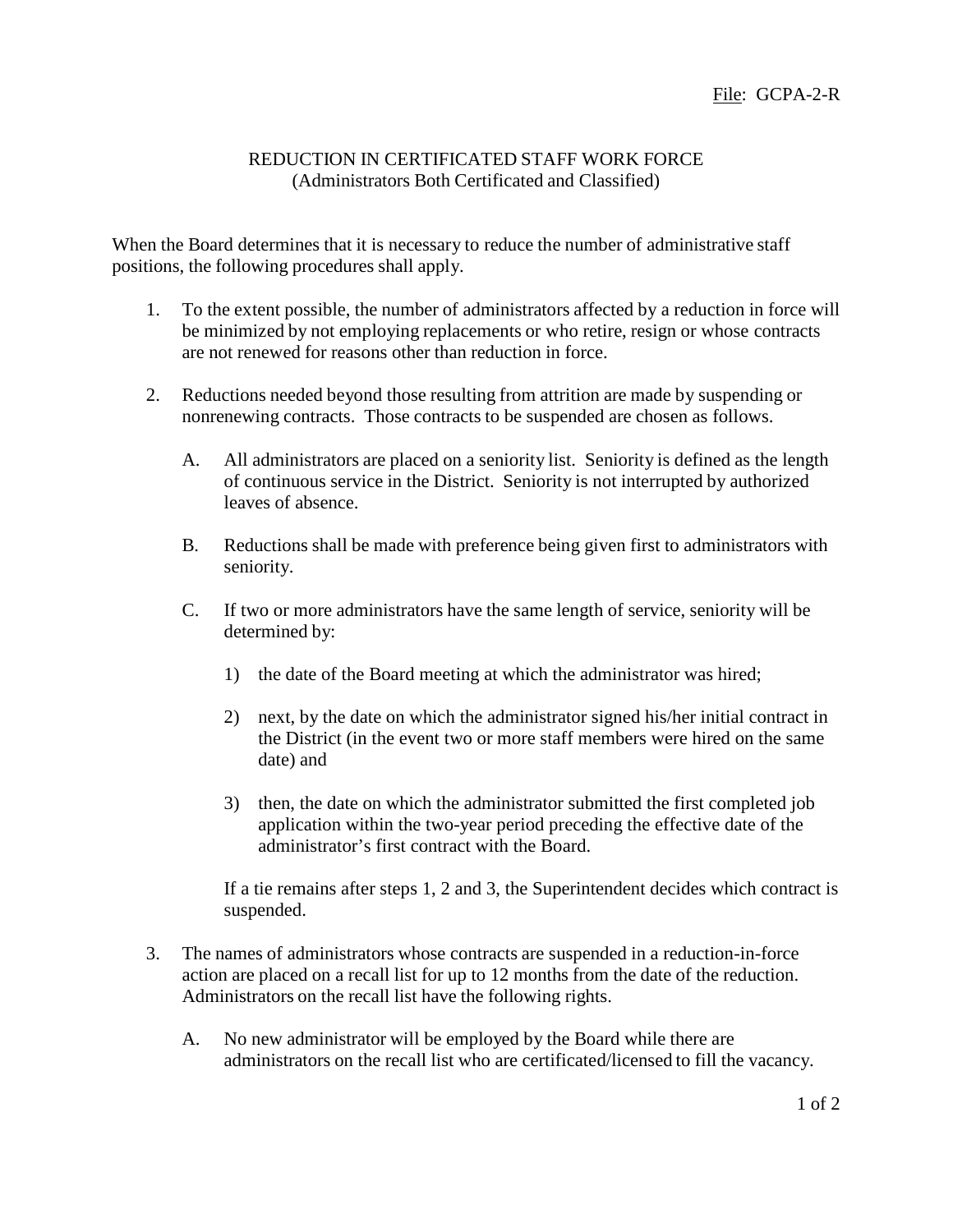- B. Administrators on the recall list are recalled in order of seniority for vacancies in areas for which they are certificated/licensed.
- C. If a vacancy occurs, the Board will send an announcement via certified mail to the first known address of all administrators on the recall list who are qualified according to these provisions. It is the administrator's responsibility to keep the Board informed of his/her current address. All administrators are required to respond in writing to the District office within seven calendar days. The most senior of those responding is offered the vacant position. Any administrator who fails to accept the position within seven calendar days forfeits all recall rights.
- D. An administrator on the recall list, upon acceptance of the notification to resume active employment status, returns to active employment status with the same seniority, accumulation of sick leave and salary schedule placement as he/she held at the time of layoff. An administrator on the recall list who is unemployed and does not otherwise have group insurance coverage available may continue to participate for up to 18 months in those benefits which are provided to administrators in active employment, provided that the administrator pays 102% for such benefits.

(Approval date: June 16, 2005) (Re-approval date: September 16, 2010) (Re-approval date: September 17, 2015)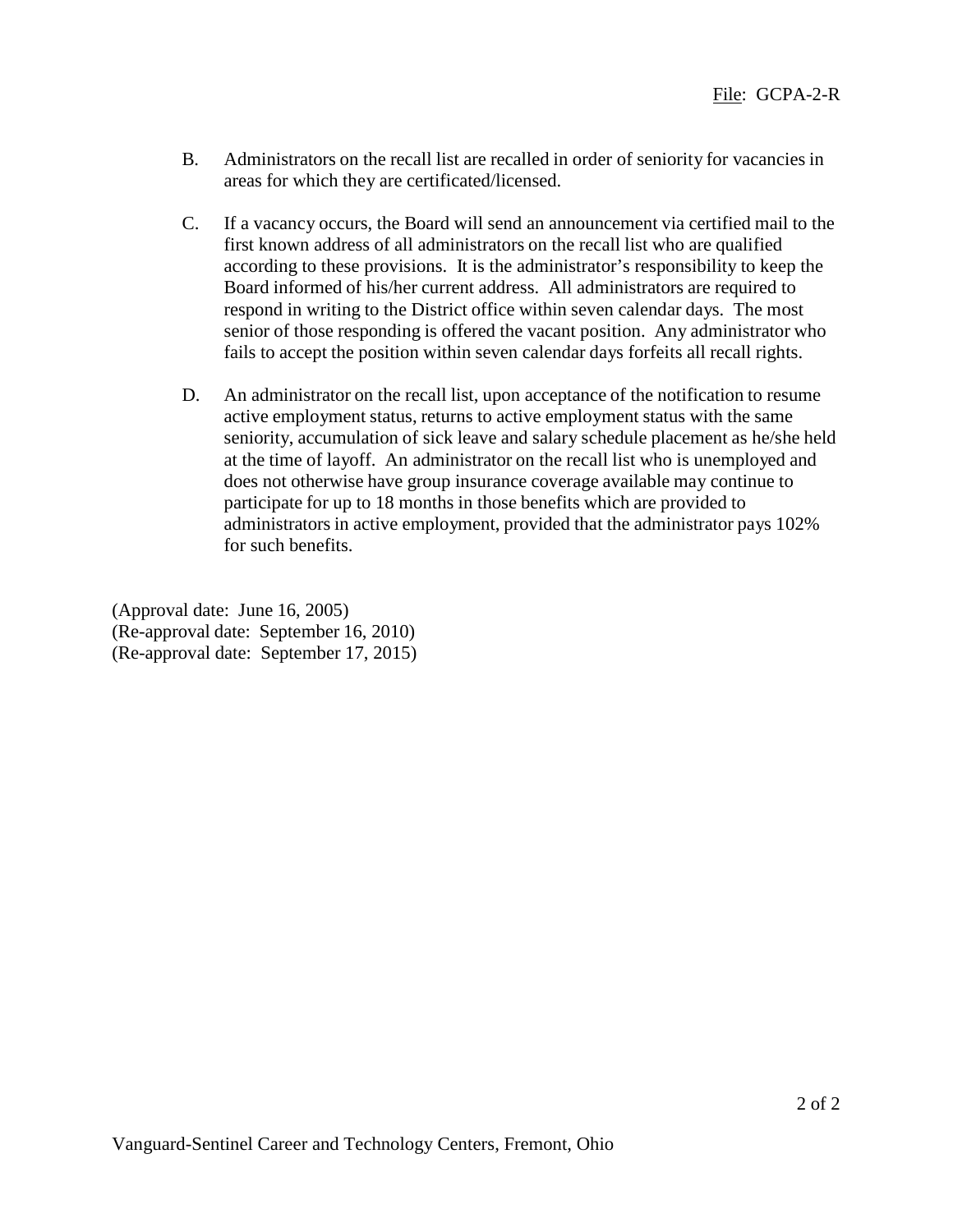# SEVERANCE PAY

At the time of retirement from the District, a severance amount calculated by a prescribed formula applied to the employee's unused sick leave and daily rate of pay at the time of retirement from the District is granted to Certificated Staff employees in compliance with State law. Upon payment of severance pay, the retiring employee's sick leave accumulation is reduced to zero.

Administrators who have retired under the rules of the State Teachers Retirement System are not eligible for severance pay based upon a subsequent retirement.

[Adoption date: May 16, 2002] [Re-adoption date: September 16, 2010] [Re-adoption date: September 17, 2015]

LEGAL REF.: ORC 124.39

CONTRACT REF.: Teachers' Negotiated Agreement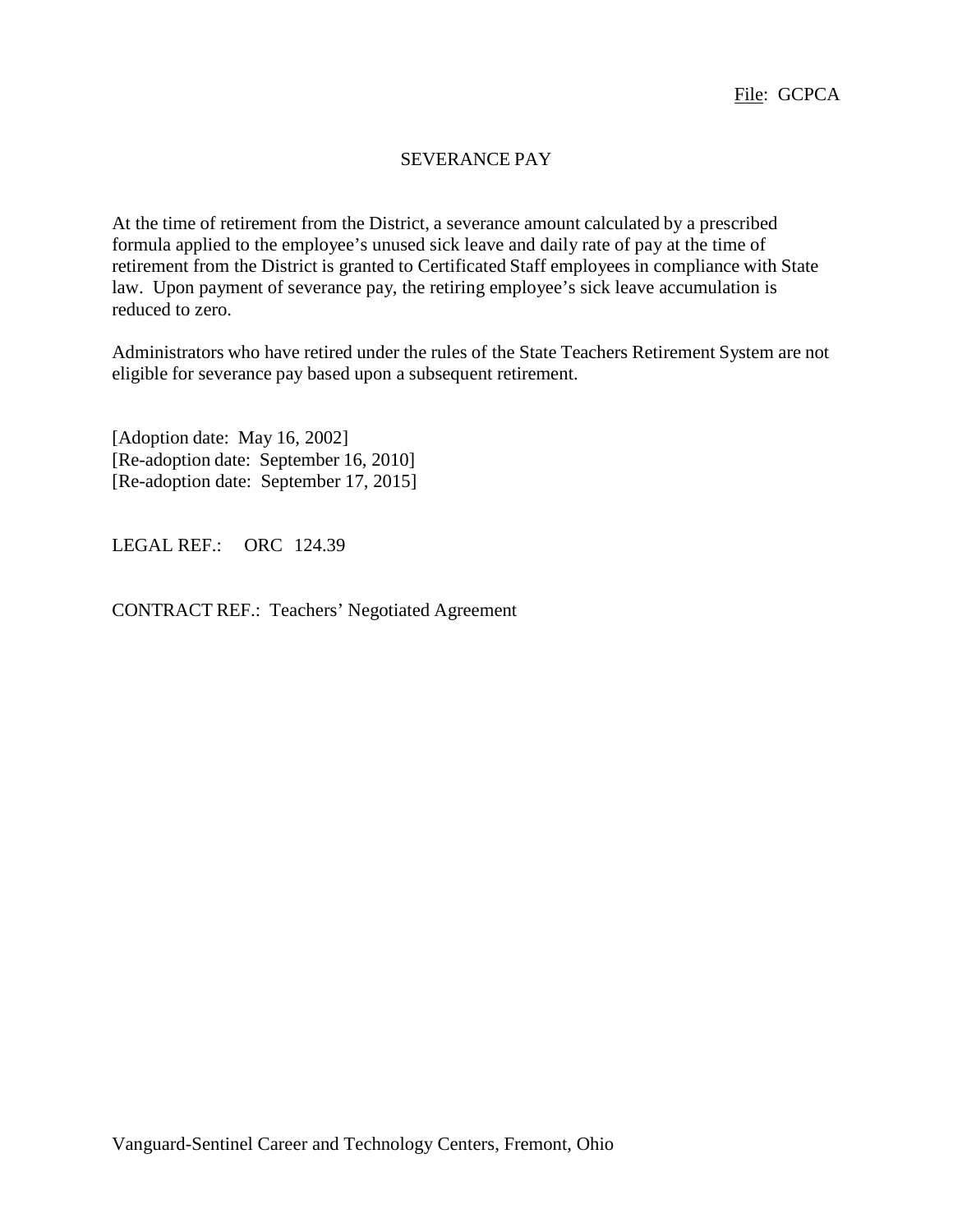## SEVERANCE PAY (Administrators)

## Retirement

Severance pay is based on a one-time, lump sum payment to eligible employees. An employee's eligibility for severance pay is determined as of the final date of employment. The criteria are as follows.

- 1. The individual retires from the District.
- 2. Retirement is disability retirement or service retirement under any state or municipal retirement system in this state.
- 3. The individual must be eligible for disability or service retirement as of the last date of employment.
- 4. The individual must prove acceptance into the retirement system within 120 days of his/her last day of employment by having received and cashed his/her first retirement check.
- 5. The individual must have not less than seven years of service with this District.
- 6. The individual must sign for his/her severance check, certifying that all eligibility criteria have been met.

The amount of the benefit due an employee shall be calculated by:

- 1. multiplying the employee's accrued but unused sick leave by the appropriate formula and
- 2. multiplying the product times the per diem rate of pay appropriate for that individual's placement on the salary schedule at the time of retirement.

The amount of the benefit calculated in steps 1 and 2 shall not exceed the value of the number of days of accrued but unused sick leave specified in the administrators contract.

Receipt of payment for accrued but unused sick leave eliminates all sick leave credit accrued by the employee.

(Approval date: May 16, 2002) (Re-approval date: September 16, 2010) (Re-approval date: September 17, 2015)

Vanguard-Sentinel Career and Technology Centers, Fremont, Ohio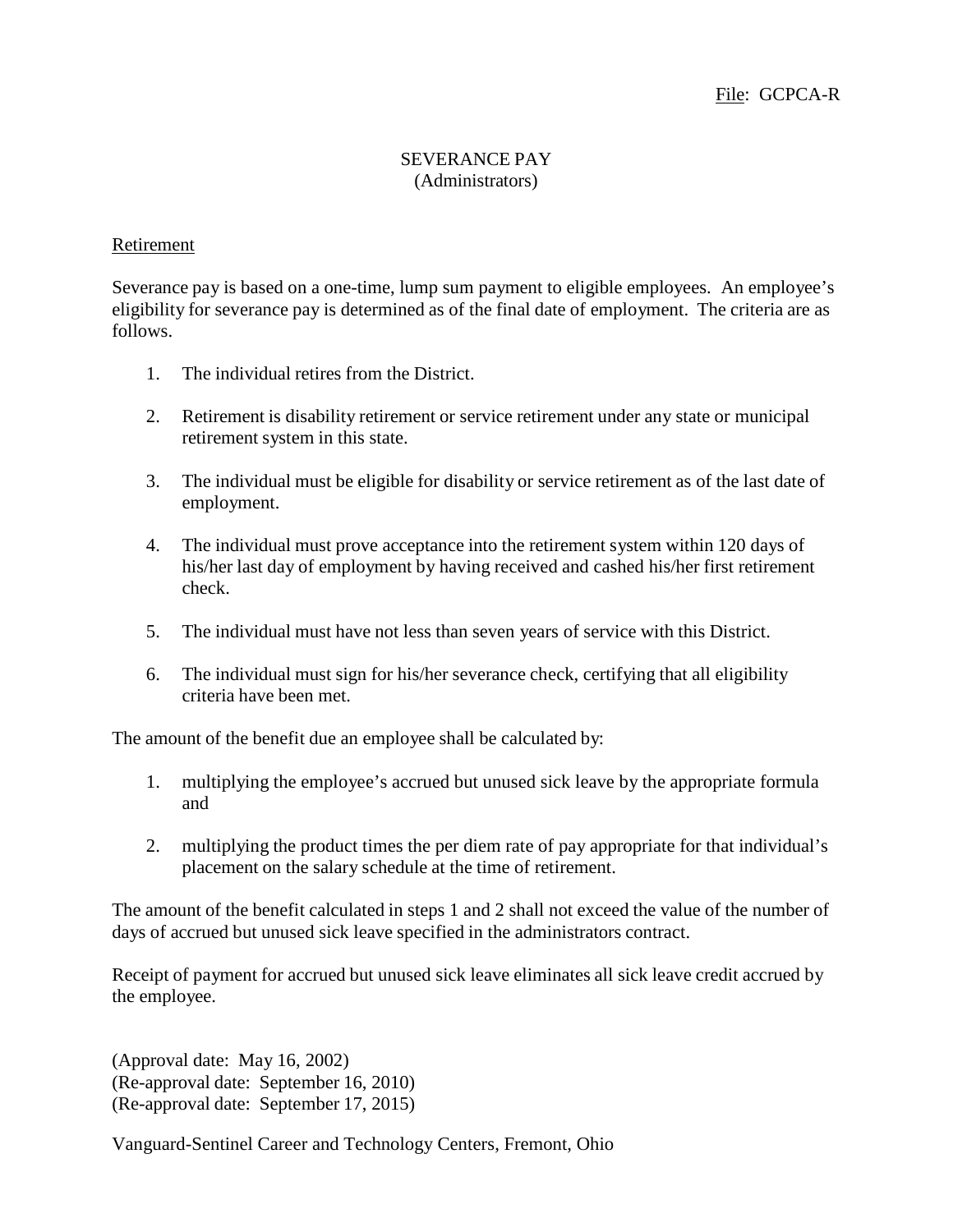# CLASSIFIED AND CONFIDENTIAL EMPLOYEE POSITIONS

Education is a cooperative enterprise in which all employees of the District must participate intelligently and effectively for the benefit of the students. This District will employ classified and confidential employees in positions that function to support the educational program. All such positions will be established initially by the Board. For each new position, the Superintendent will develop a job description for approval by the Board.

The Superintendent will keep all job descriptions current and present recommended changes to the Board for approval.

[Adoption date: August 20, 1992] [Re-adoption date: May 16, 2002] [Re-adoption date: September 16, 2010] [Re-adoption date: September 17, 2015]

LEGAL REFS.: ORC 124.11; 124.18; 124.34 3319.081 OAC 3301-35-03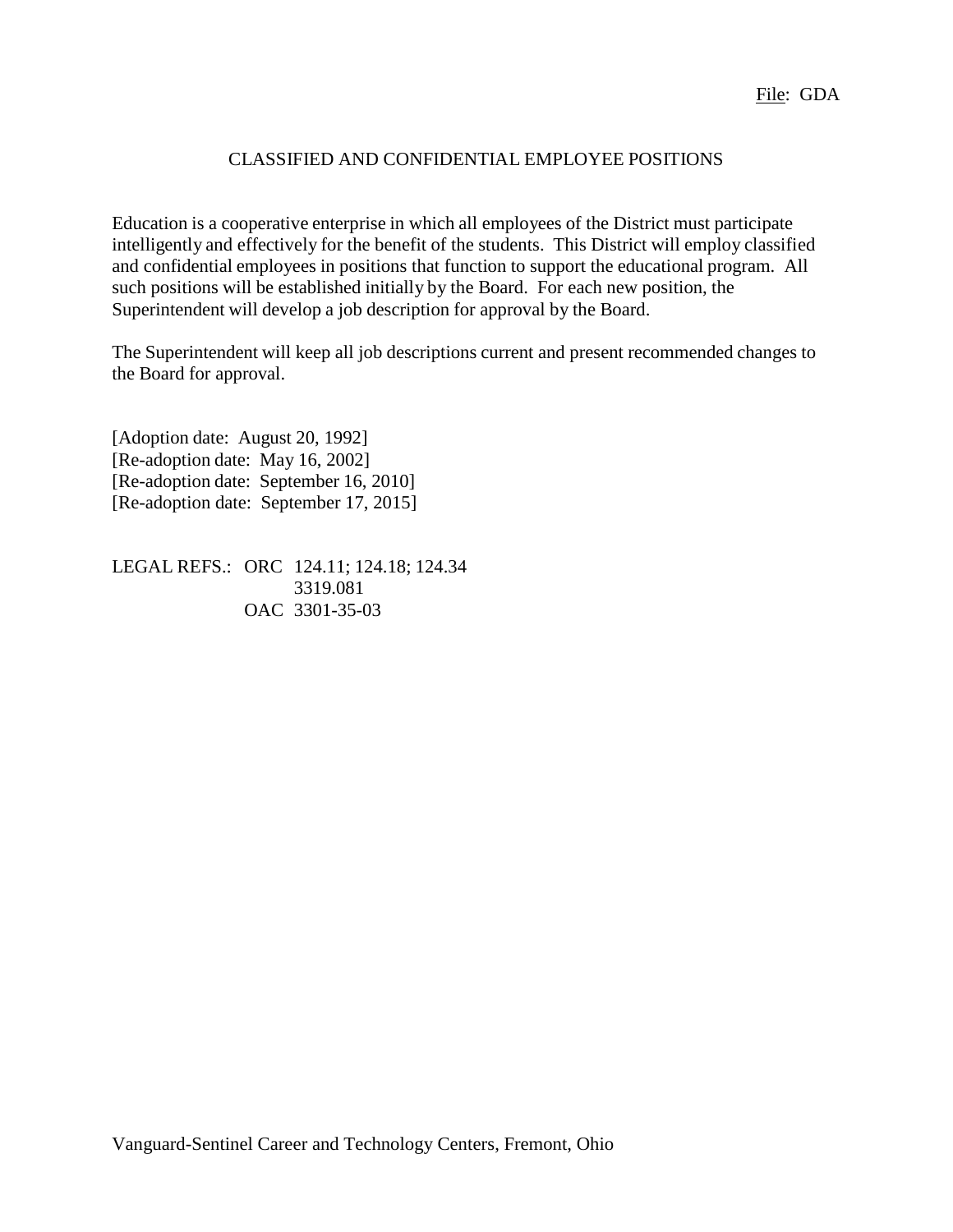File: GDB

## CLASSIFIED AND CONFIDENTIAL EMPLOYEE CONTRACTS AND COMPENSATION PLANS

## **Contracts**

All newly hired, regular classified and confidential staff employees, including regular hourly rate and per diem employees, will enter into written contracts for their employment, which will be for a period of not more than one year. If such employees are rehired at the end of one year, their subsequent contracts will be for periods of two years.

After the expiration of the two-year contract, if the contract of an employee is renewed, the employee will receive a continuing contract. The salary provided in the contract may be increased but not reduced unless such reduction is a part of a uniform plan affecting the classified and confidential staff employees of the entire District.

## Compensation Plans

In determining and developing salary schedules for classified and confidential employees other than administrators, the Board will consider the responsibilities of the position, the qualifications needed, past experience of the individual and years of service credit.

Salary schedules for all classified and confidential employees will be established by the Board upon the recommendation of the Superintendent.

In compliance with State law, employees will be notified in writing by July 1 of their salary for the ensuing school year.

[Adoption date: August 20, 1992] [Re-adoption date: May 16, 2002] [Re-adoption date: September 16, 2010] [Re-adoption date: September 17, 2015]

LEGAL REFS.: ORC Chapter 124 3317.12 3319.081 through 3319.083; 3319.088

CROSS REFS.: GDBD, Classified and Confidential Employee Leaves and Absences Classified and Confidential Employees Policy Handbook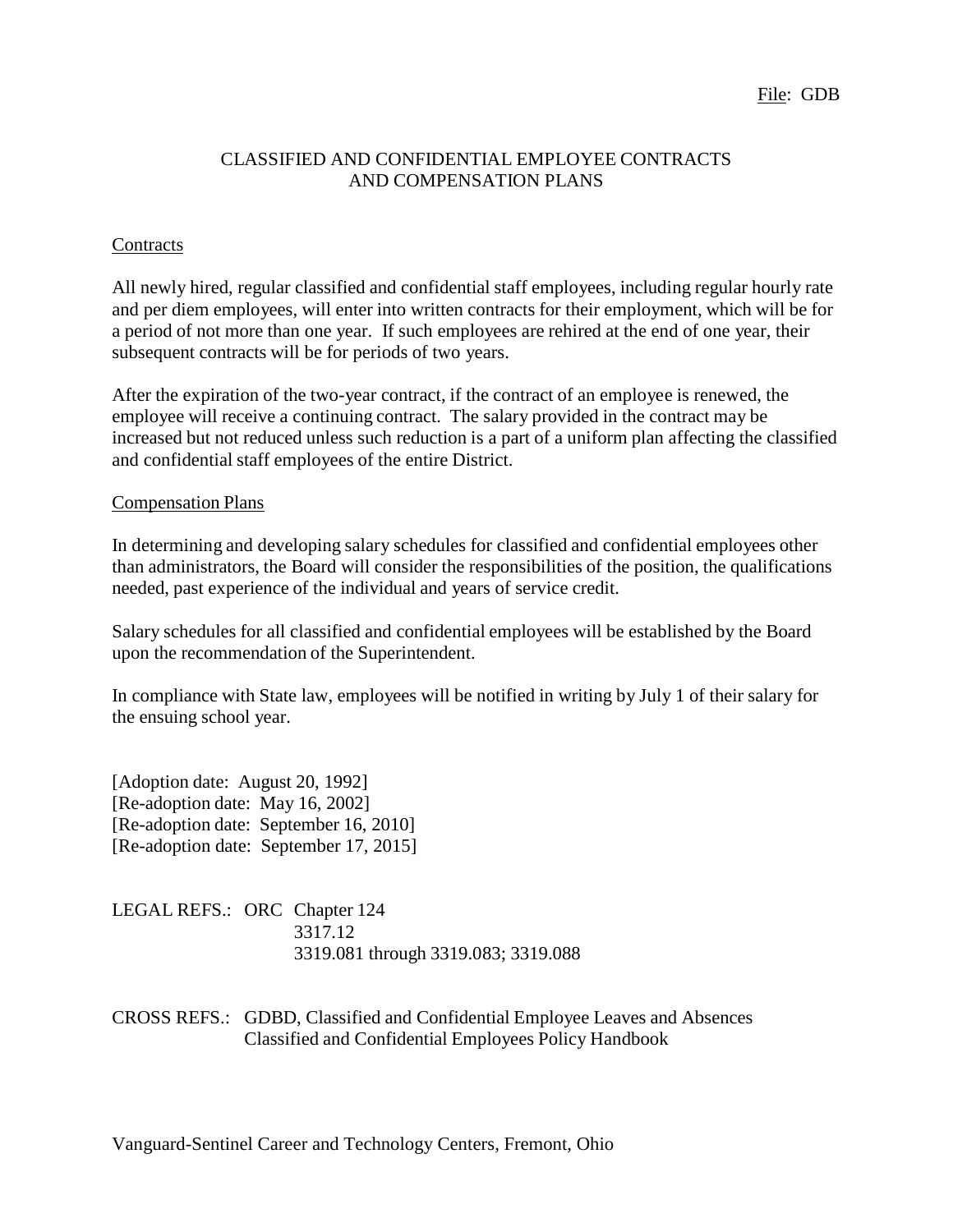## CLASSIFIED AND CONFIDENTIAL EMPLOYEE LEAVES AND ABSENCES

Leaves and absences granted to classified and confidential employees are for the purposes of helping them maintain their physical health, taking care of family and other personal emergencies and discharging important and necessary obligations.

All requests for long-term leaves of absence are submitted by the Superintendent, together with his/her recommendations, to the Board for its action.

| [Adoption date: August 20, 1992]  |                                        |
|-----------------------------------|----------------------------------------|
| [Re-adoption date: May 16, 2002]  |                                        |
| [Re-adoption date: June 16, 2005] |                                        |
|                                   | [Re-adoption date: September 16, 2010] |
|                                   | [Re-adoption date: September 17, 2015] |

| LEGAL REFS.: Family and Medical Leave Act; 29 USC 2601 et seq.           |
|--------------------------------------------------------------------------|
| Genetic Information Nondiscrimination Act of 2008; 42 USC 2000ff et seq. |
| ORC 124.38 through 124.39                                                |
| 3313.211                                                                 |
| 3319.13; 3319.141; 3319.142; 3319.143                                    |

| CROSS REFS.: GBR, Family and Medical Leave              |
|---------------------------------------------------------|
| GDB, Classified and Confidential Employee Contracts and |
| <b>Compensation Plans</b>                               |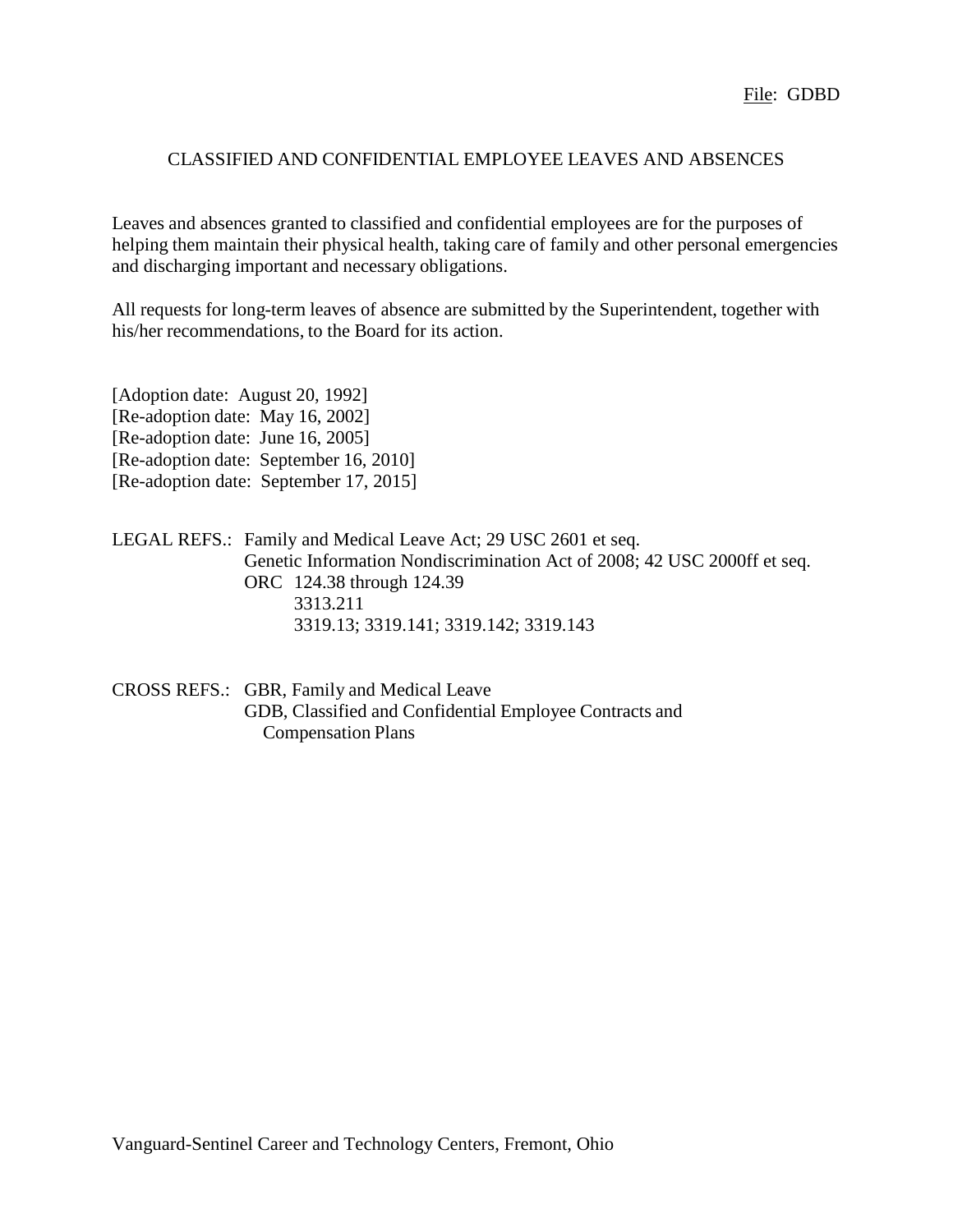# CLASSIFIED AND CONFIDENTIAL EMPLOYEE RECRUITING/ POSTING OF VACANCIES/HIRING

The recruitment and selection of suitable candidates for positions is the responsibility of the Superintendent, who confers with principals and other supervisors before making a selection. An employee may apply for any vacancy for which he/she is qualified.

All appointments to the classified and confidential employees are made by the Superintendent, subject to confirmation by the Board. In making these appointments, the Superintendent carefully observes all pertinent laws as well as any regulations which may be approved from time to time by the Board.

The Board fixes conditions of employment as well as wages, hours and other benefits for classified and confidential employees upon the recommendation of the Superintendent.

## Rehiring of Retirees

If an employee is retiring and seeks re-employment in the same position, then public notice must be given 60 days prior to the date re-employment is to begin. The notice must state that the person is or will be retired and is seeking re-employment in the District. The notice must include the time, date and location of a public meeting, which must take place 15 to 30 days prior to employment.

[Adoption date: May 16, 2002] [Re-adoption date: June 16, 2005] [Re-adoption date: September 16, 2010] [Re-adoption date: September 17, 2015]

LEGAL REFS.: The Elementary and Secondary Education Act; 20 USC 1221 et seq. Fair Credit Reporting Act; 15 USC 1681 et seq. ORC Chapter 124 3309.345 3319.031; 3319.04; 3319.081 et seq.; 3319.39 3327.10 4141.29 OAC 3301-35-05; 3301-35-06 3309-1-61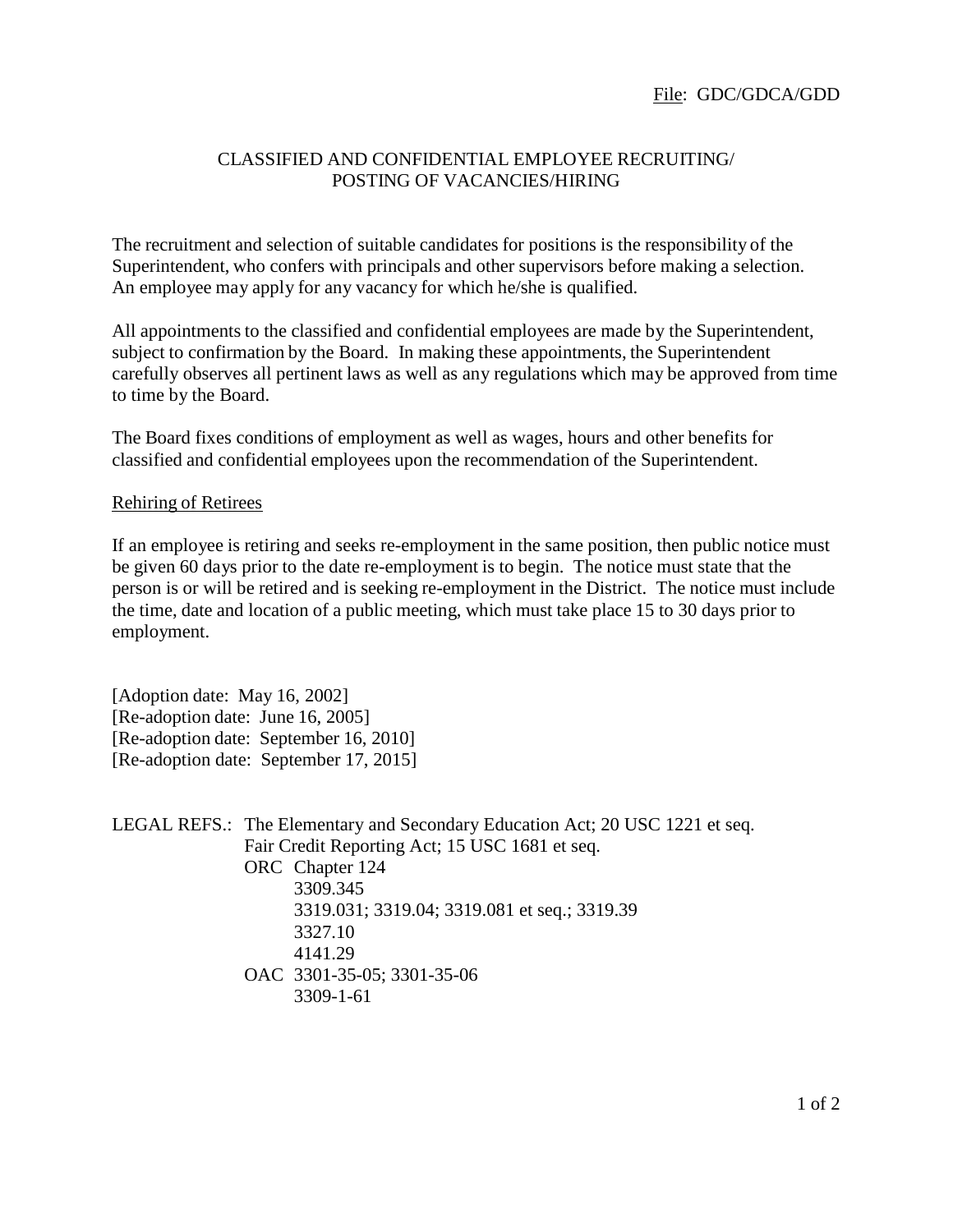CROSS REFS.: AC, Nondiscrimination

ACA, Nondiscrimination on the Basis of Gender

ACB, Nondiscrimination on the Basis of Disability

GBA, Equal Opportunity Employment

GBQ, Criminal Records Check

GCD, Certificated Staff Hiring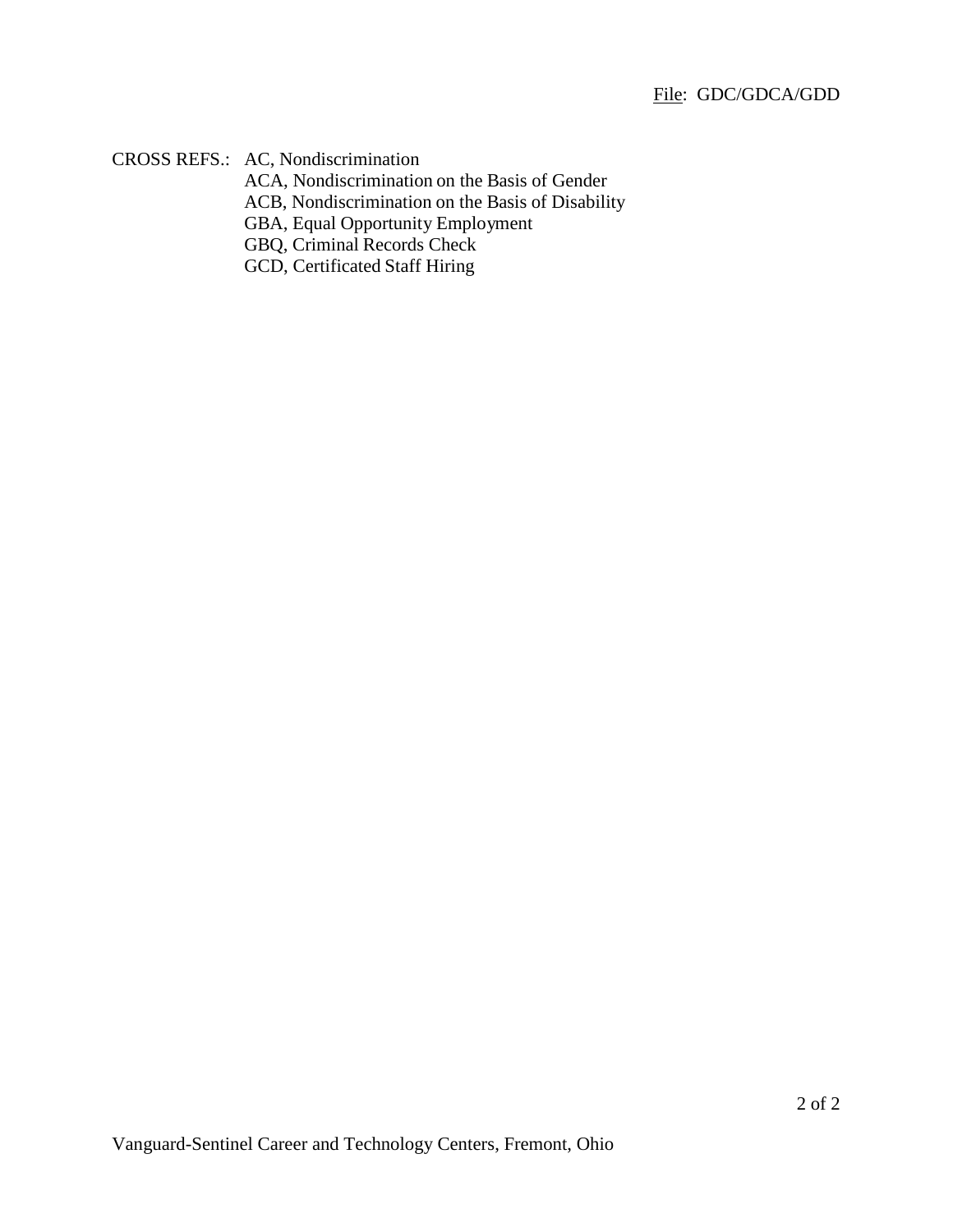## CLASSIFIED AND CONFIDENTIAL EMPLOYEE DEVELOPMENT **OPPORTUNITIES**

Classified and confidential employee training and development is essential to the efficient and economical operation of the schools.

All classified and confidential employees are encouraged to grow in job skills and to take additional training that improves their skills on the job. Building directors assist in the training of classified and confidential employees assigned to their respective buildings.

The Superintendent may grant absences to attend meetings, conventions, conferences or workshops of local, state or national associations that serve to advance the welfare of the District through the upgrading and strengthening of the support service.

[Adoption date: September 16, 2010] [Re-adoption date: September 17, 2015]

LEGAL REFS.: ORC 3313.20 (D) OAC 3301-35-03

CROSS REF.: DLC, Expense Reimbursements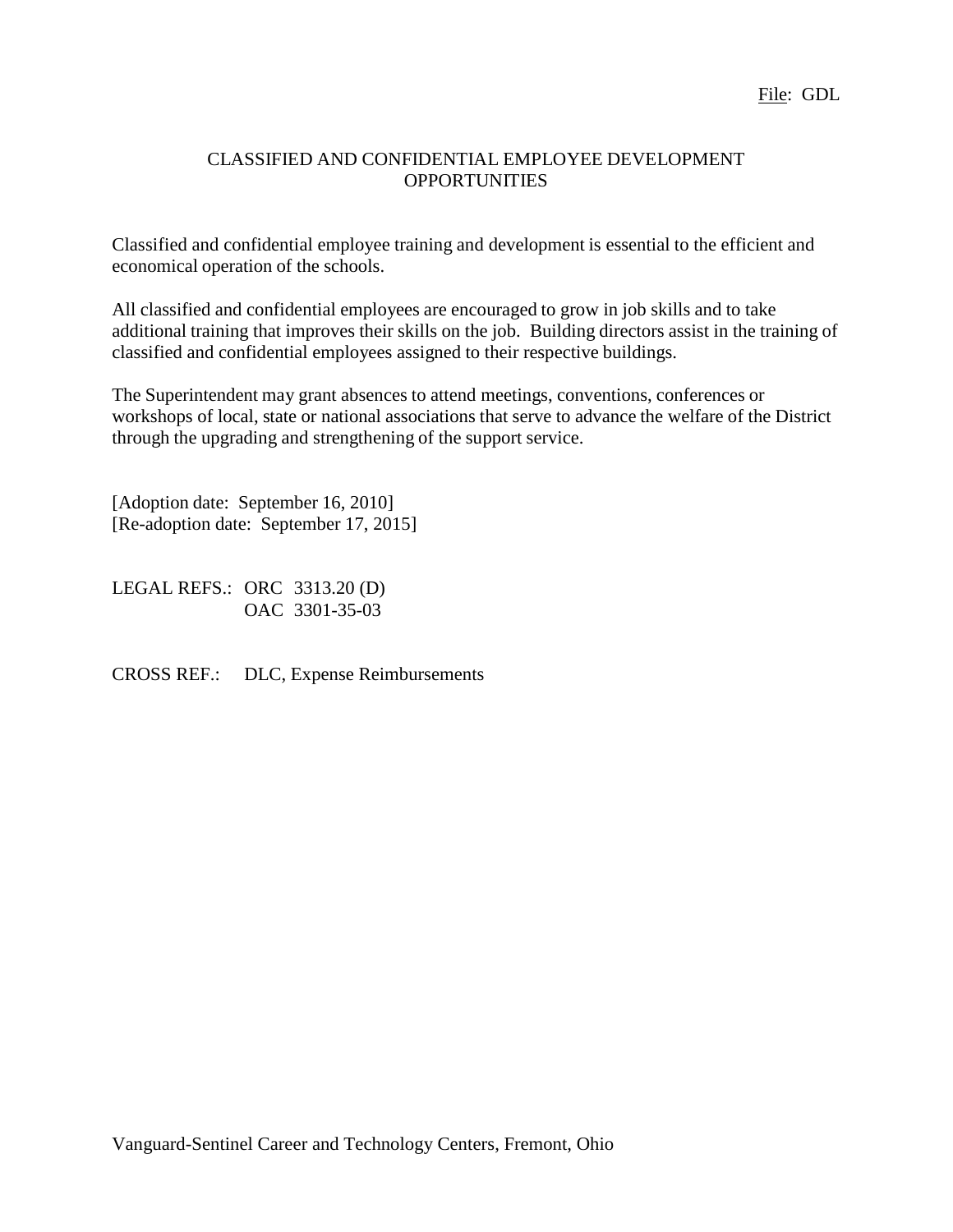## EVALUATION OF CLASSIFIED AND CONFIDENTIAL EMPLOYEES

Regular evaluation of all classified and confidential employees is intended to bring about improved services and to provide a continuing record of the service of each employee and evidence on which to base decisions relative to assignment and re-employment.

The Superintendent establishes a continuing program of performance evaluation for the classified and confidential employees. The program includes written evaluations and a means of making the results of such evaluations known to the employees.

New employees are evaluated. Procedures used in the evaluation process are subject to Board approval or in accordance with State law.

[Adoption date: August 20, 1992] [Re-adoption date: May 16, 2002] [Re-adoption date: September 16, 2010] [Re-adoption date: September 17, 2015]

LEGAL REFS.: ORC Chapter 124 Chapter 4117 3319.081 OAC 3301-35-05

CROSS REF.: GBL, Personnel Records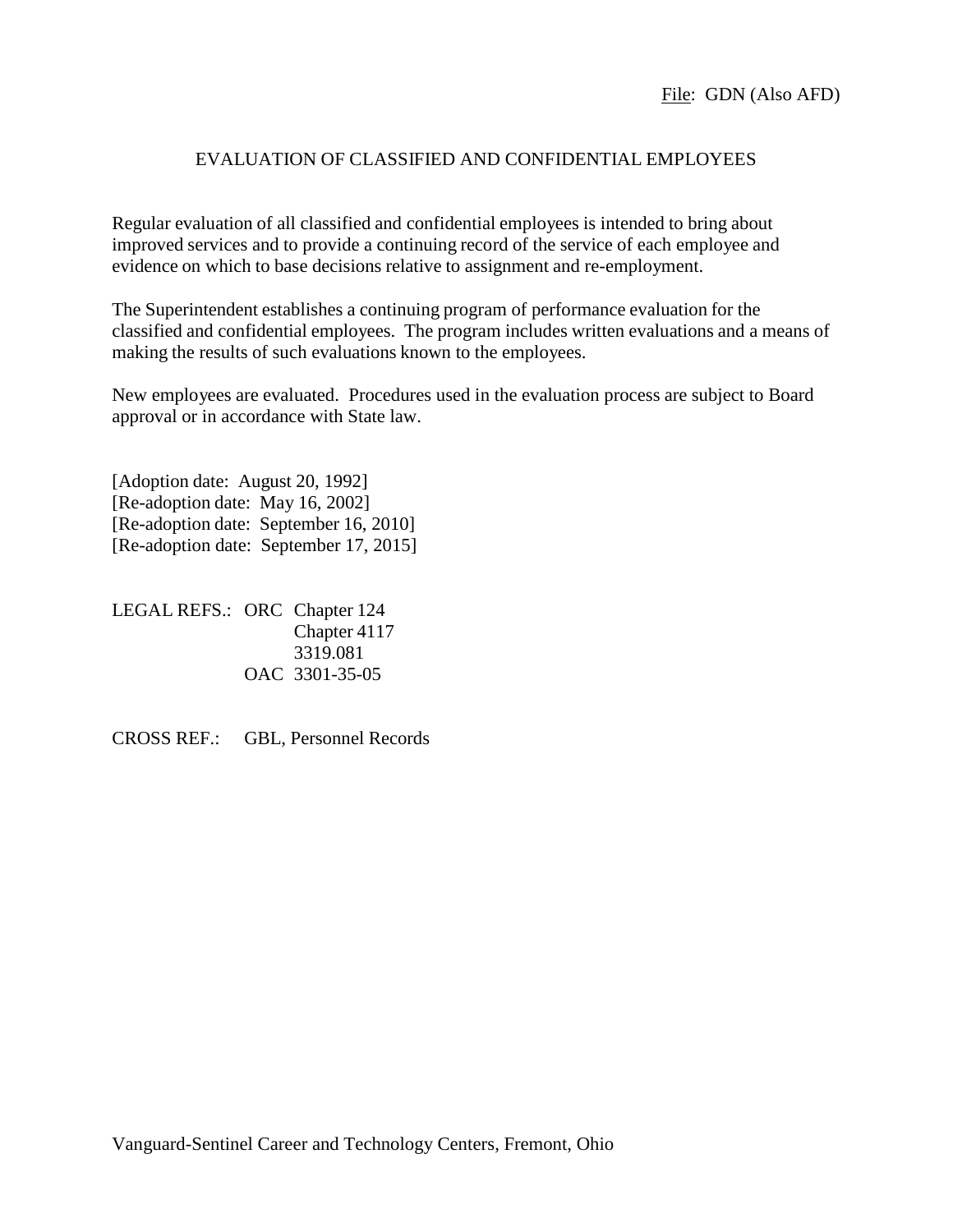## EVALUATION OF CLASSIFIED AND CONFIDENTIAL EMPLOYEES

- 1. All regular classified and confidential employees are evaluated annually by their immediate supervisors.
- 2. The supervisor assesses the employee on the basis of work performance and abilities. An additional narrative report will be written if necessary. The supervisor also submits his/her recommendation regarding continued employment of the employee.
- 3. After completing the evaluation form, the supervisor conducts a conference with the employee to discuss the:
	- A. reasons for the performance evaluation and
	- B. areas in which work performance should be improved.
- 4. The supervisor and the employee sign the evaluation form at the close of the conference.
- 5. One copy of the complete evaluation form is included in the employee's personnel file; one copy will be given to the employee. The employee has access to the evaluation reports in his/her personnel file.

(Approval date: August 20, 1992) (Re-approval date: May 16, 2002) (Re-approval date: September 16, 2010) (Re-approval date: September 17, 2015)